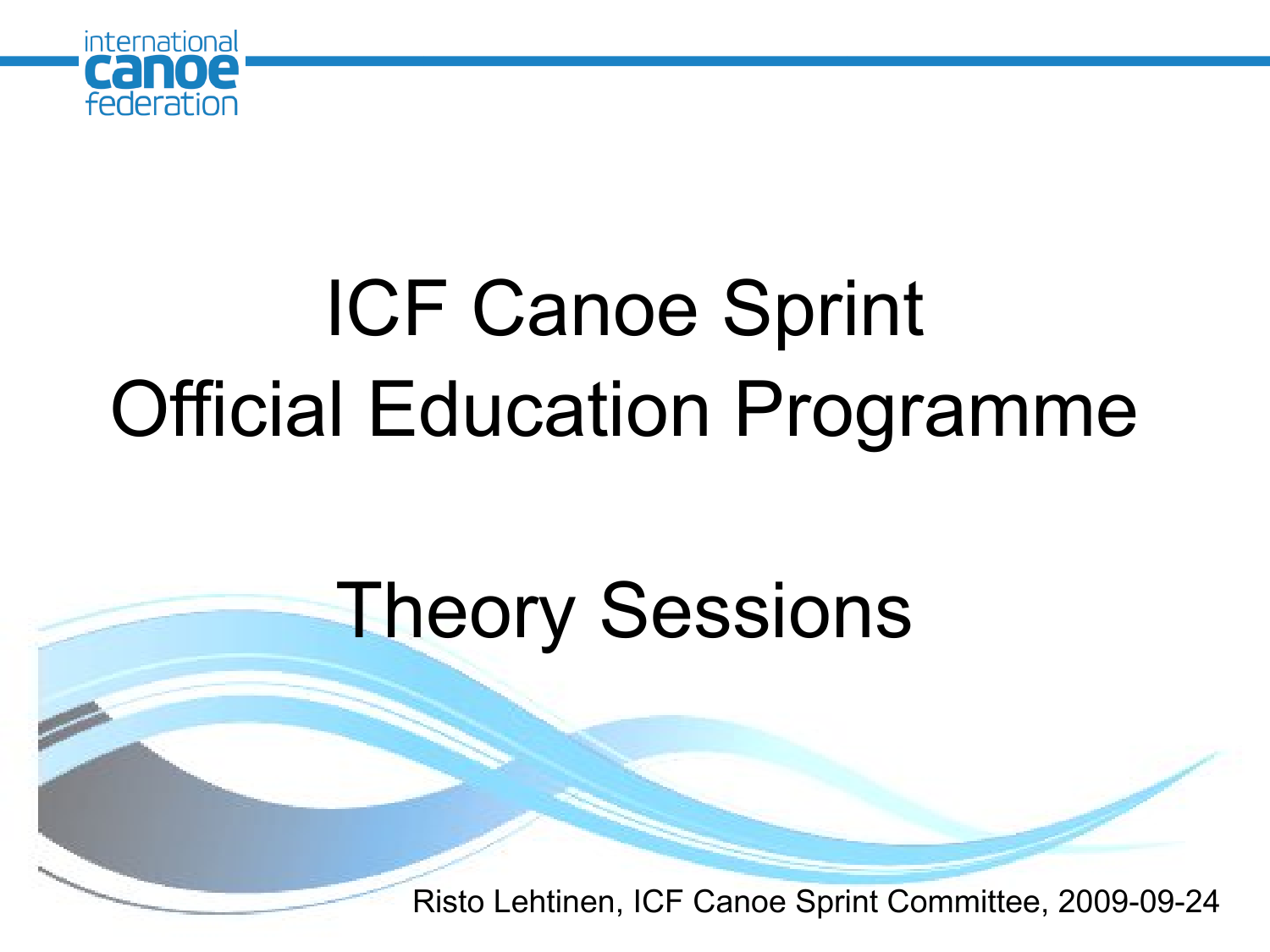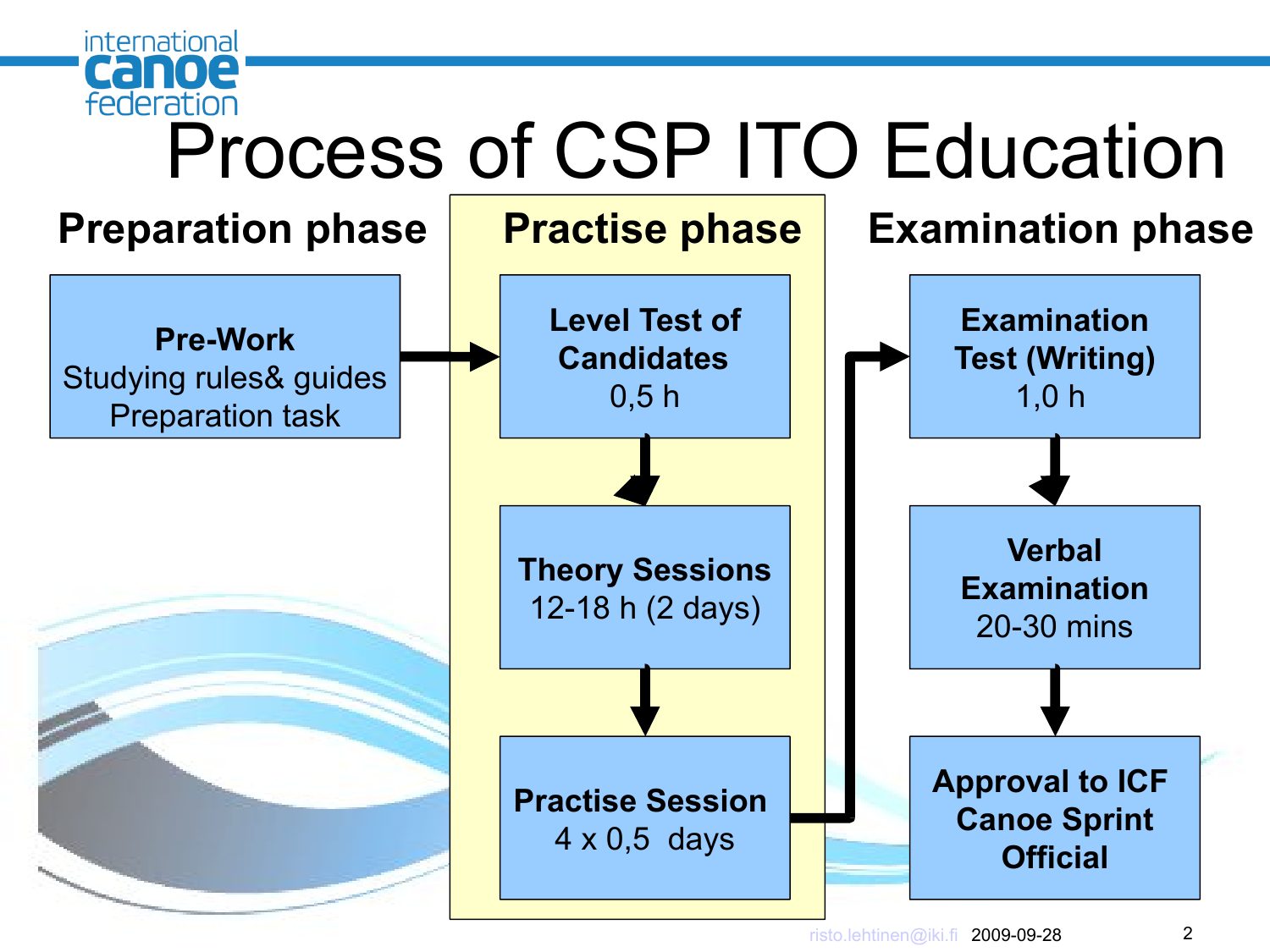

# Schedule for Theory Sessions

- Depends on
	- Schedule of Team leader meeting
	- Schedule of Technical meeting for Officials
	- Transportation and facilities
	- Schedule of meals
	- Needs of Candidates
	- Results of Level Test for candidates
	- Will be decided at the beginning of Seminar
- Schedule is flexible to have best possible results with Candidates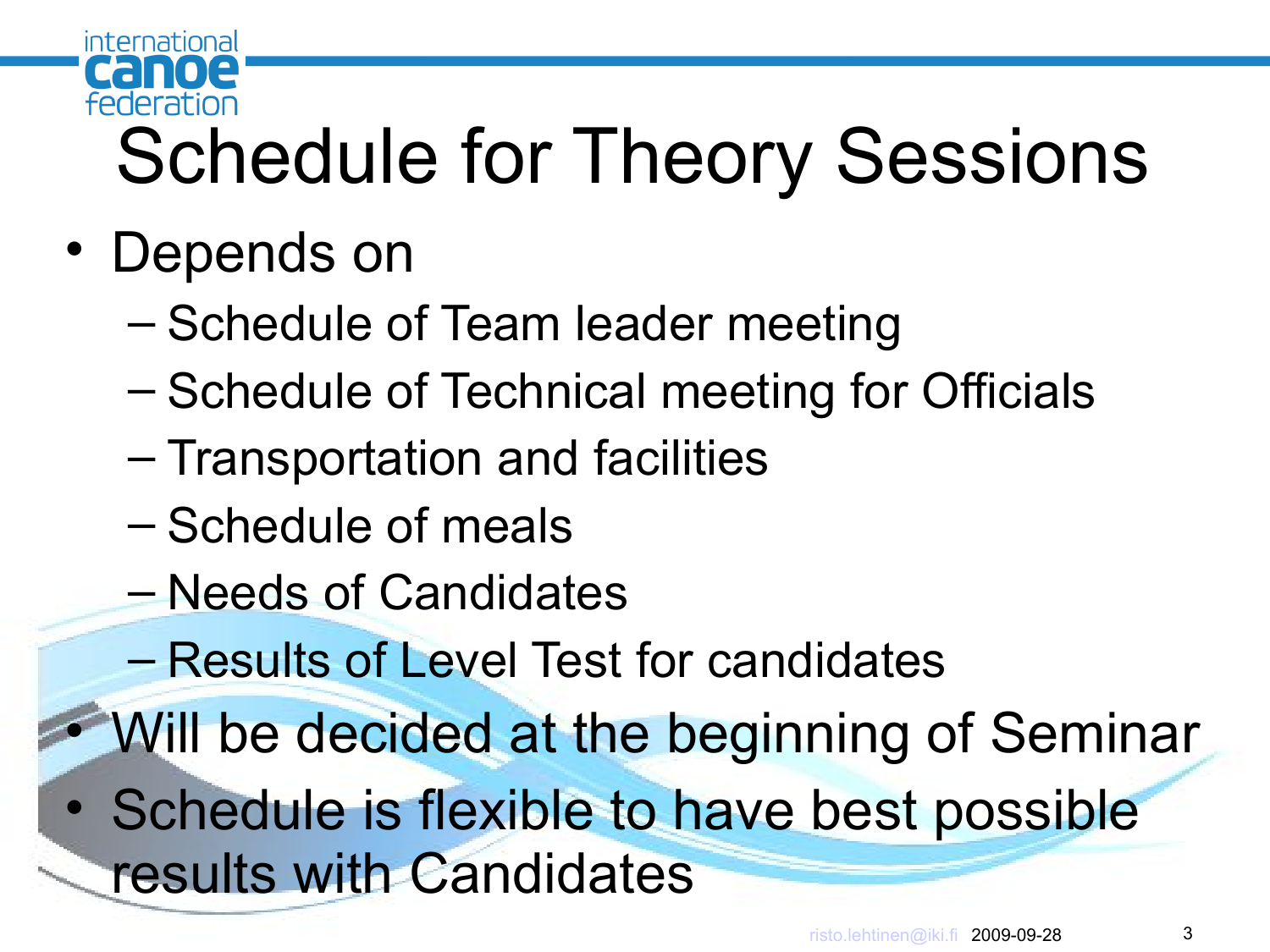

- - -

# Content of Theory Sessions

- Theory of Officiating (1,5 h)
- Boat Controlling (2,0 h)
- Starting (2,0 h)
- Aligning (1,0 h)
- Course Umpiring (1,5-2,0 h)

• Finishing Line (1,5 h)

• Competition Committee (2,0 h)

• Ceremonies (1,0 h)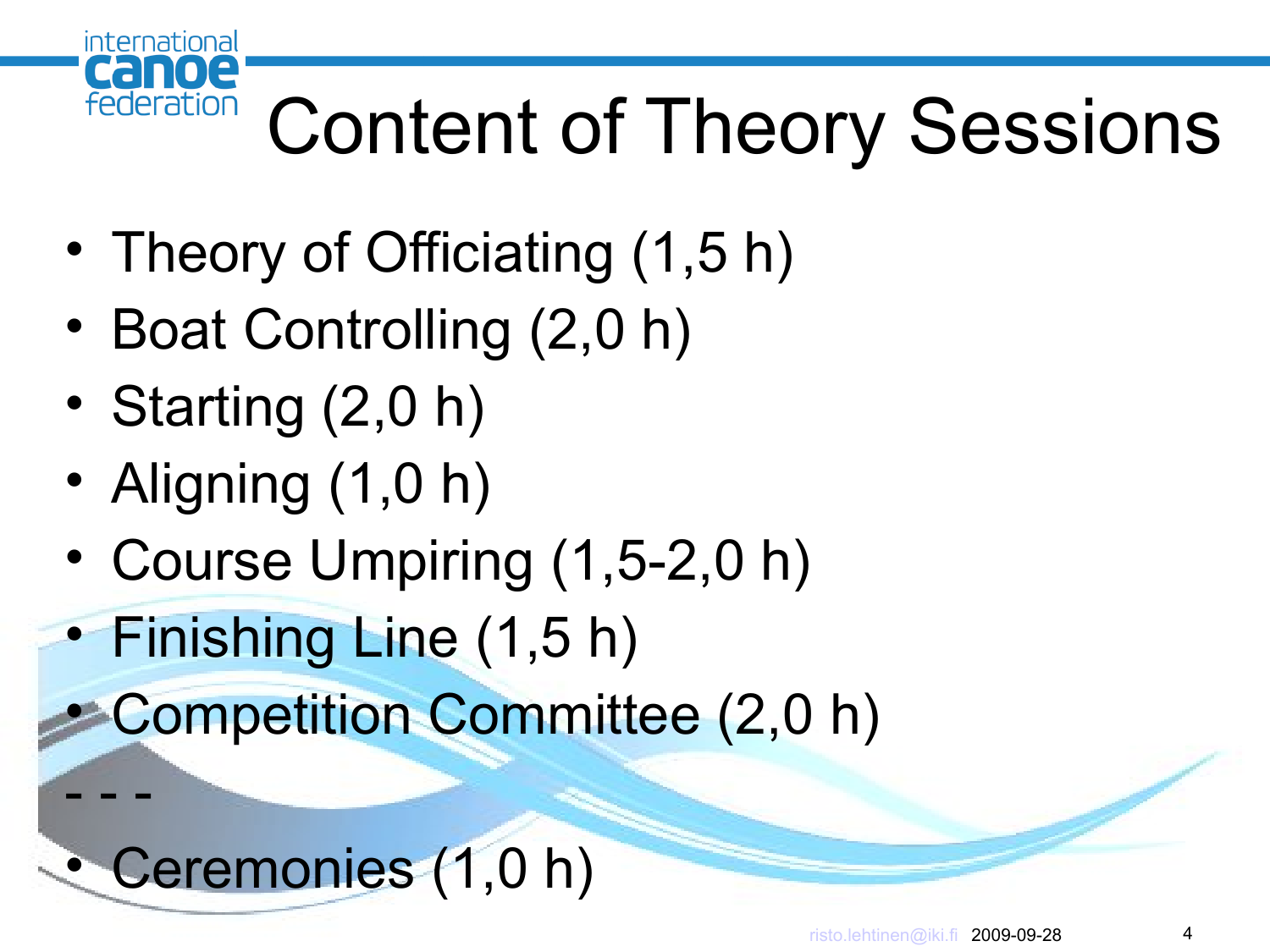#### CHI loe Federation Principals of Officiating

- Our athletes are professional, our only goal is to provide very best service we can
- Our sport is developing all the time, the officials should develop themselves too
- The officiating is team work, which means ability to communicate and co-operate with different kind of people

• Respect yourself, respect all the others

• You are as good official as you were last

time

international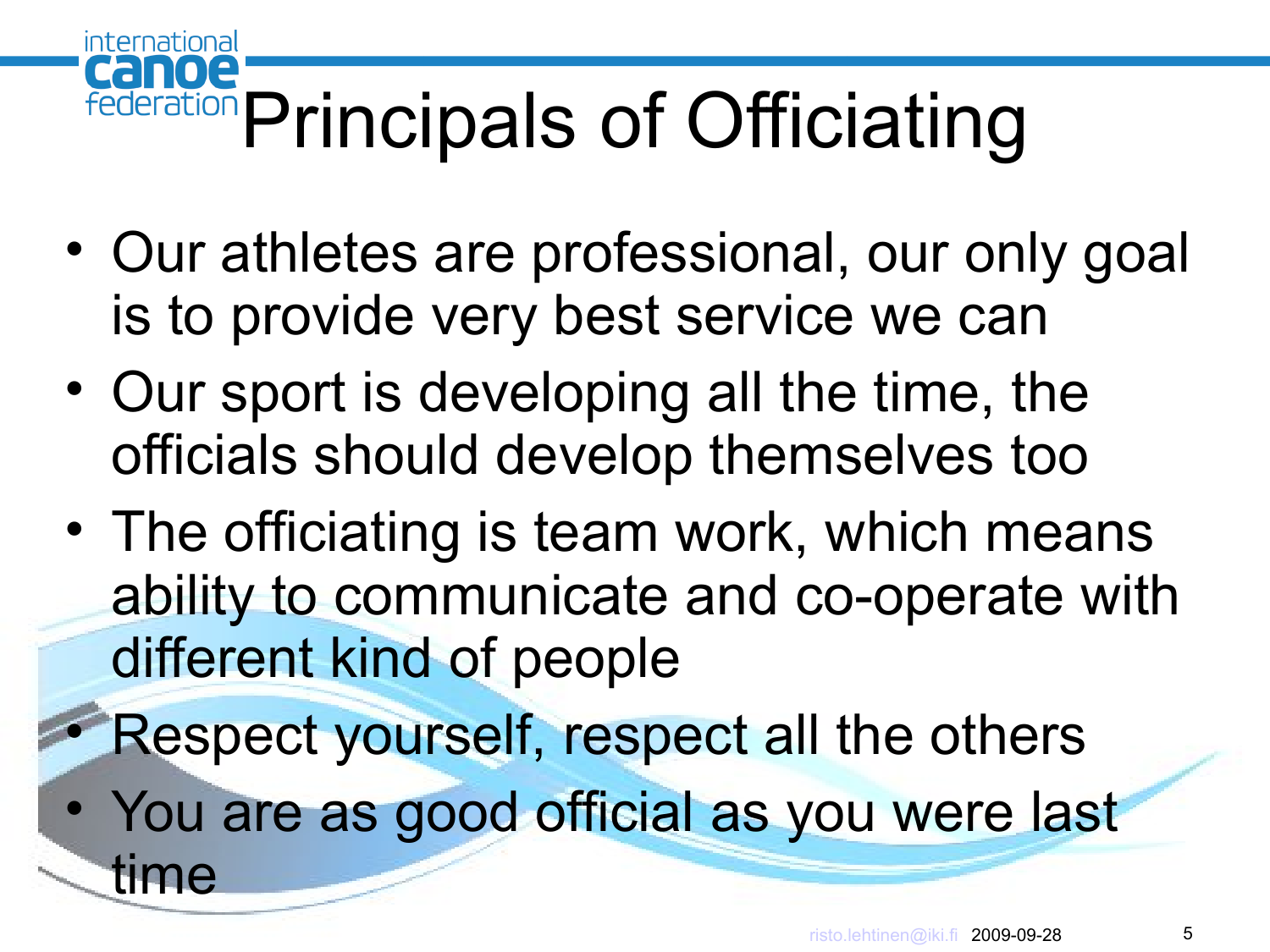#### $\blacksquare$ Responsibilities of ITO

• To know our canoeing sport

international

CHI

- The nature of canoeing competition
- The equipments, accessories and devices for athletes
- To be able to use equipments, devices, tools and methods for officiating
- To understand the processes of different kind of international canoeing events
- To understand the meaning of ICF CSP Racing Rules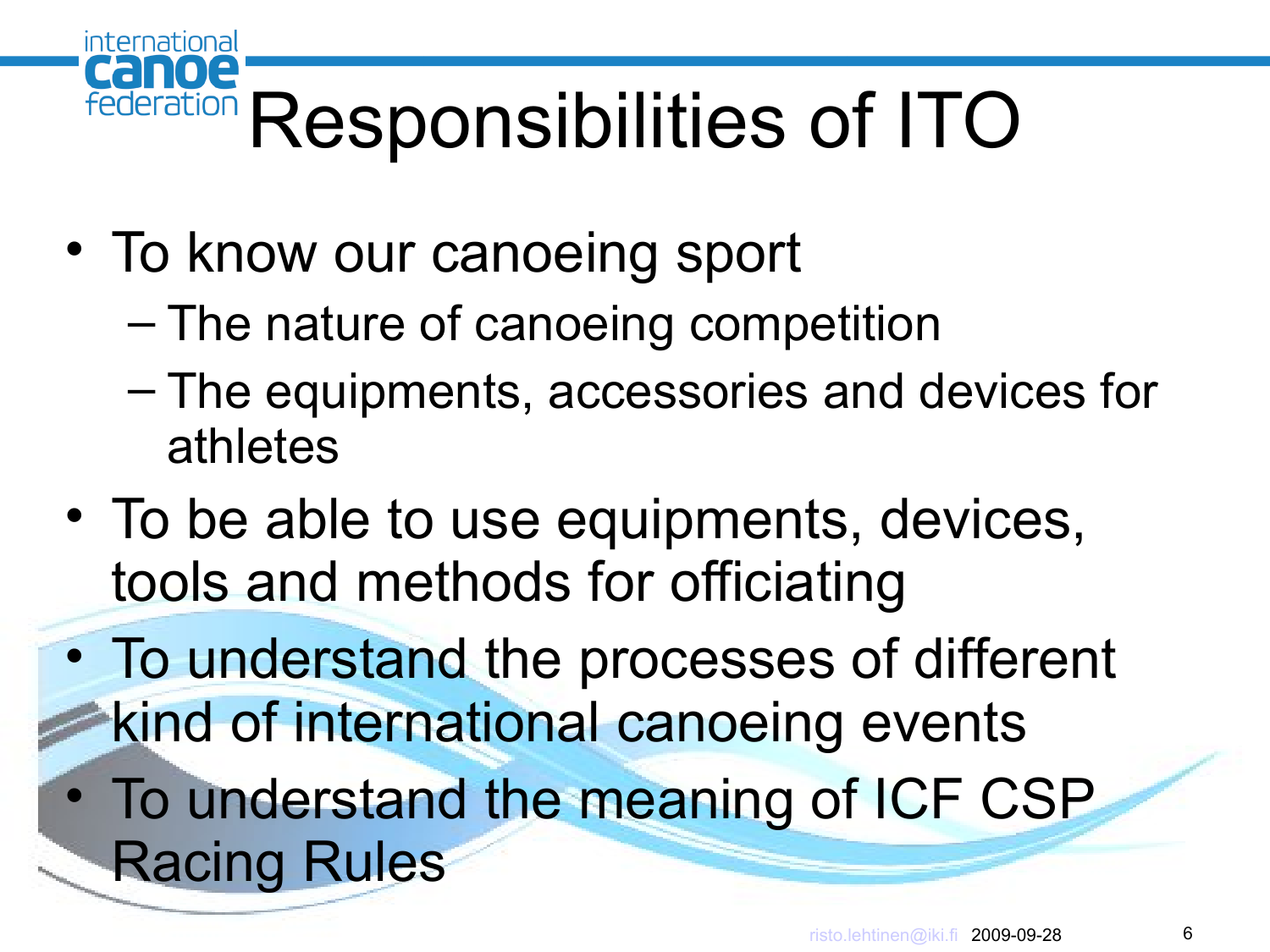

# After competitions

- Keep a log, writing down and take photos of any significant fact including rule interpretations you may have learned every day
- Discuss any incidents with other and especially more experienced officials and ask questions
- Analyse and evaluate the way you conducted your duties
- Ask feedback if not offered by more responsible officials
- Coordinative Officials should report their notes to Chief Official in written form as soon as possible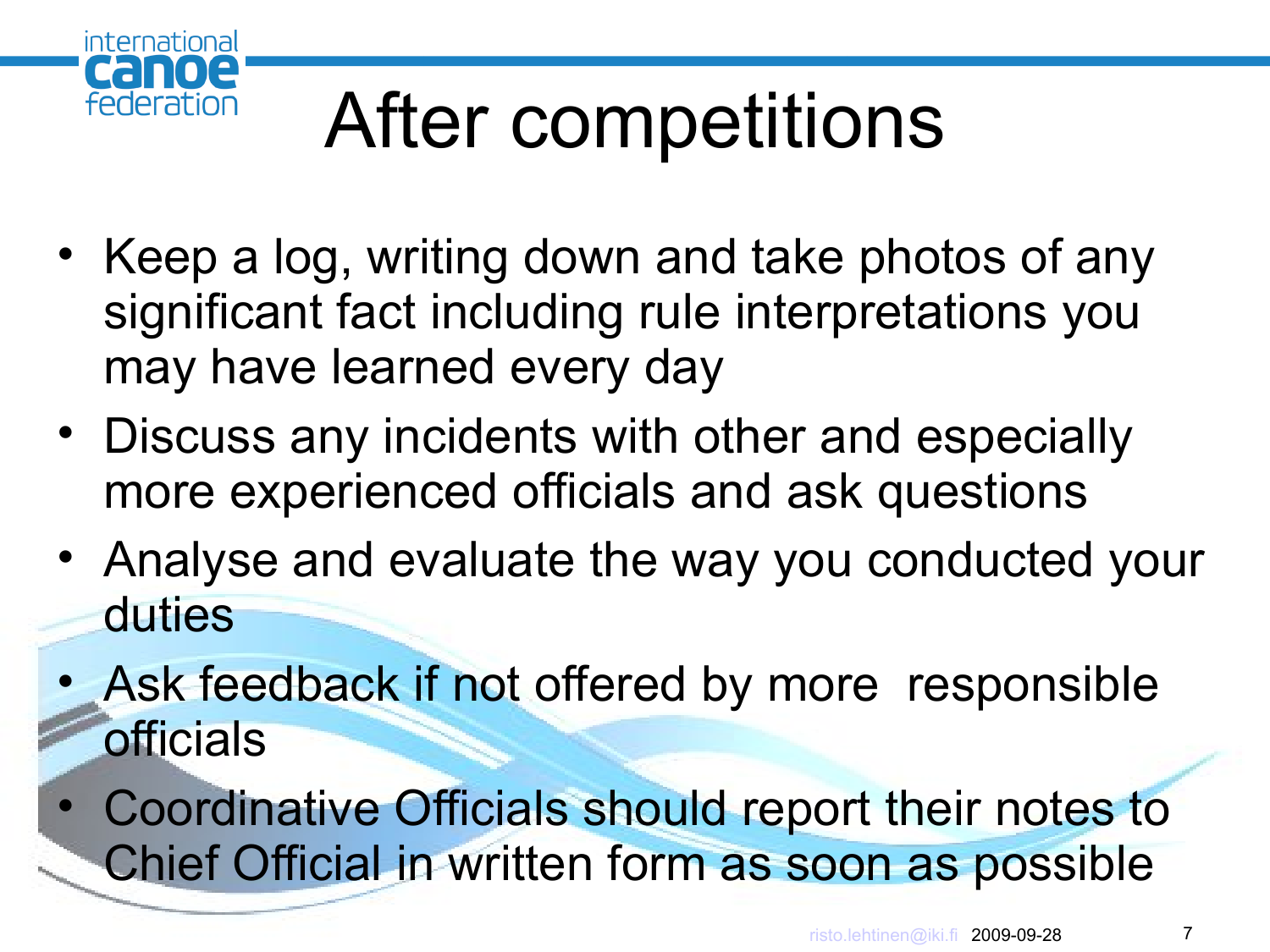

# Officiating Boat Control

There are 3 different kind of Boat Controls:

- 1.Two to three days prior to the start of the competition (**Boat Control #1**)
- 2.Prior to embarkation of crews for the start of their race (**ID / Polyox Control**, Embarcation, Boat Control #2)
- 3.On completion of each race (**Boat Control #2**, Post-race Control, Boat Control #3)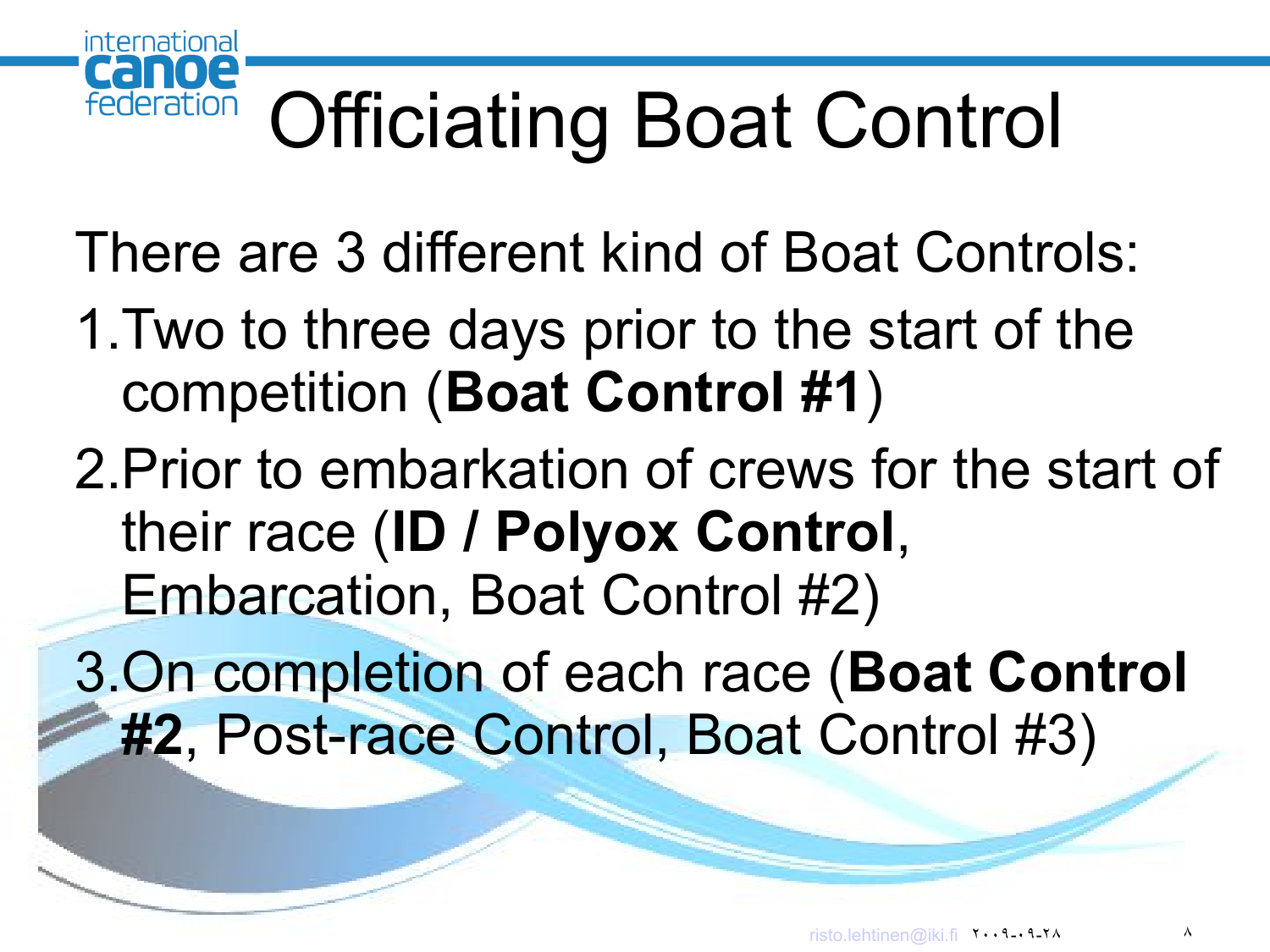# Federation Boat Control Equipments

- Minimum 20 boat holders
- Boat Control forms

international

- Time schedule for teams
- 1100 centimetre flexible steel rule
- Calipers for outside measurements or other gauges set for 5 cm, 6 cm, and 7 cm
- 50 cm and 100 cm steel bars (straight edge) including leveler
	- Event stickers and black or contrasting many waterproof marker pens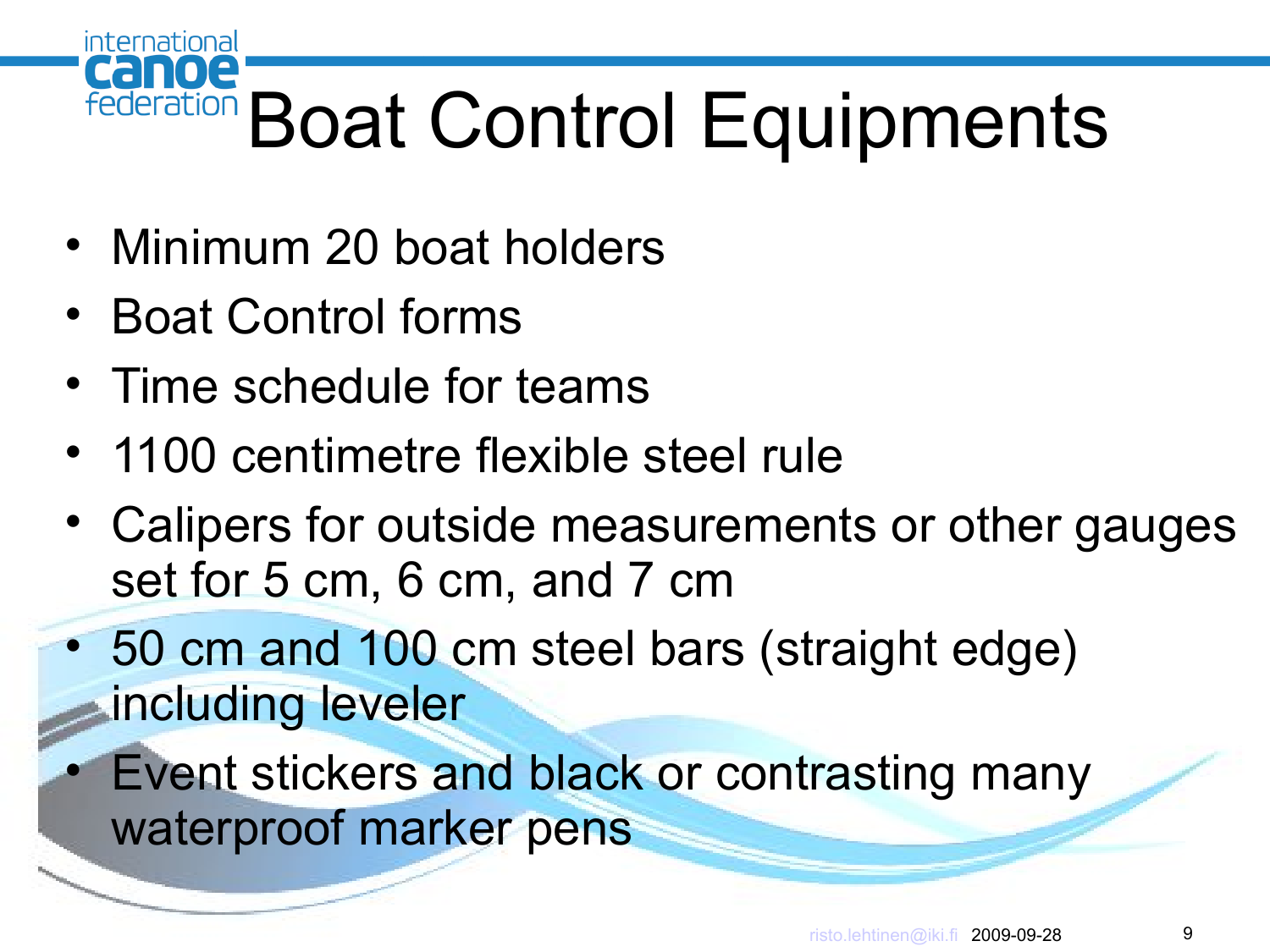#### international **10e** federation BC Equipments ... continue

- Microscope or loop (10-20x) to study hull
- Wet sponges to check the hull has no water soluble substance adhering to it
- Sharp plastic plate to collect substanse off the hull
- 2-3 electronic, equal and certified scales
- Solid weights of 10 kgs (2 pieces)
- Gauges set for 520, 650, 900 and 1100 cm
- Not water absorbing extra weights of 250 kgs
	- Tapes and plastic bags for extra weights
	- Tables, seats and refreshments for officials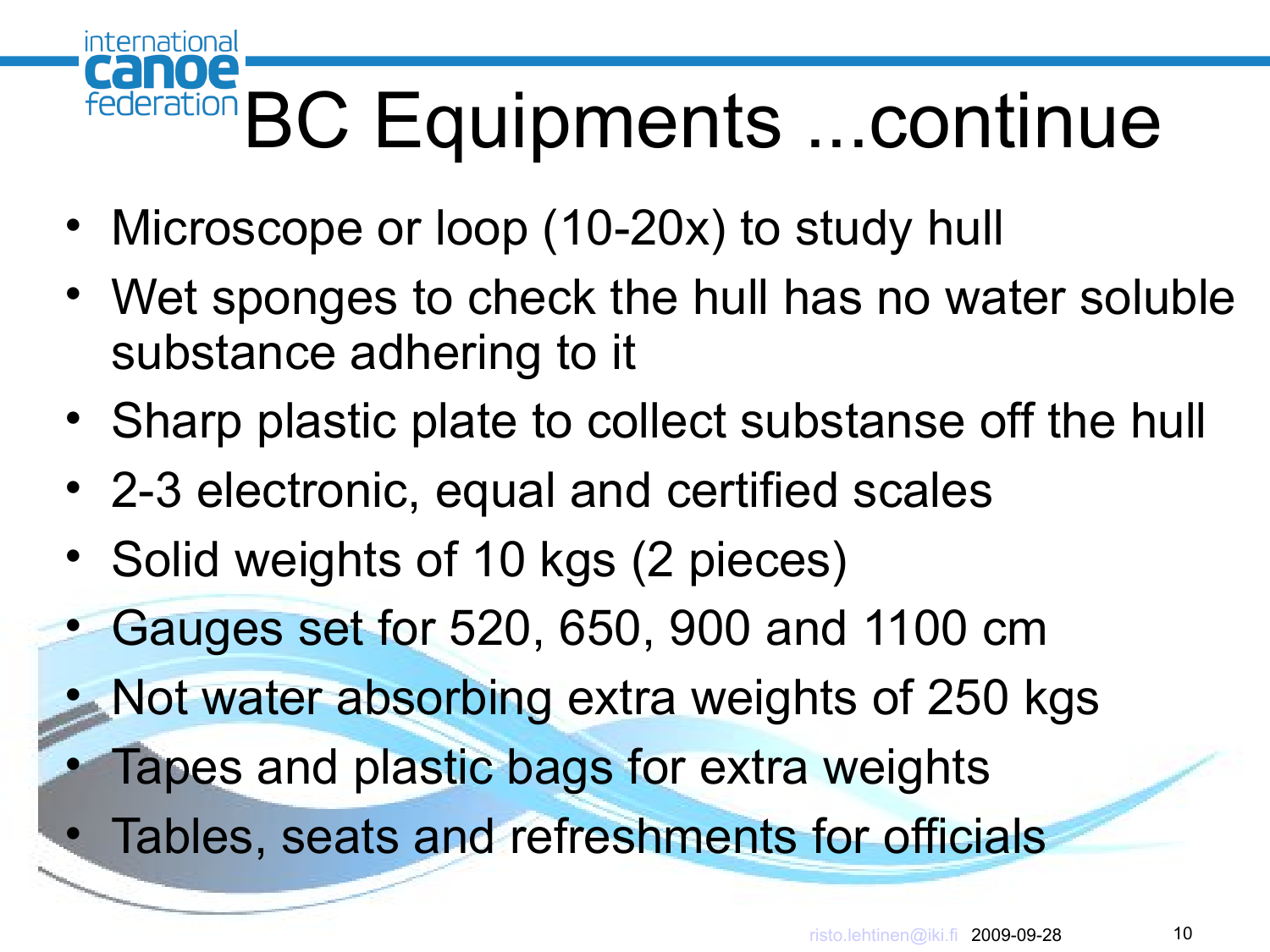

# Process of Boat Control #1

- The working schedule is 5 mins per team added by 3 mins per boat
- Confirm the number of boats before fixing the schedule with the team leader
- The boats should be put ready for the order: K1, C1, K2, C2, C4 and K4
- Only team leader (or coach) is allowed to accept the total weight of each boat
- Order of control depends on installations:
	- Normal: drying, marketing, inside watch, shape, measures, length, weigt, extra-weight, paper work, sticker, signature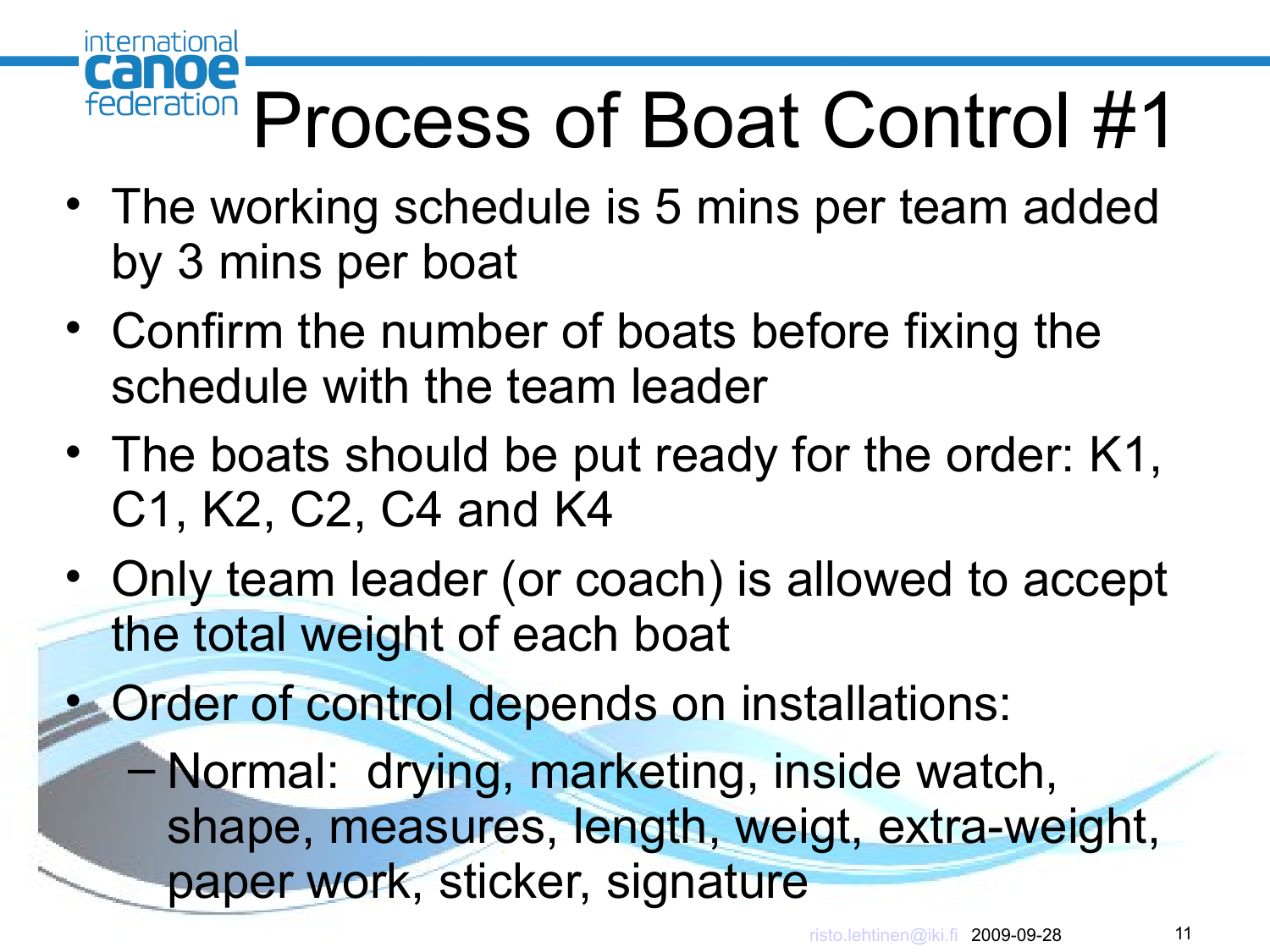# Federation Process of BC #1... continue

- Look for daylight below the edge of bar
- Criterias to find concave area of hull

international

- Corner of accretation card (0,5mm) for bar of 50cm
- Credit card (0,9-1,0mm) for bar of 100cm
- Critical areas are the bow, stern and near the water line
- Transportation may cause concave surface
- Symmetrical concave hull comes from mould
- Most of new boats have concave hulls but near the criteria (!)
- Ask responsible measurer to re-check the findings
- Does anything offer an advantage to the competitor?
	- Refer to the Chief Official for guidance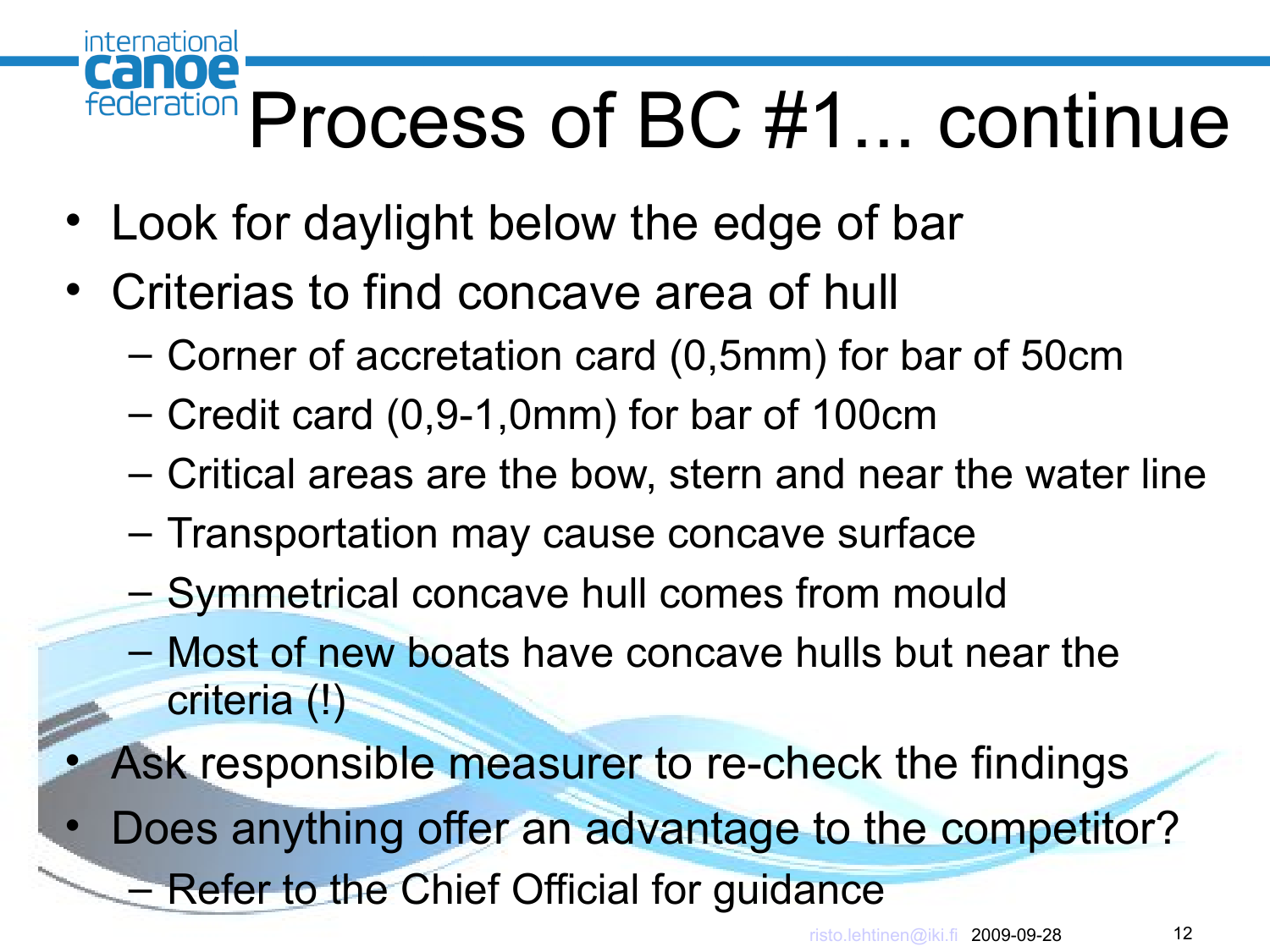

## Videos of Boat Control #1

• Example of Canoe '09 in Dartmouth

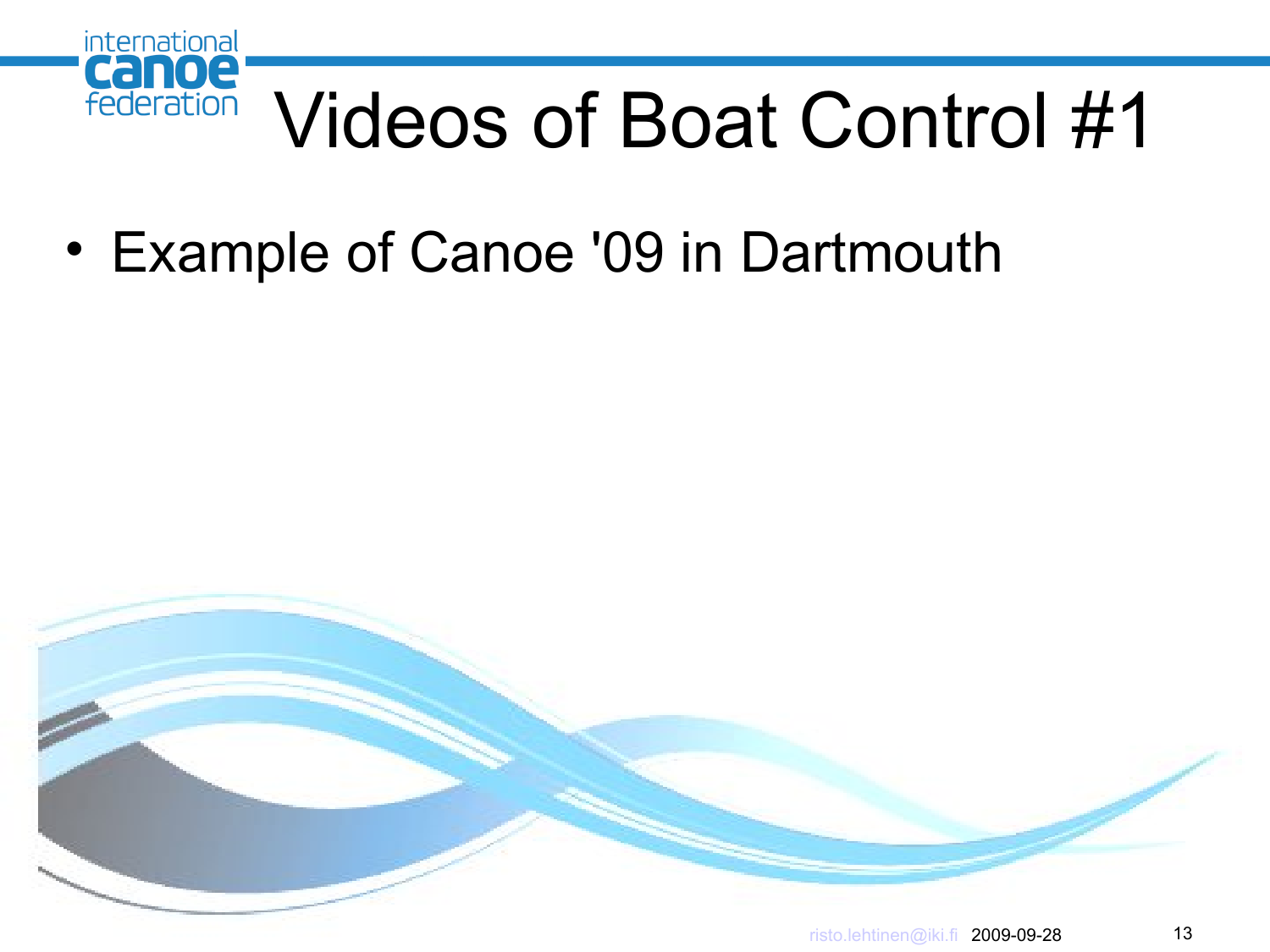#### international  $\blacksquare$ Officiating ID / Polyox Control

- Ready to start 40-45 mins before 1<sup>st</sup> race
- Sticker of BC #1, correct lane number attached
- Any foreign substance added
- Any forbidden devices
- Competitors are properly attired:
	- correct team colours and uniformity
	- correct competitor's personal number (BIB)
	- no banned advertising material
	- no hidden devices
- Report Competition Committee 10 minutes before the start in case of any absentee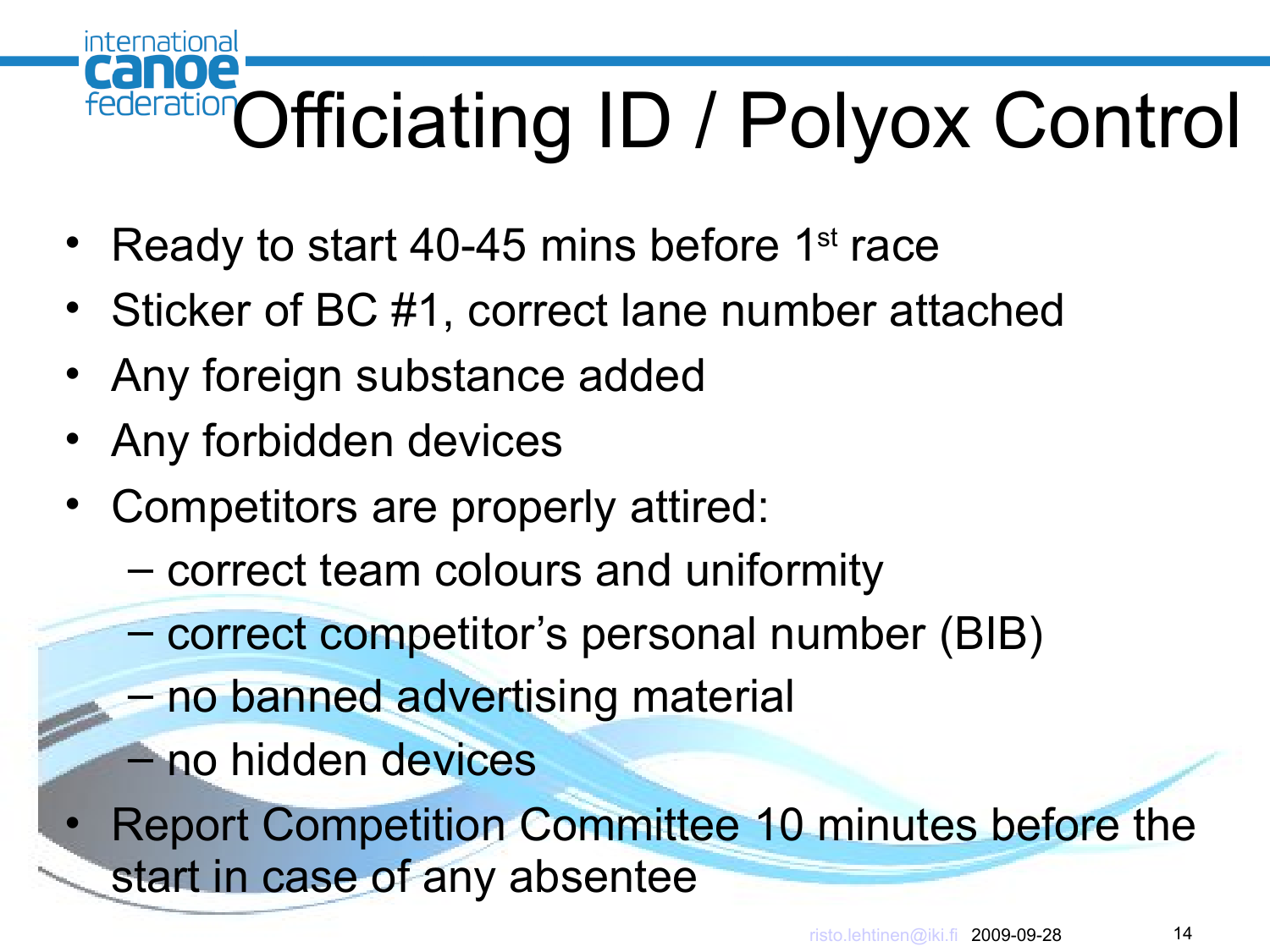

# Videos ID/Polyox

• Example of Canoe '09 in Dartmouth

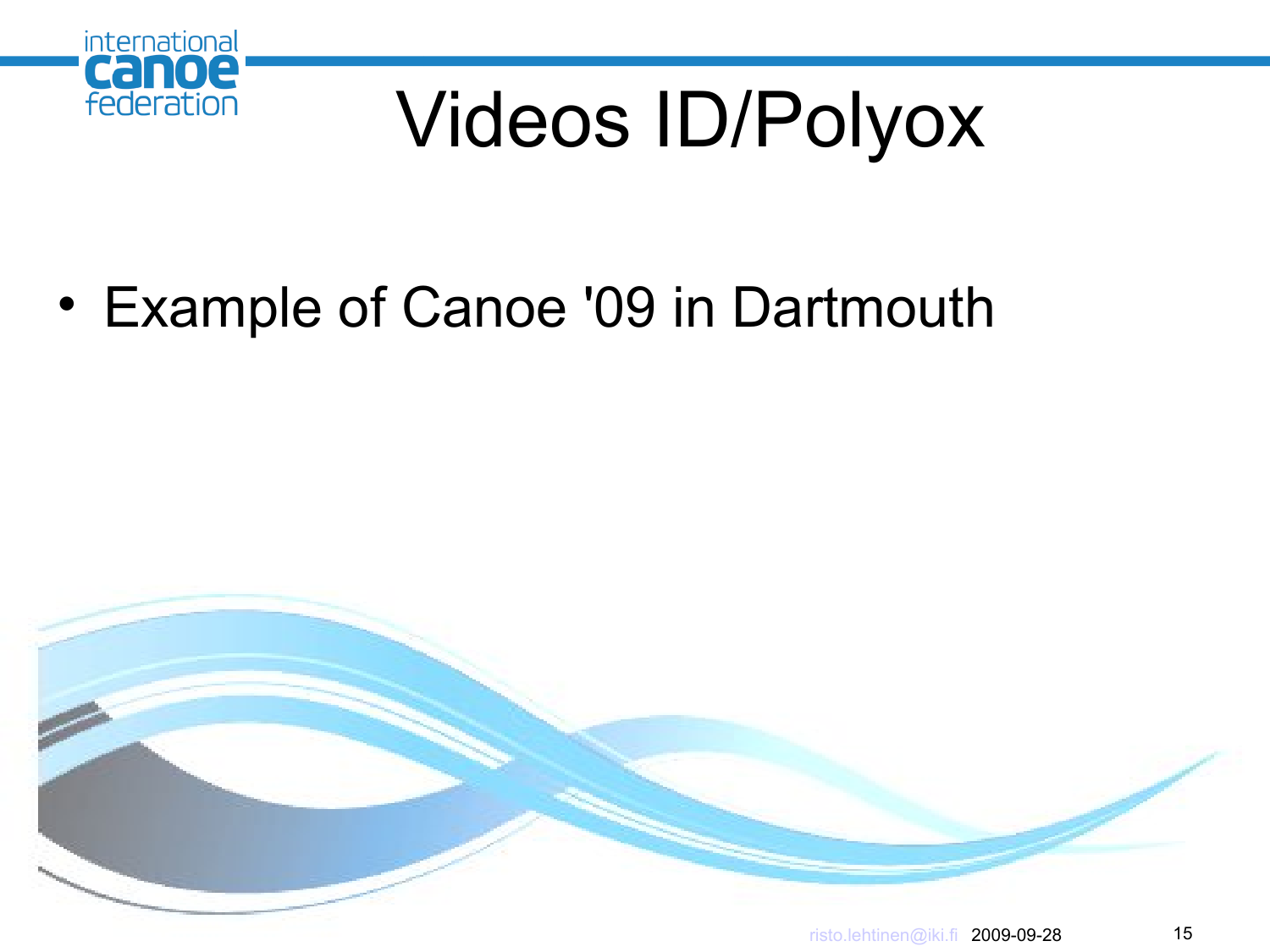### **1012** Officiating Boat Control #2

- Listen for the announcement of numbers of the boats and make a note of them
- Mark the information board to show the boats required
- Check the BIB numbers of arrived athletes
- On receipt of the boats, ensure they are dried as much as possible inside and out, and all loose gear is removed together with the lane number
- Record the weigh of every boat

international

• Verbal and written report of not valid boats OR verbal confirmation of correct boats to CC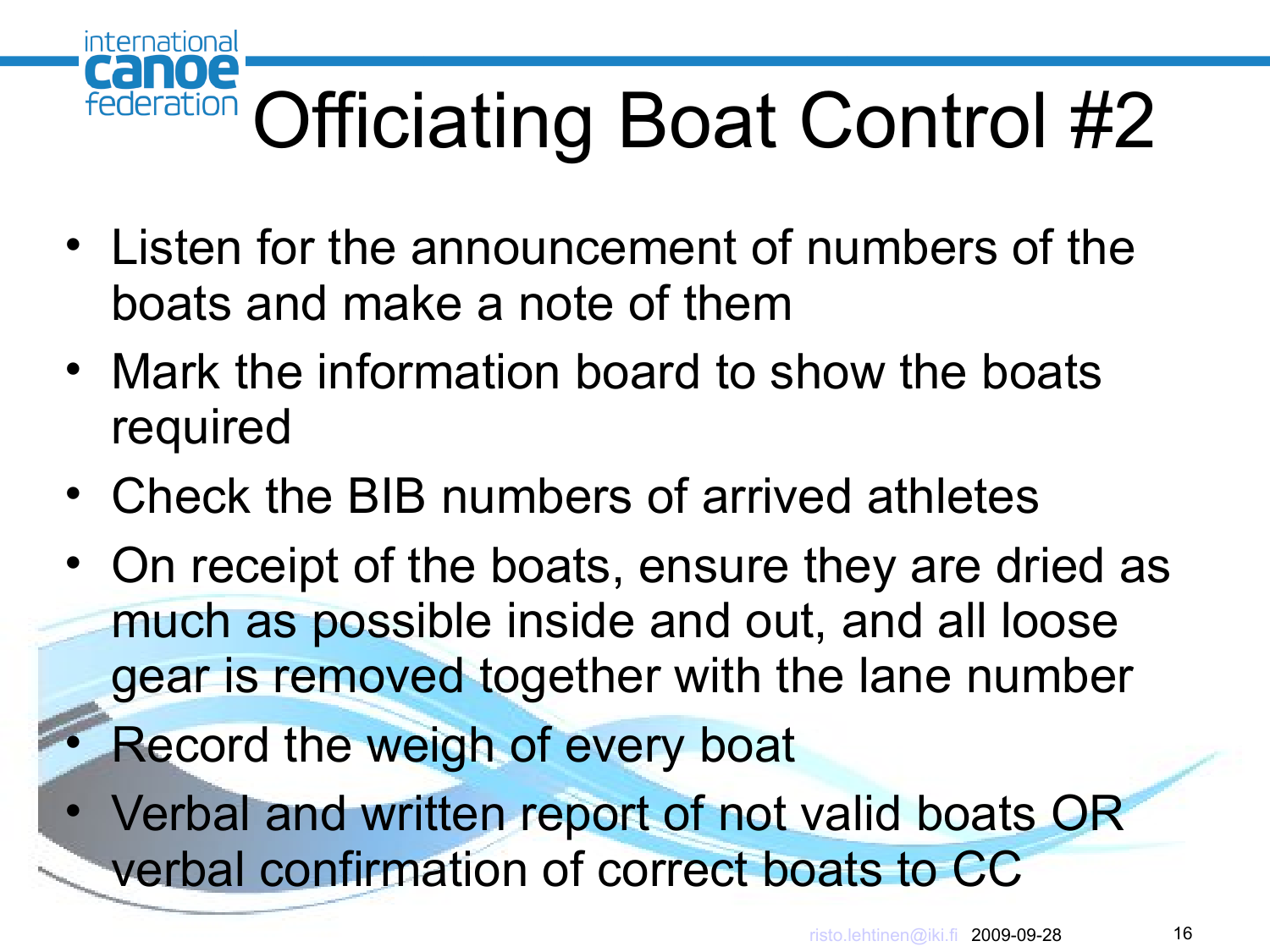

## Videos of Boat Control #2

• Example of Canoe '09 in Dartmouth

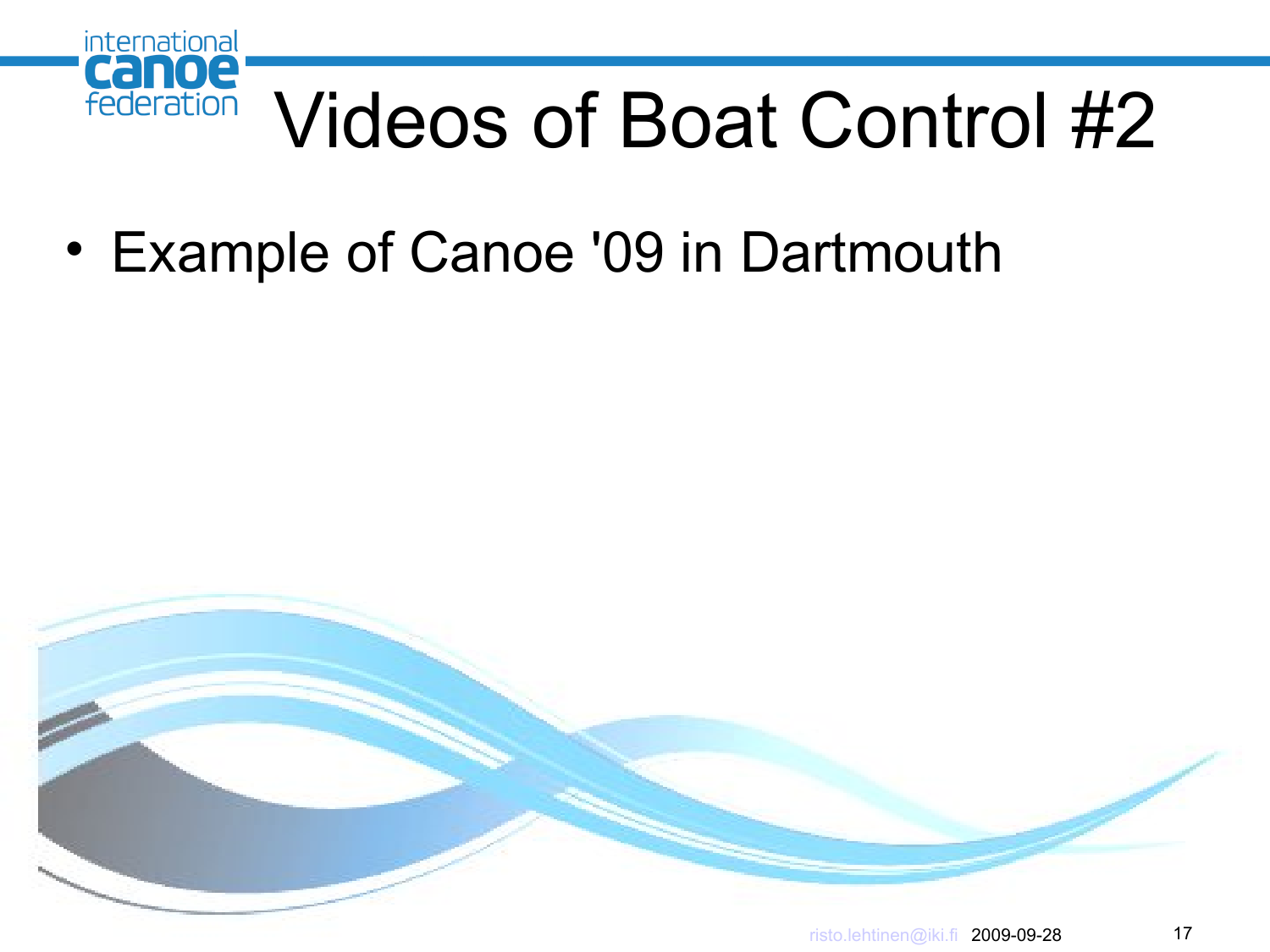

• Boat Control photos of ICF events in 2009

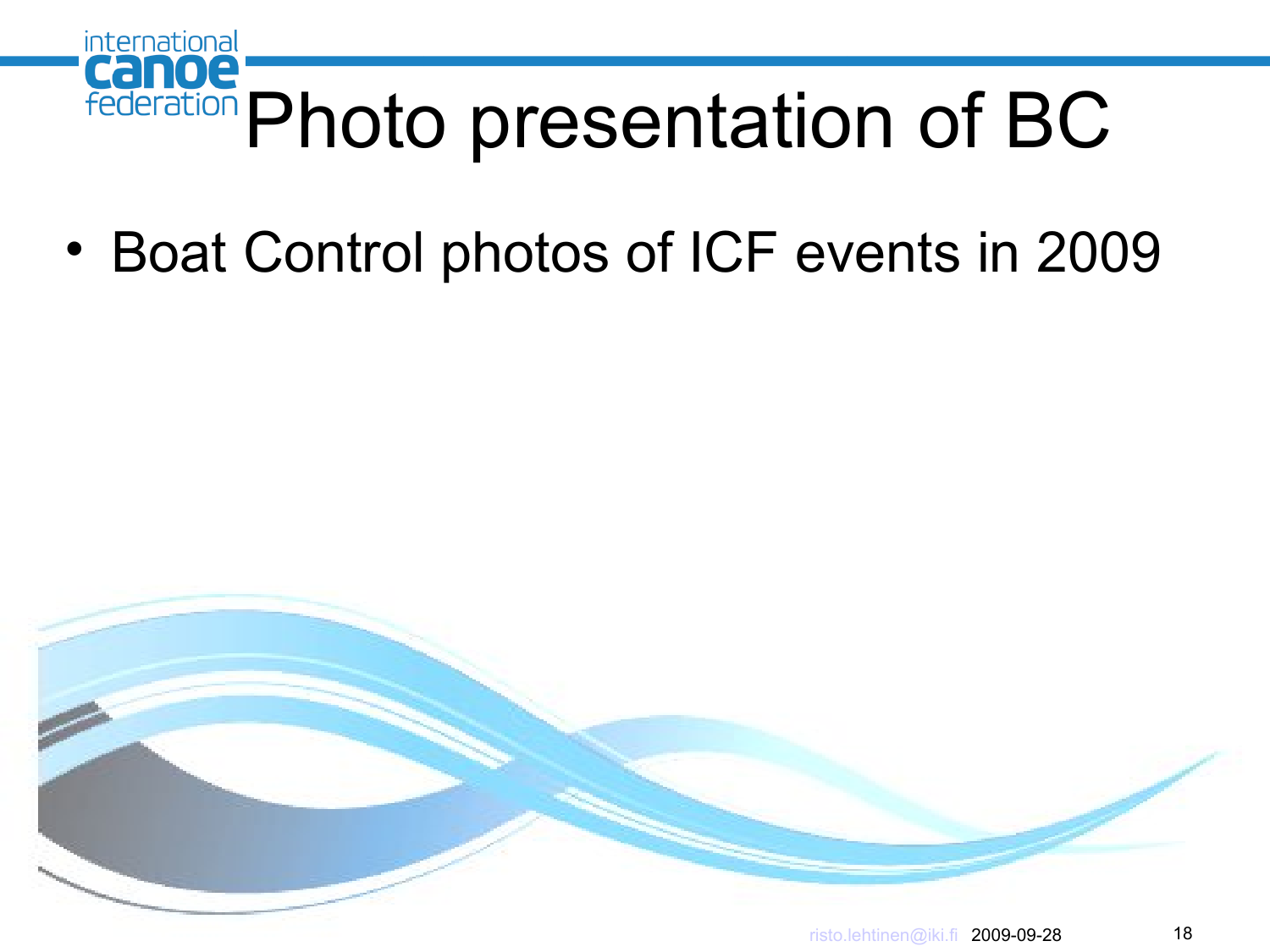

• Groups of 3-5 persons

international

- Collect all the working items according the CSP Racing rules in
	- Boat Control #1
	- ID / Polyox Control
	- Boat Control #2

• **Plan the BC #1 (order of checking) and draw the map how to work in a tent size of 6 x 15m**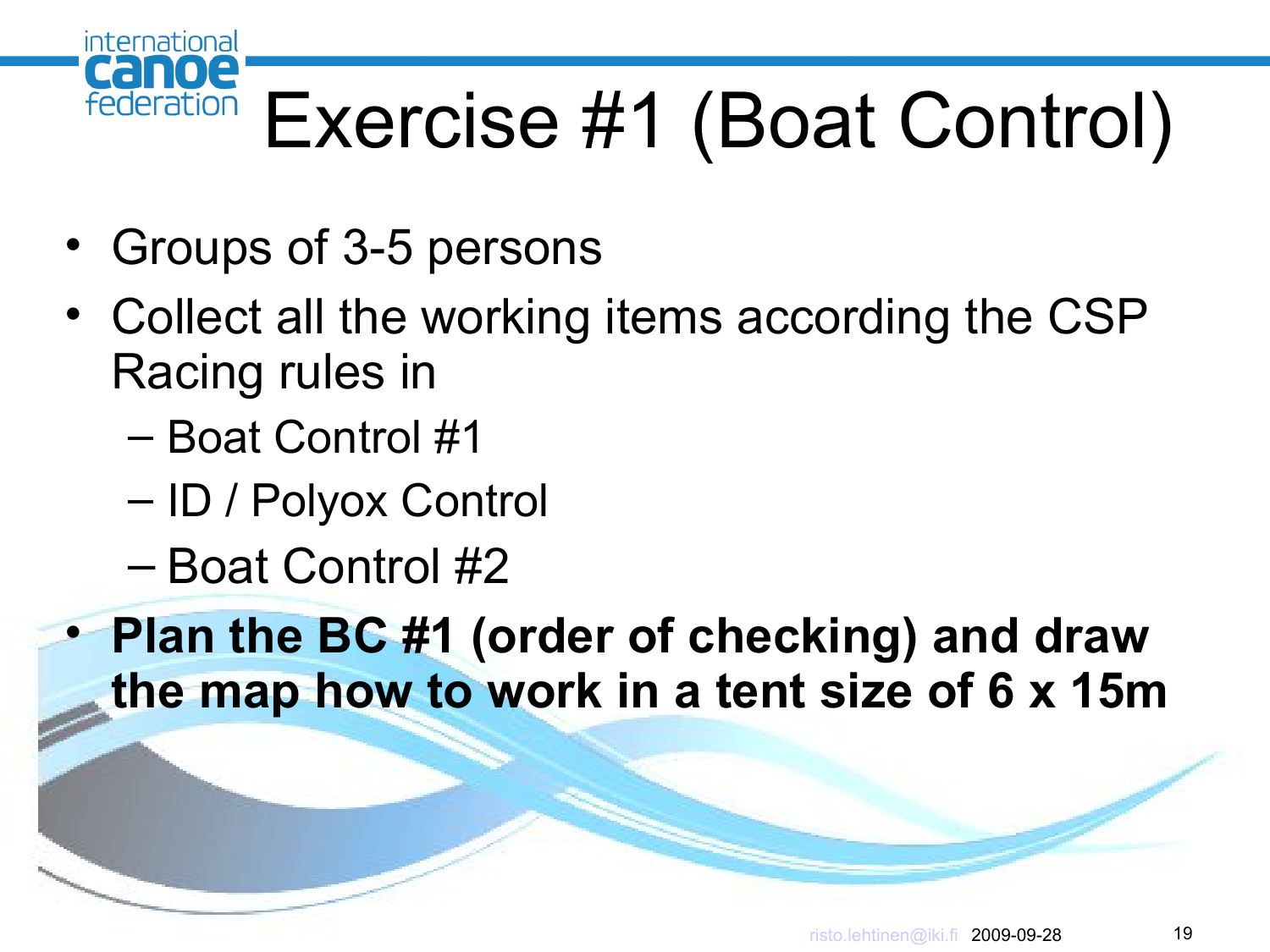# Exercise #2 (Boat Control)

• Groups of 3-5 persons

international

federation

- The same tent as BC #1 will be used for BC #2
- 1<sup>st</sup> competition day there will be heavy rain
- There is no other tent or more inside room **Plan the map how to work in BC #2**

• Extra: the floor of tent is wooden and flexible **What extra work and things to take care you have to do to tackle this situation in BC #1 and BC #2?**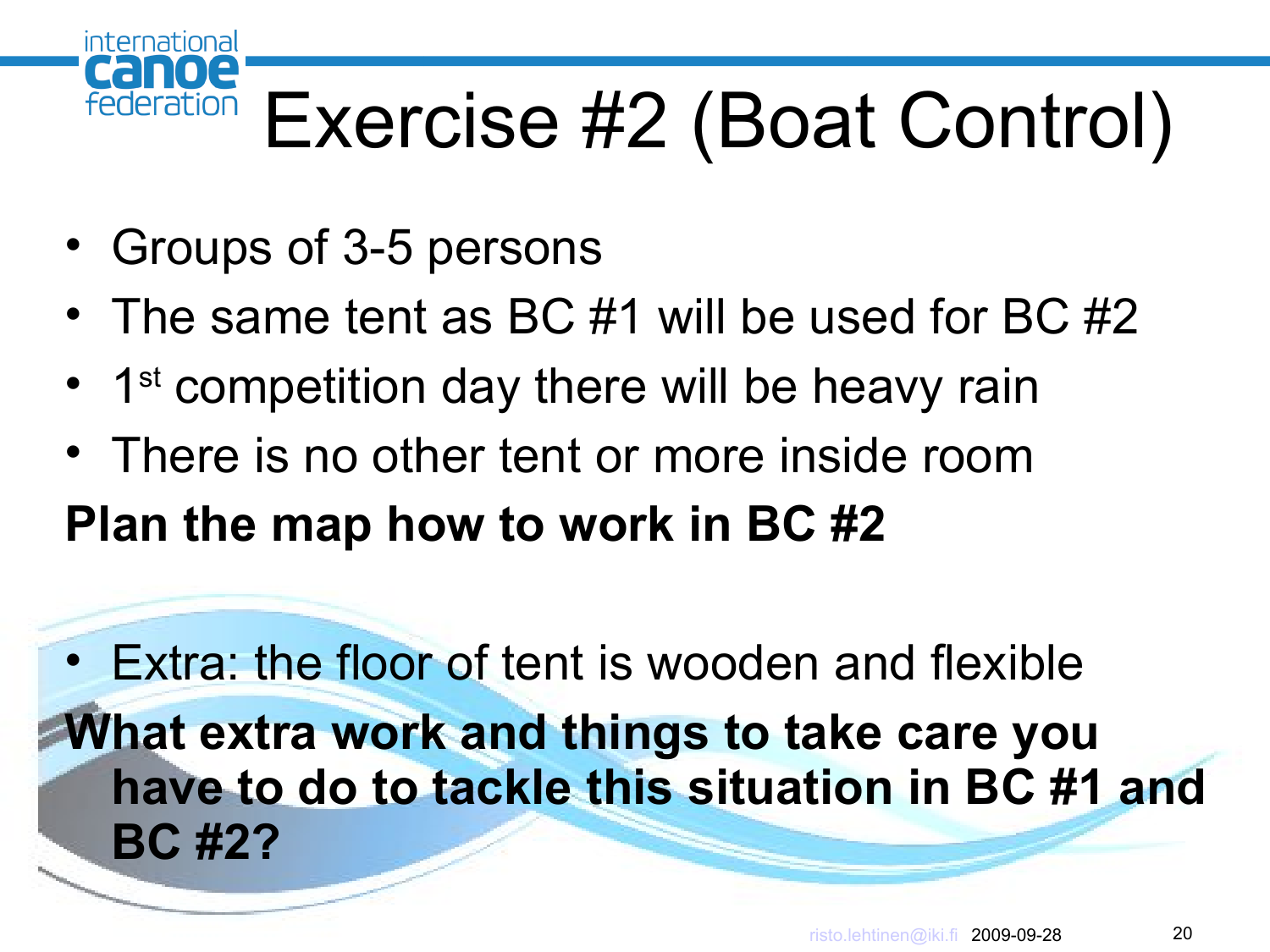

### Questions of Boat Control

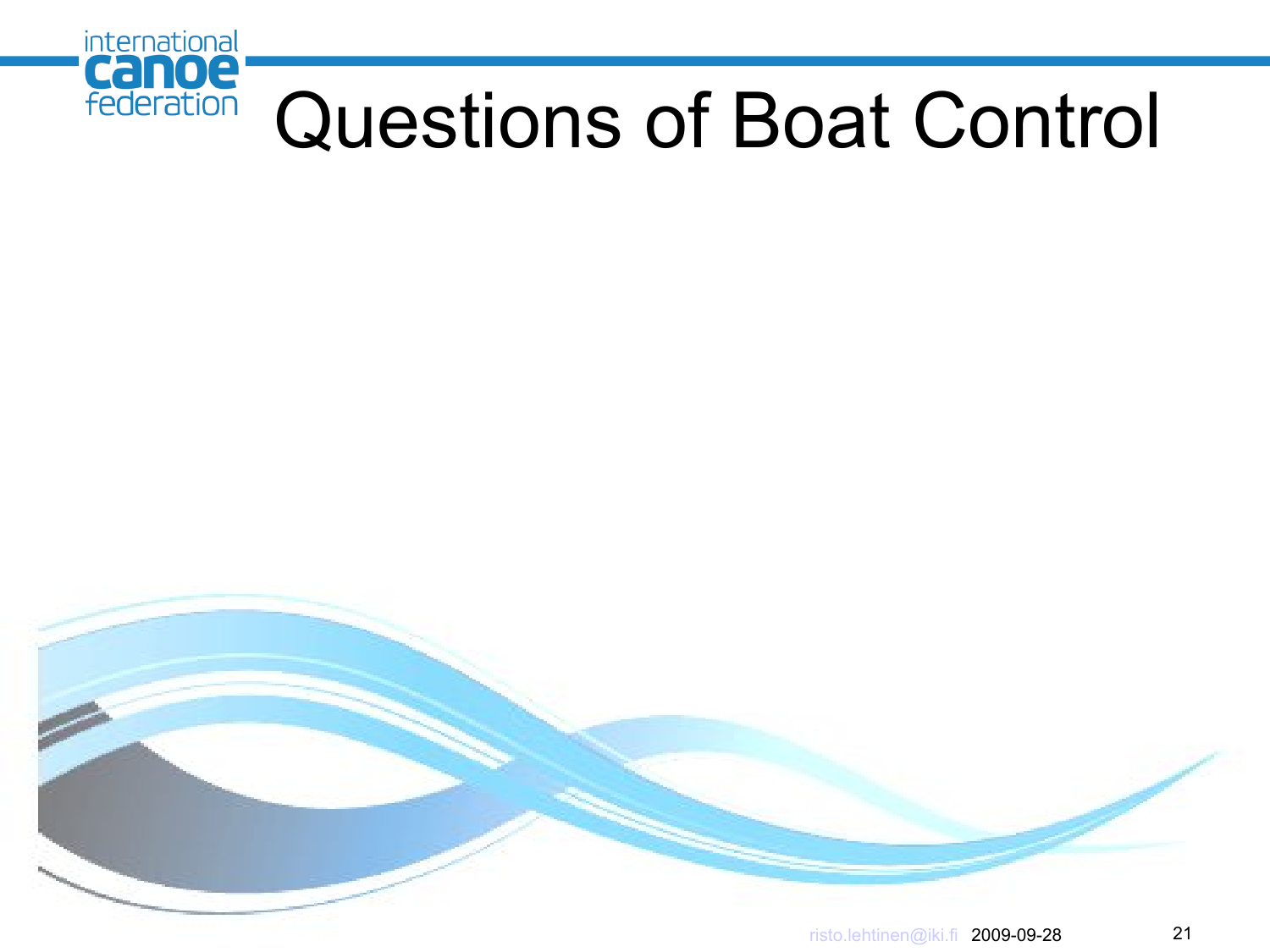

# Officiating Starting

- Starter is alone responsible for decisions to false starts: the decision is final
- Athletes will test new starter immediately like childs to find their limits (also always new athletes!)
- The starter may loose the confidence of athletes only once (!)
- Other starters should follow the work: to help and to unify their own working method to others by discussion and reflection
- TV Production may be disturbed if any false starts exists => the rest of event won't be shown on TV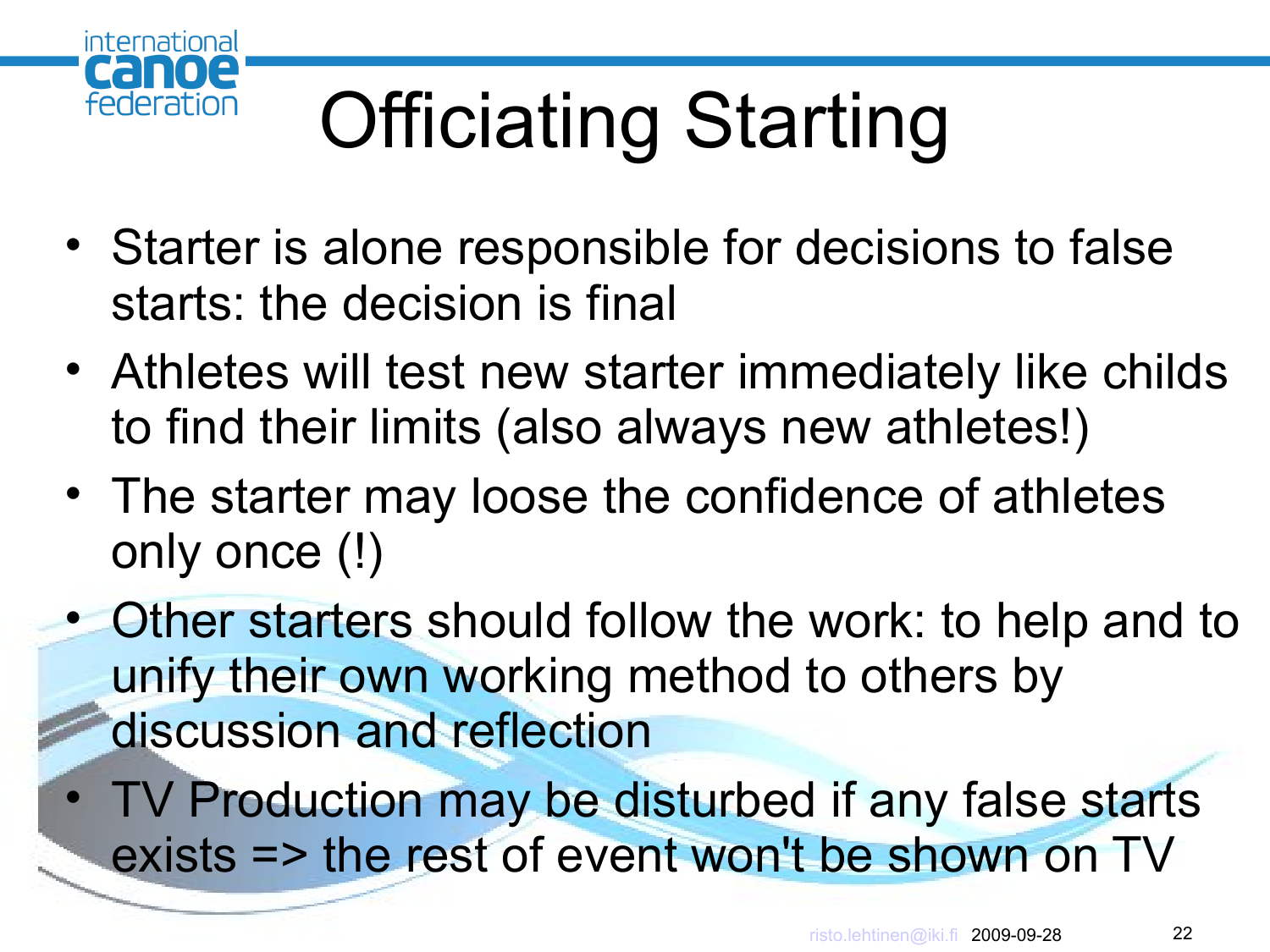# Federation Requirements of Starter

• Accurate view, quick reactions

international

- A good command, clear speaking voice
- Self-confidence, determination
- Patience; calm and methodical approach
- Ability to make neutral judgments

• Ability to adjust own working process to unify the starts amoung other starters

- Clear communication to Chief Official
- Experience as athlete is an advantage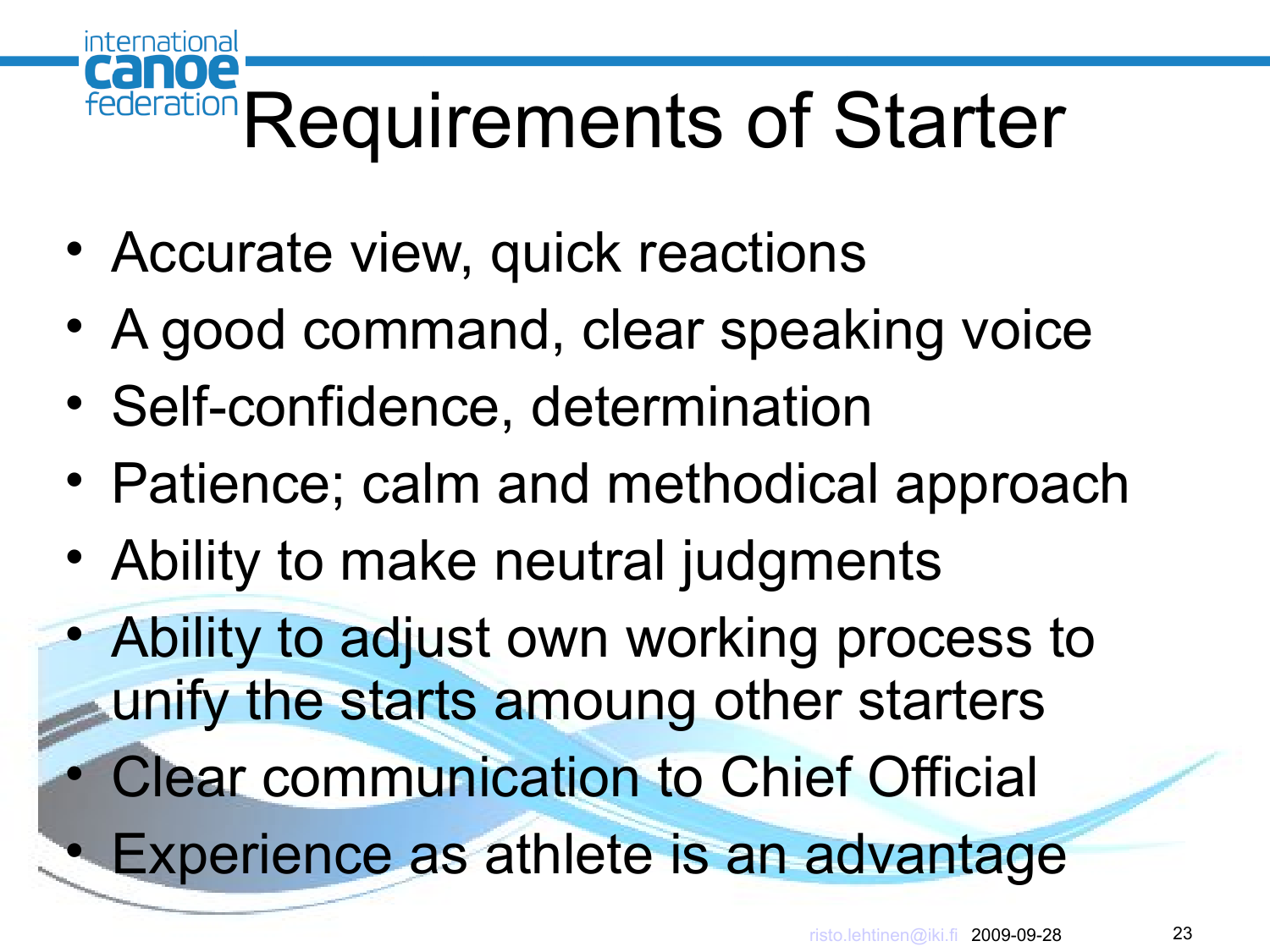

# Starter's equipments

- Communication with the Chief Official (or CC)
- Loudspeakers across the starting area
- Automatic Start System installed correctly
- Reception of loud speakers at each start position
- VCR or Webcam/Laptop Video Record System – Replay with sound is needed
- Large clock showing the correct time
	- Clear lane number indication
	- **Clear vision to flags of Aligners**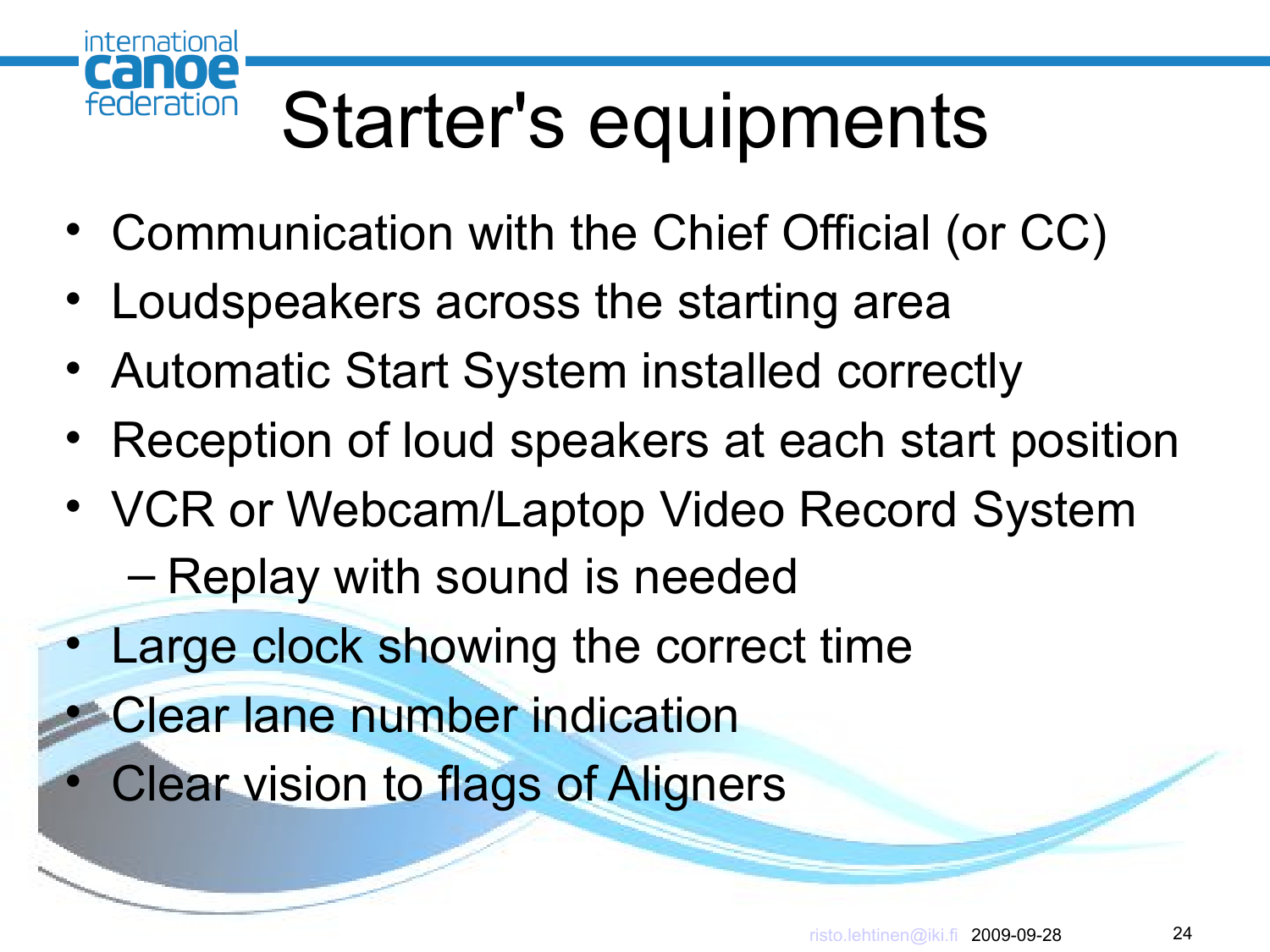

# Key things for Starter

- Important to ensure that the starting equipment is in good working order, these utilities must be tested before each sequence of events with timing system
- A quiet, confident manner helps to relax the competitors to have fair starts
- Start of the heats, semi-finals and final of the same event should be undertaken by the same **Starter** 
	- **Starter should always ask permission of Chief** Official if the starting procedure may go on time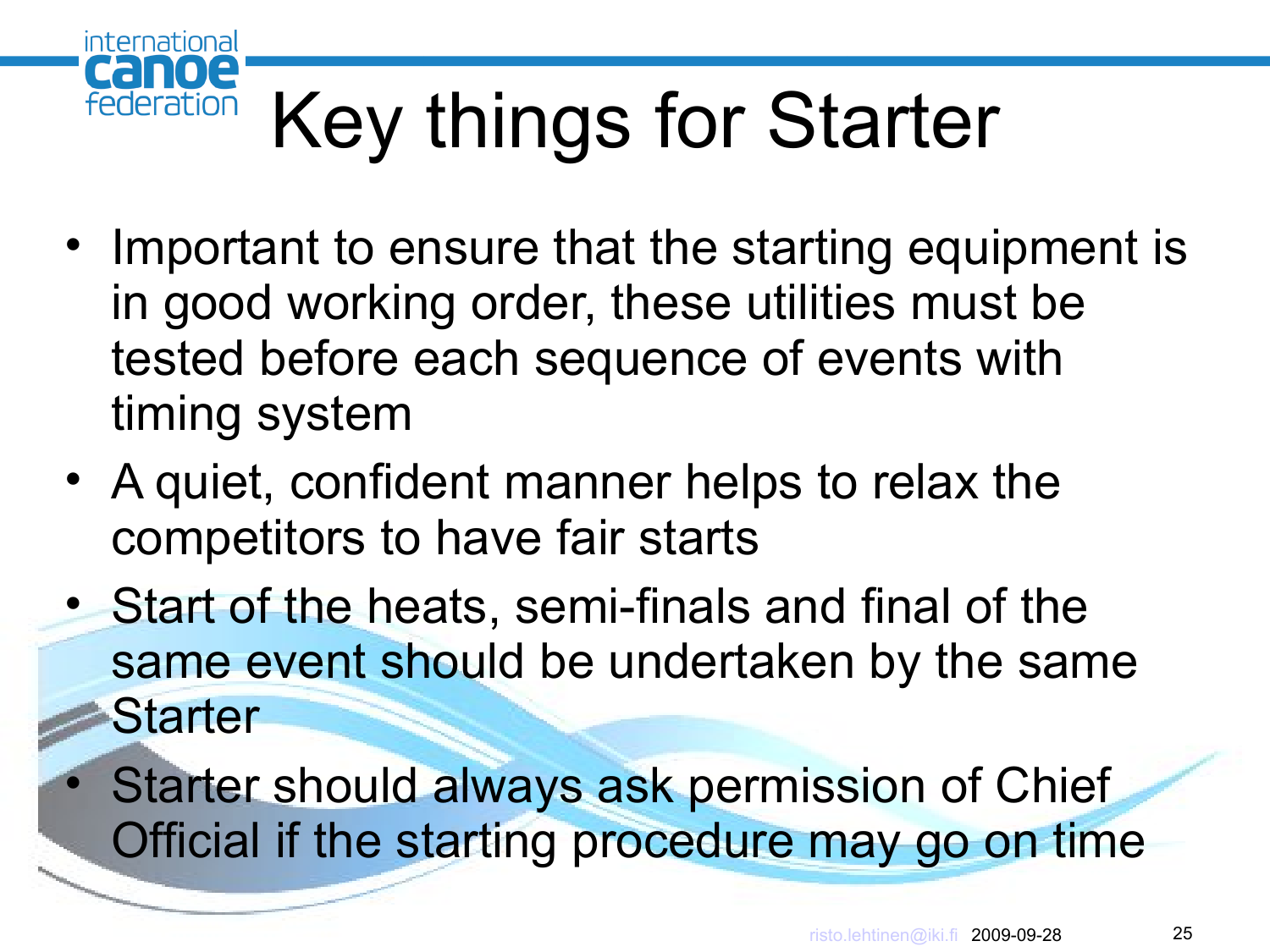

## Process of Starting

- 1. "Race Number 37, Men, K2, 500 metres, Heat 1", "Five minutes to Start"
- 2. "Lane 1, Algeria", "Lane 2, Bolivia" ...
- 3. "Four minutes to Start"
- 4. "Race Number 37", "Men, K2, 500 metres, Heat 1", "3 minutes to Start"
- 5. "Please approach the Start-line", "Lane 1, Algeria", "Lane 2, Bolivia" ...
- 6. Starter must confirm with the Chief Official to start the race
- 7. "Two minutes to Start"
- 8. All the boats should be taking position on at their starting position
- 9. "One minute to Start"
- 10.Start the VCR System
- 11.Waiting the Aligners' signal and watch the correct time
- 12."Start within ten seconds" "Go"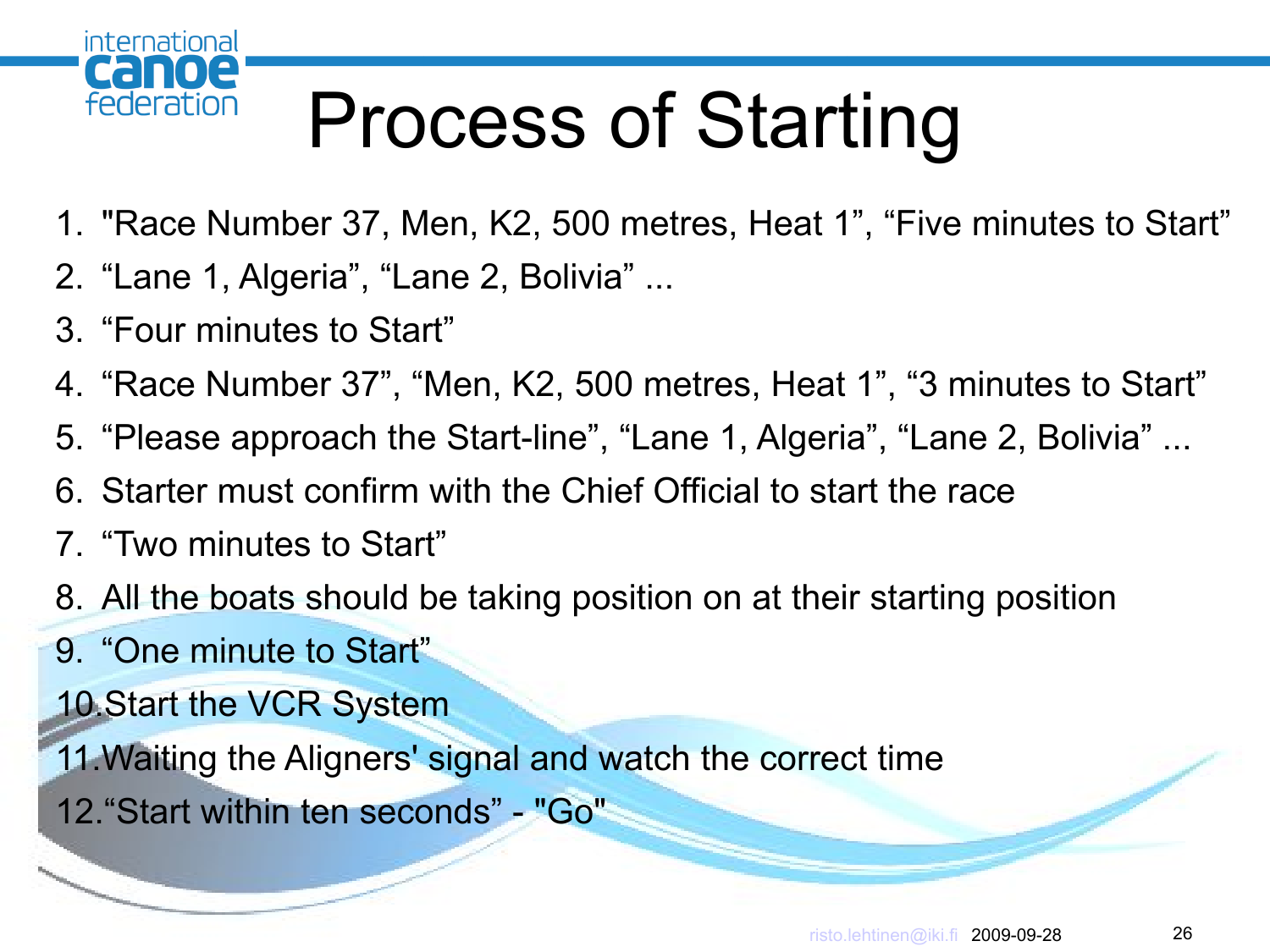

# Starting Command

- "Start within ten seconds" is spoken in a calm and relaxed voice
- Hurried words may cause a false start
- Time delay between "seconds" and the starting signal should be around 2-3 secs
- This is to allow time for:
- Athlete to signal if he has a problem
- To ensure that boats are stationary
- To observe that all competitors are clearly ready to start and they are motionless - not paddling
- "Go" or starting signal it must be loud and sharp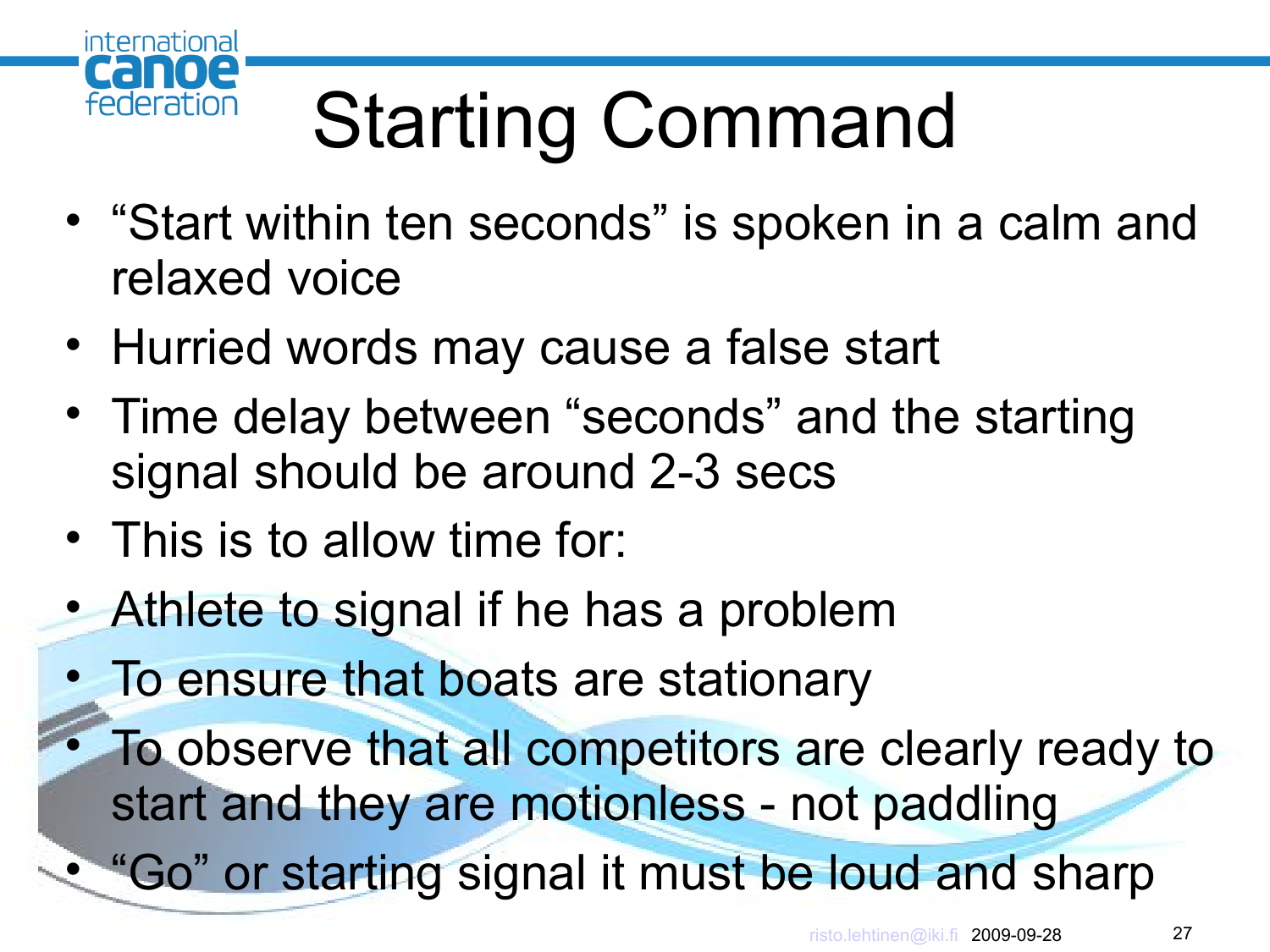

### False Start

- If an athlete starts paddling before the starting signal
- Starter must fire two shots or call "Stop"
- Check the VCR System to confirm the analysis before Starter gives the offending crew/s a warning
- A false start may be given to more than one crew if the Starter considers that more than one boat **caused** the false start
- After 1<sup>st:</sup> "Lane 6, England, False Start", "You have a first false start"
- After 2<sup>nd</sup>: "Lane 6, England, Second False Start", "You are disqualified", "Please leave the Start-line"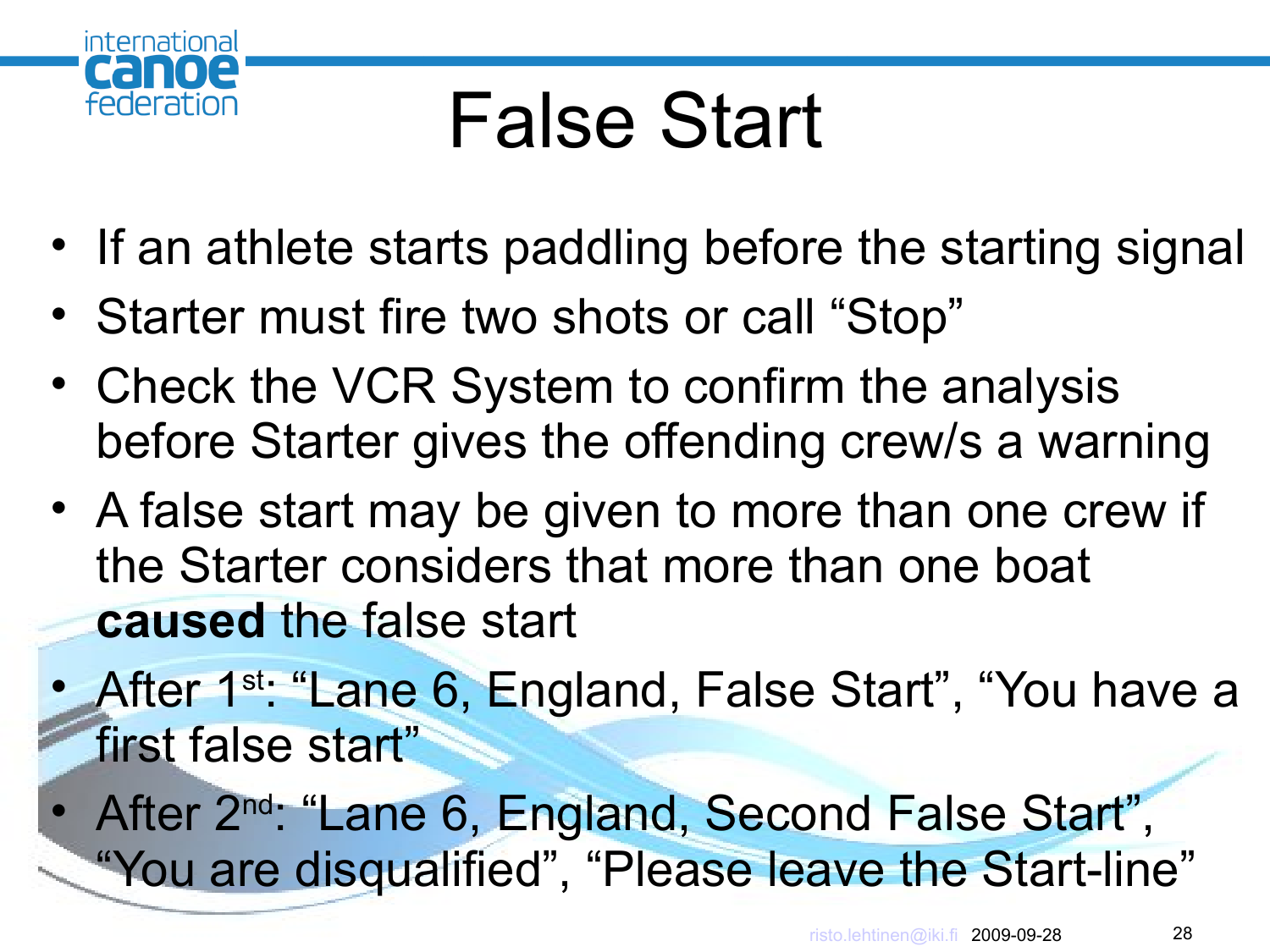

## Videos of Starting

• Example of Canoe '09 in Dartmouth

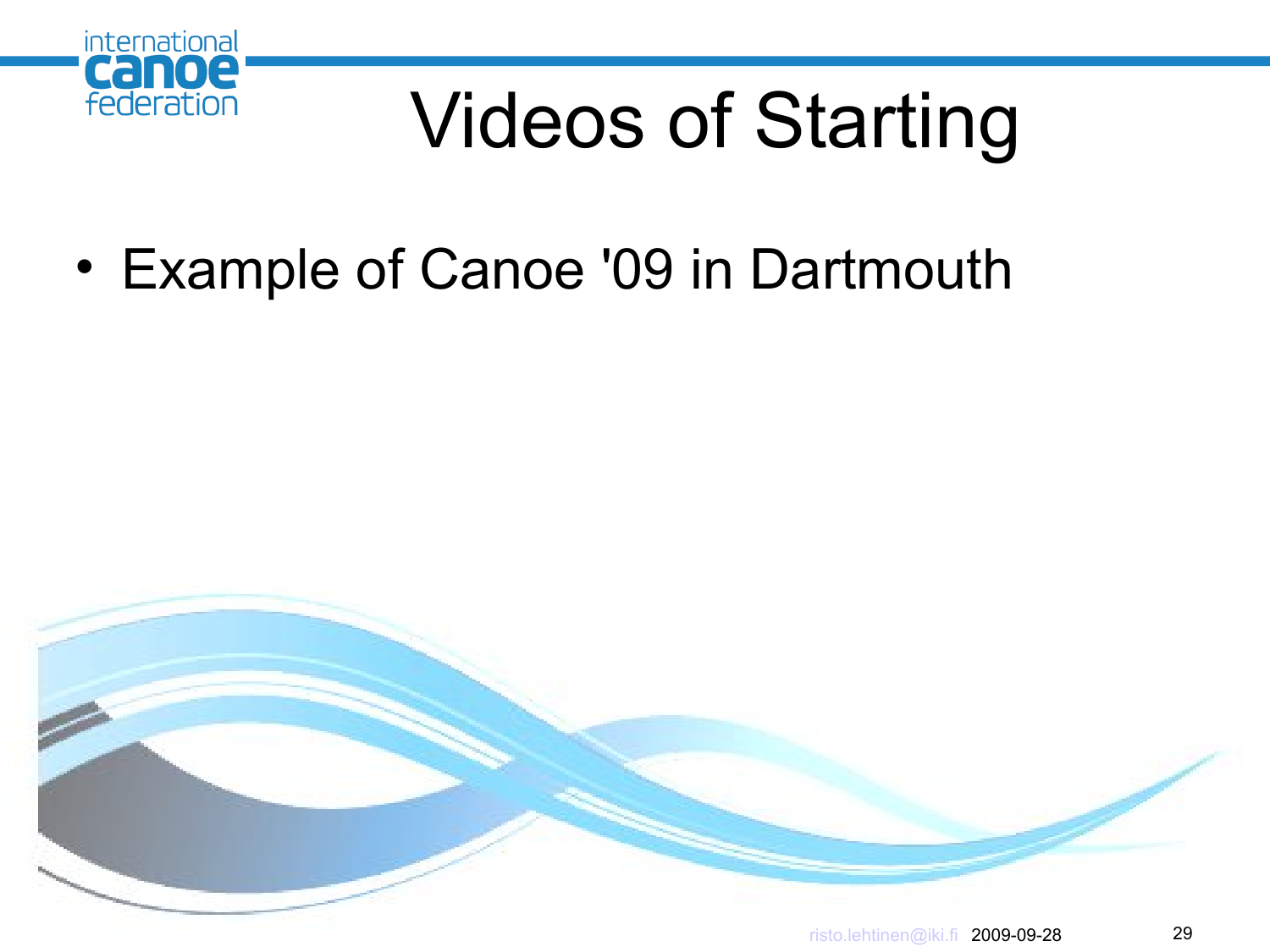

# Photos of Starting

• Starting photos of ICF events in 2009

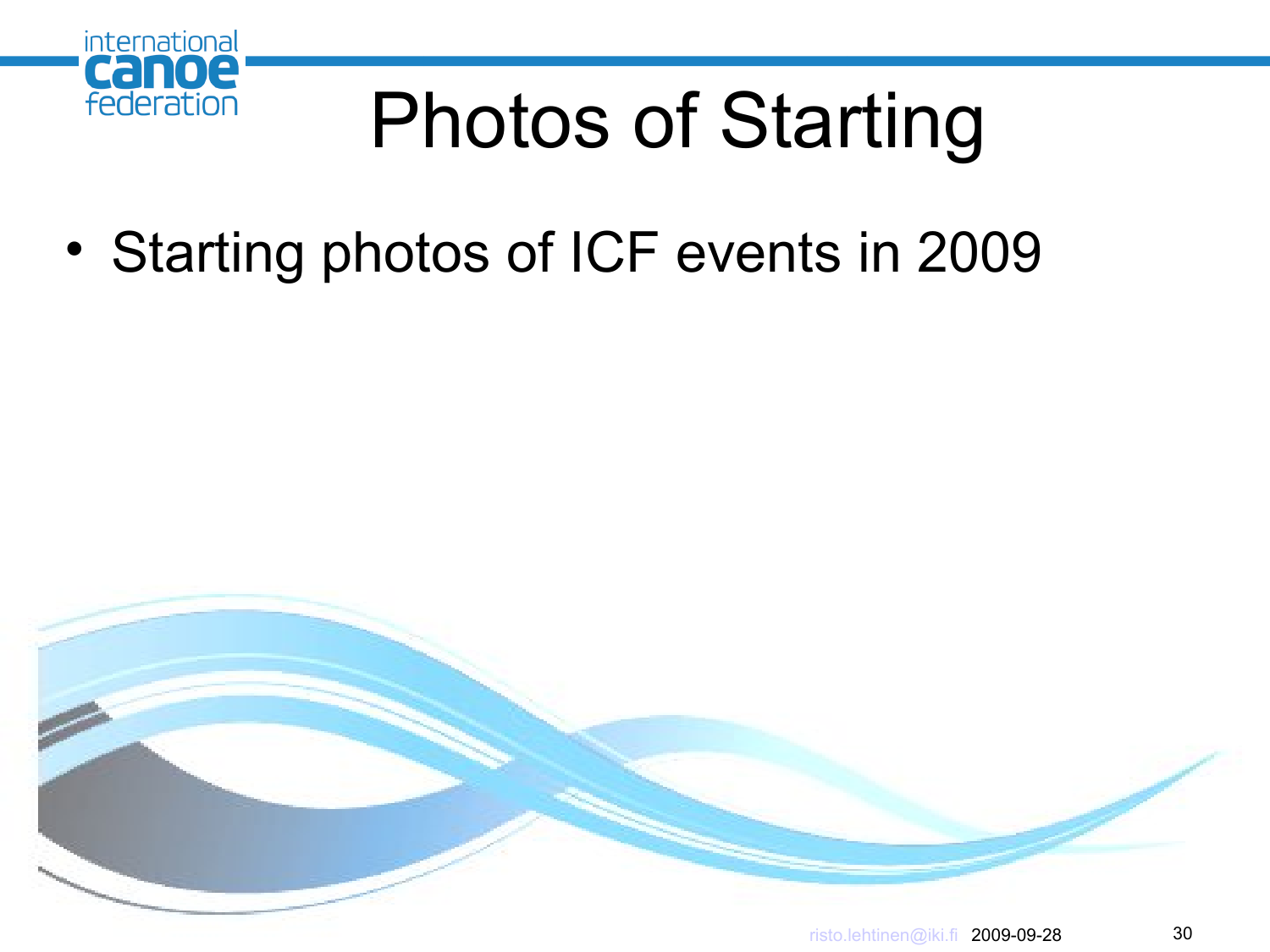

## Exercise #3 (Starting)

- Groups of 3-5 persons
- **Plan the work of 3 starters who will start which race according to present event**
- **Explain the basis of your schedule**

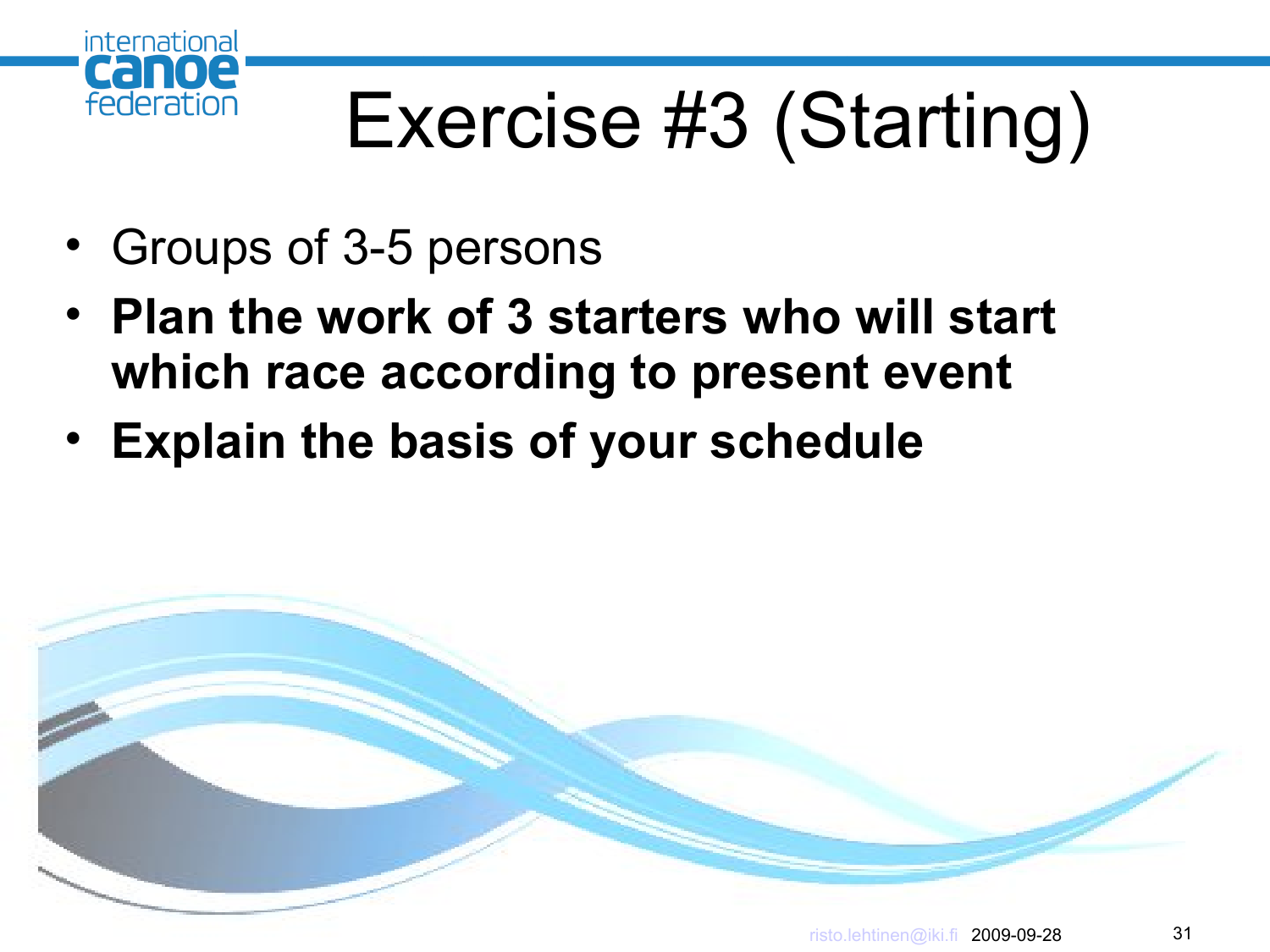

# Exercise #4 (Starting)

- Groups of 3-5 persons
- **Train the starting command in groups**
	- 3 times per each
	- The others will give immediate feedback
- **Discuss how is a good starting command**
	- Collect the items
- **Do the 2nd round of starts**
	- 3 times per each
	- The others will give immediate feedback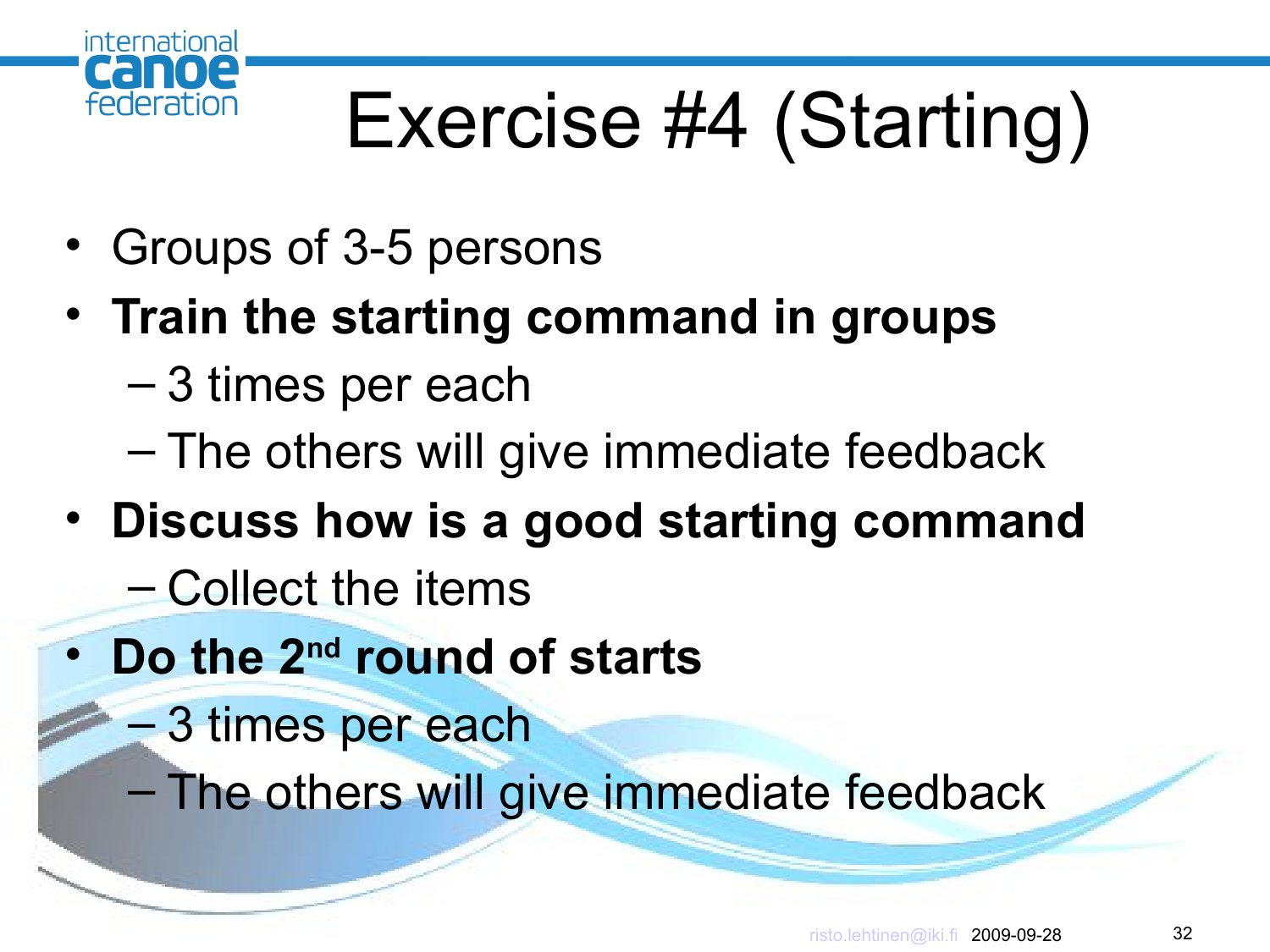

### Questions of Starting

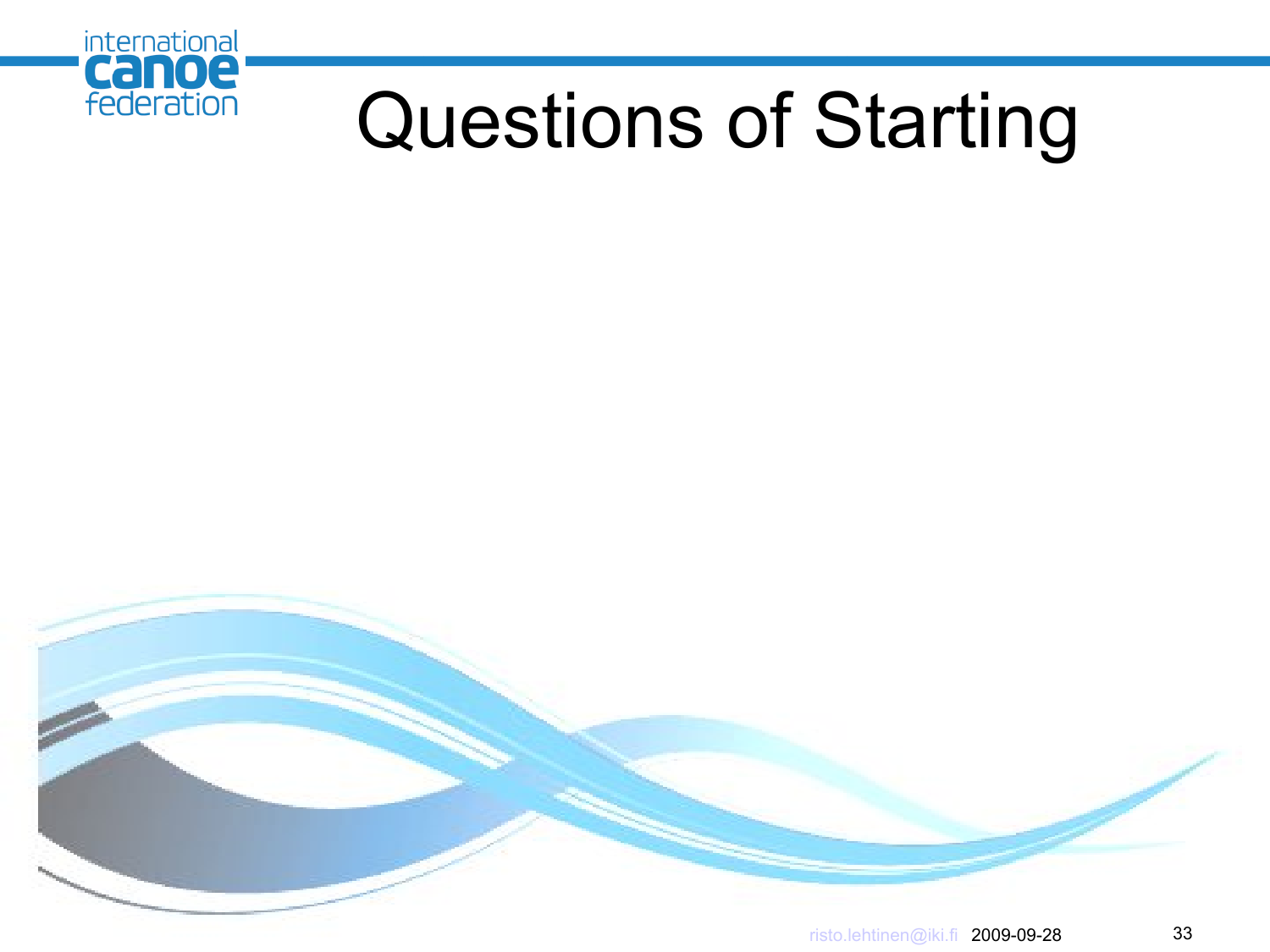

# Officiating Aligning

- Checking the athletes and boats for race
	- 1. Correct personal numbers
	- 2. Correct seating order of crews
	- 3. Correct lane number on the boat
	- 4. Correct number of boats
- Ensure that bow of each boat is correctly housed in the starting gate/bucket (red flag one minute before)
- Ensure all the competitors seem to be able to start
- Show white flag to Starter when everything OK
- Show red flag again in case of false start or any incident a competitor is not able to start properly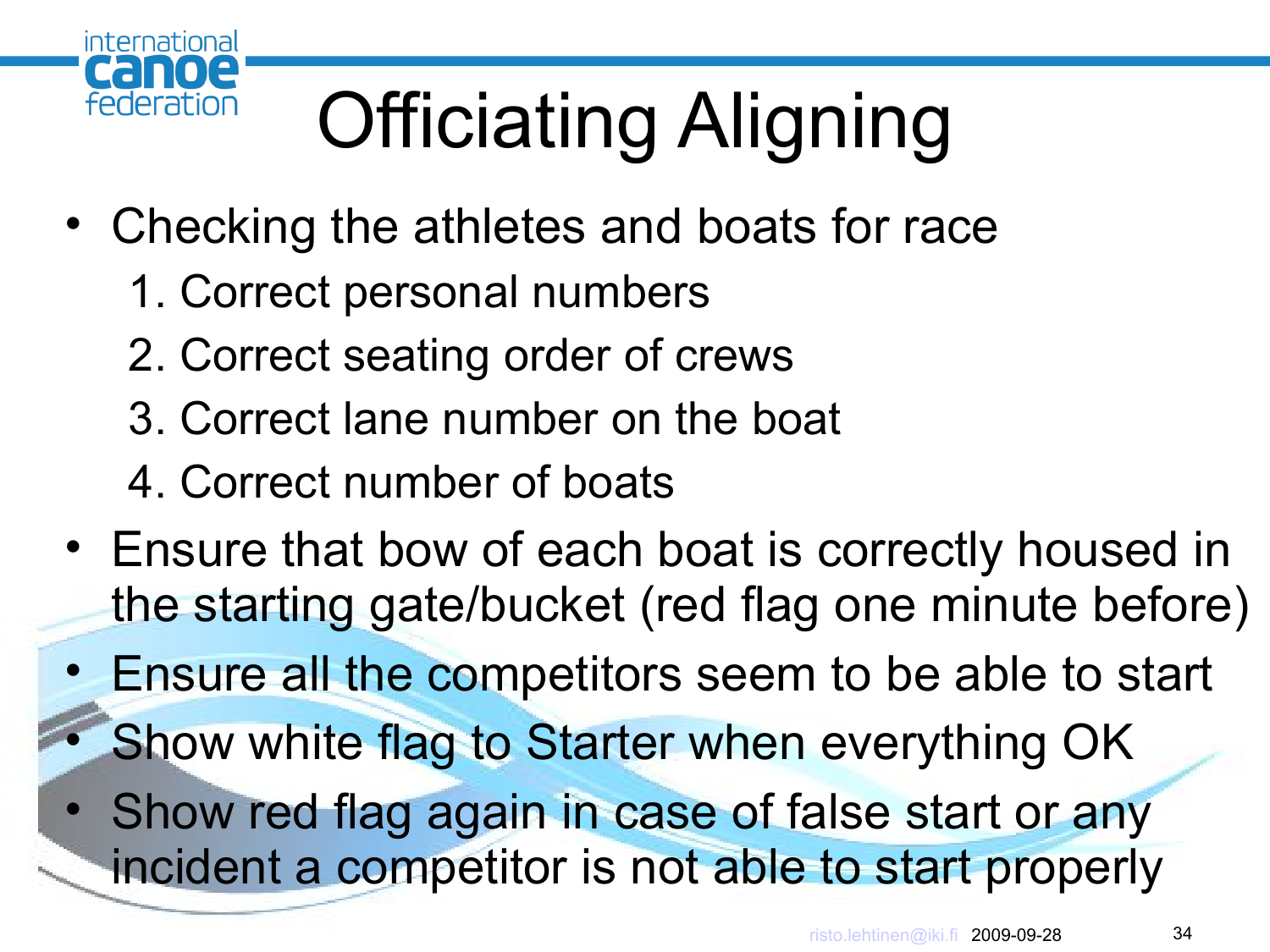### Canoe Federation Challenges of Aligning

- Normal position at the lane 3 and 7 behind the starting line cause difficulties to see all the boats well at the same time
- The Aligners should stand as high as possible to see better how the bows are positioned
- The limited possibility to communicate with Starter and Competition Committee just before start
- Hot conditions make it very hard work
	- Aligner should drink a lot but how to get to toilet?
	- There are not too many Aligners who really are taking care to offer all the competitors a fair and equal start
- Underestimated duty

international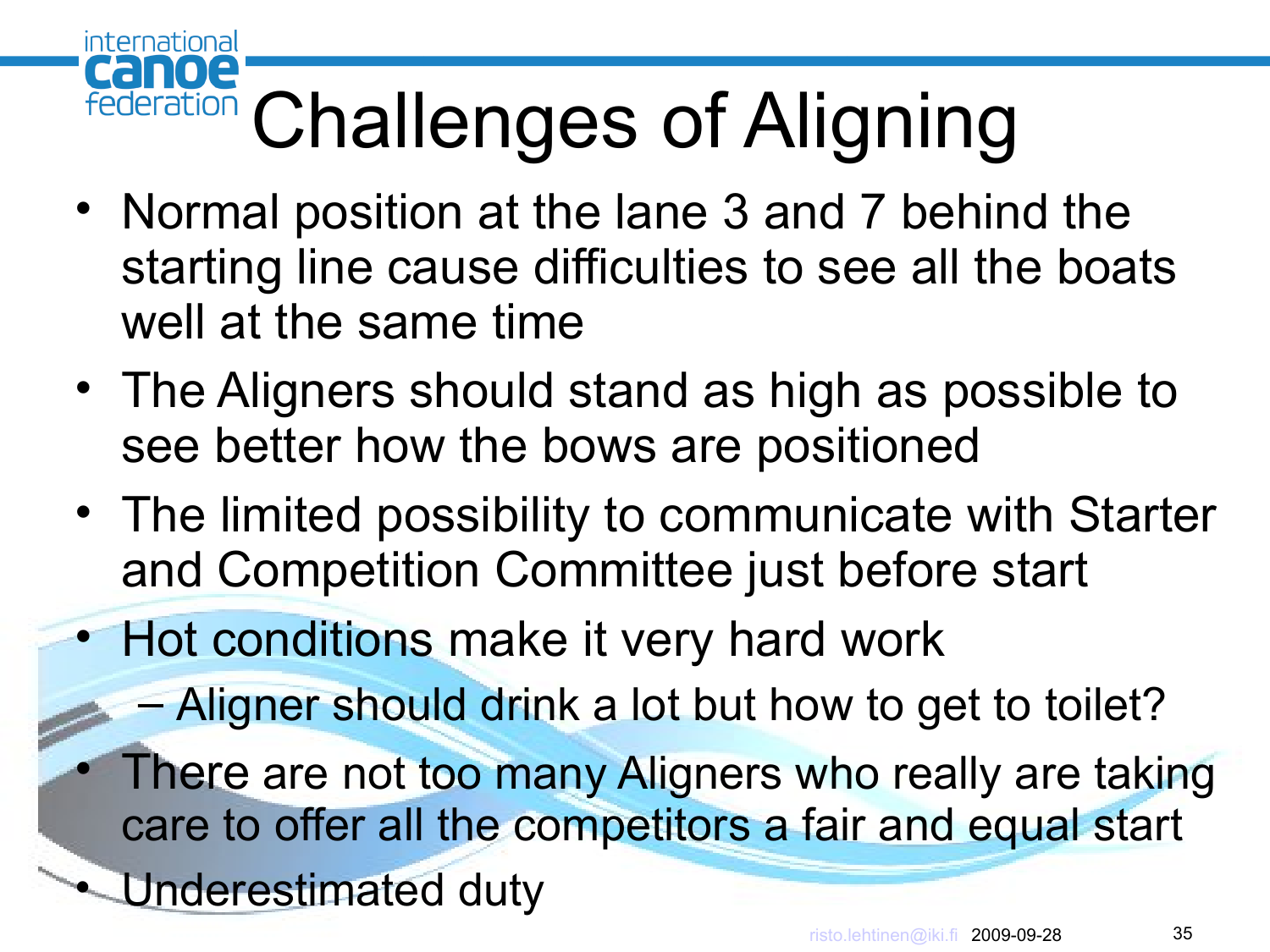

# Videos of Aligning

• Canoe '09 in Dartmouth

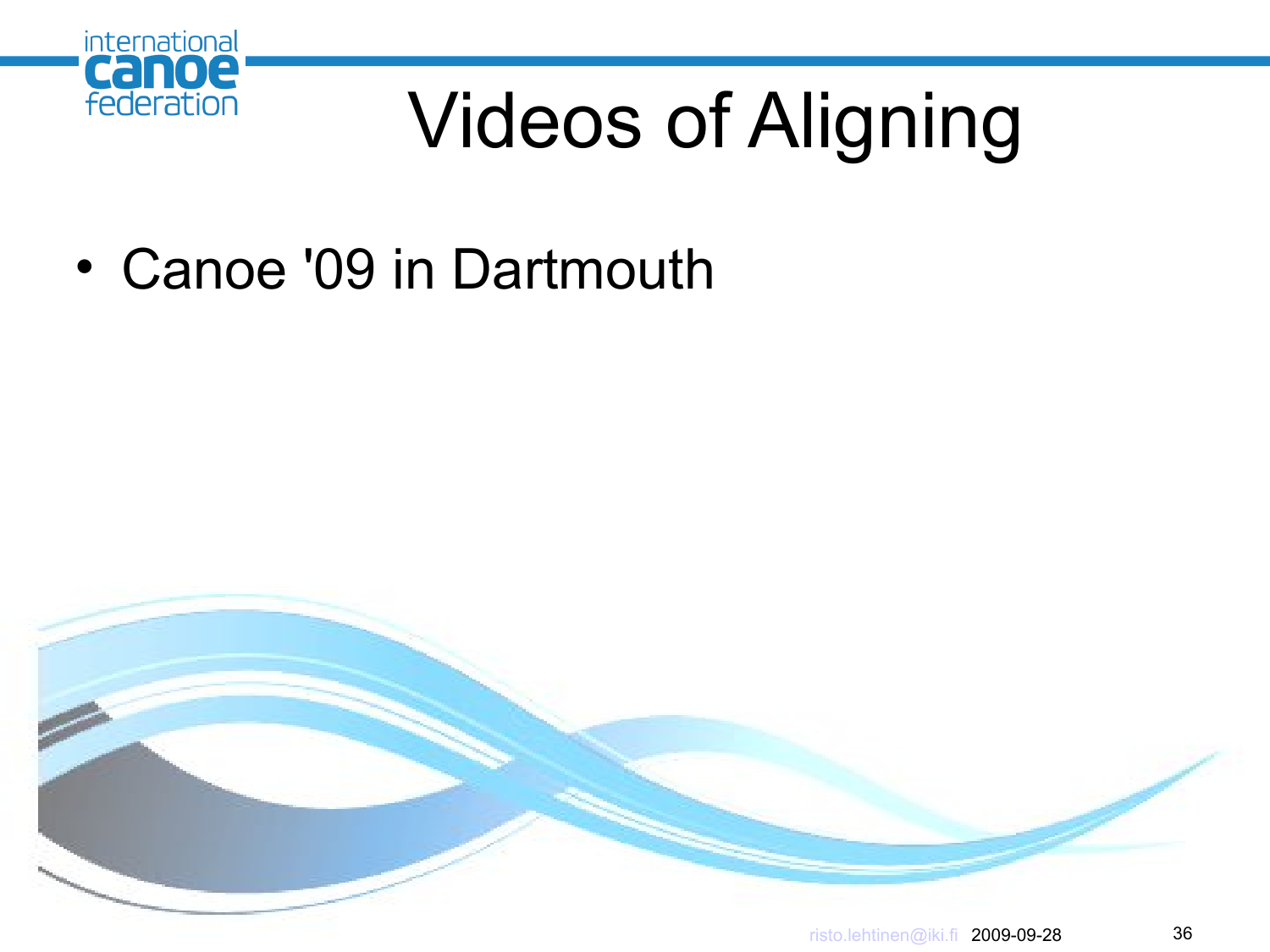

### Photos of Aligning

• Photos taken in ICF events in 2009

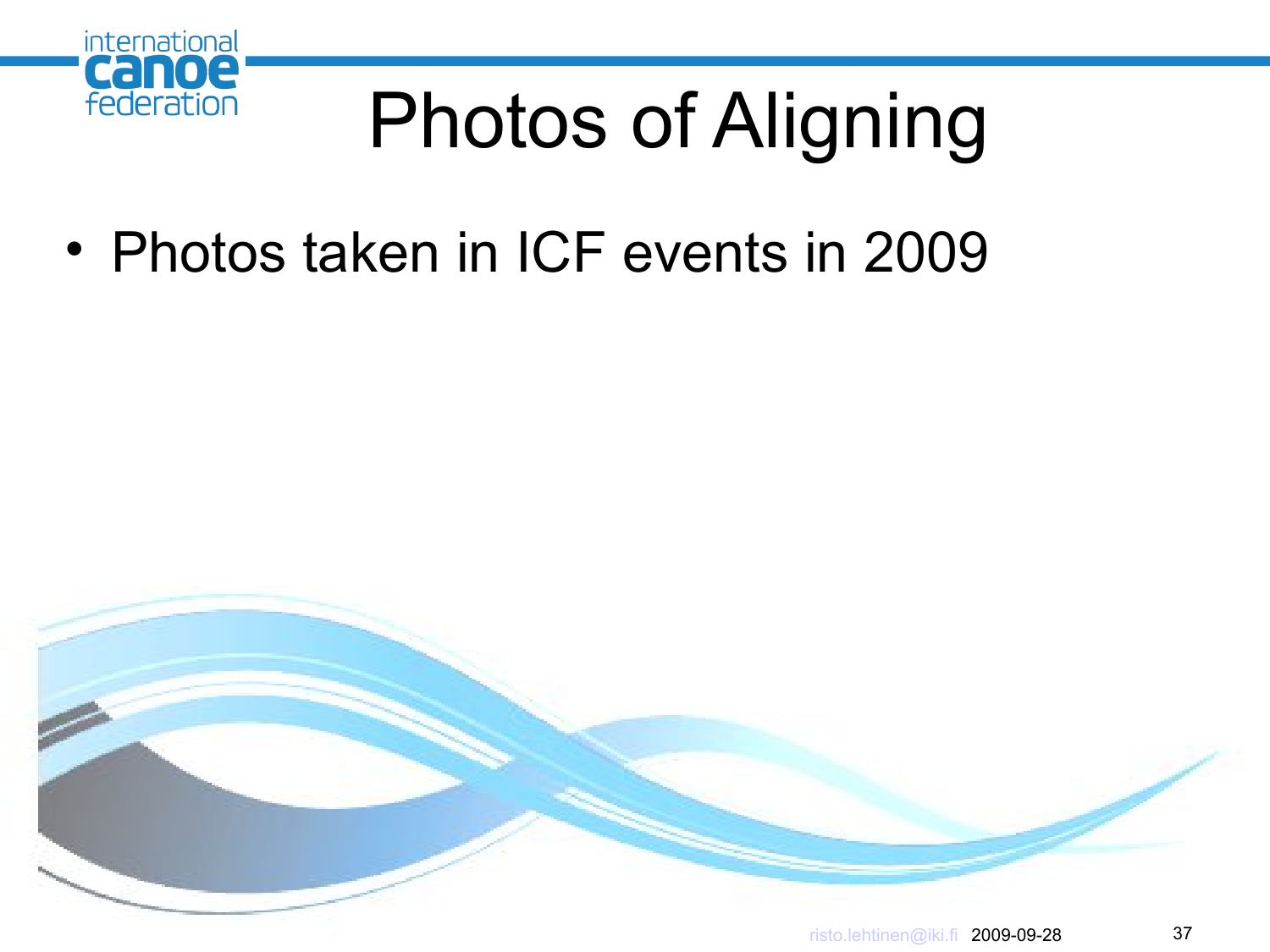

### Exercise #5 (Aligning)

- Groups of 3-5 persons
- The Exercise #4 again but now with two Aligners
- The Alingers imagine the boats approaching the automatic starting system when weather conditions are different in every round:
	- 1. The wind intends to push boats from left
	- 2. Strong headwind intends to push backwards
	- 3. Big waves causes balance problems to boats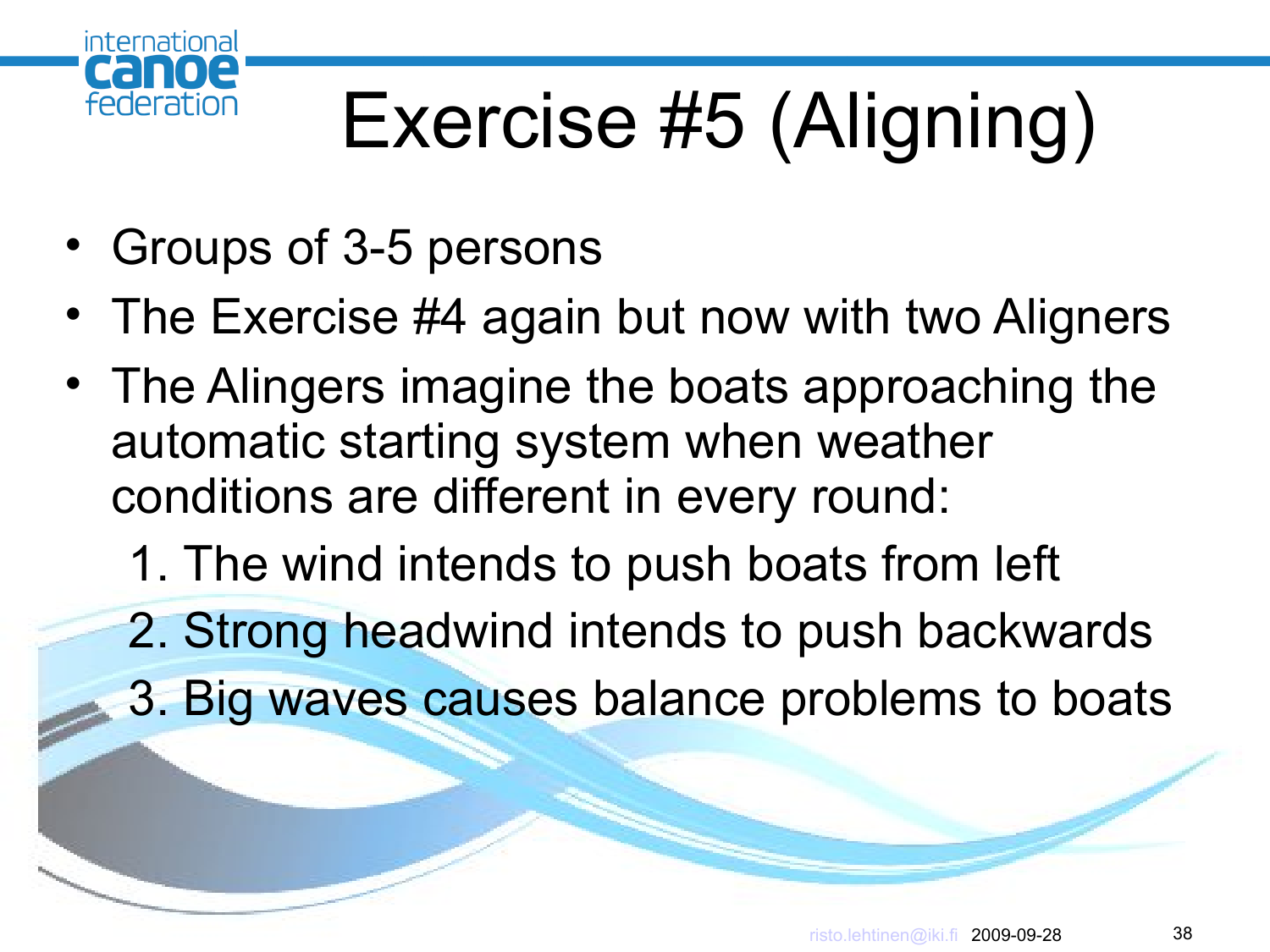

### Questions of Aligning

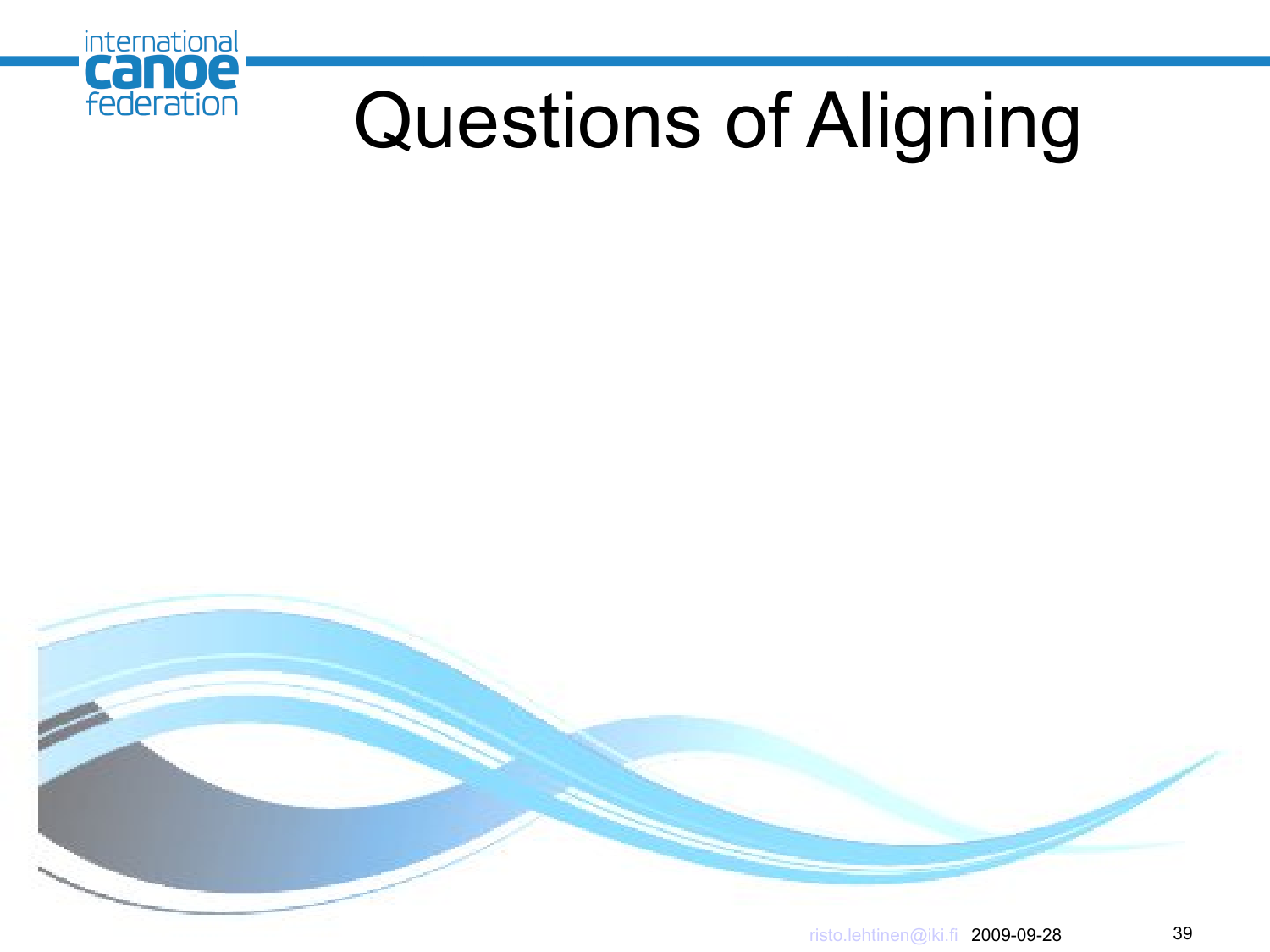#### loe **Federation Officiating Course Umpiring**

- Course Umpire (later CU) shall see to it that during a race the rules are complied with
- If any rule were broken, CU shall report the infraction to the Chief Official by
	- Red flag and lane number(s) immediatedy
	- By written report and signed form as soon as possible
- CU should follow the race in a catamaran
	- Parallel moving with another CU catamaran
	- Quite stationary in events of 200m

- In special cases stationary catamarans should be used for 500m if no return canal exist and there are major problems with waves
- Ensure the safety of capsized co[mpetito](mailto:risto.lehtinen@iki.fi)rs near them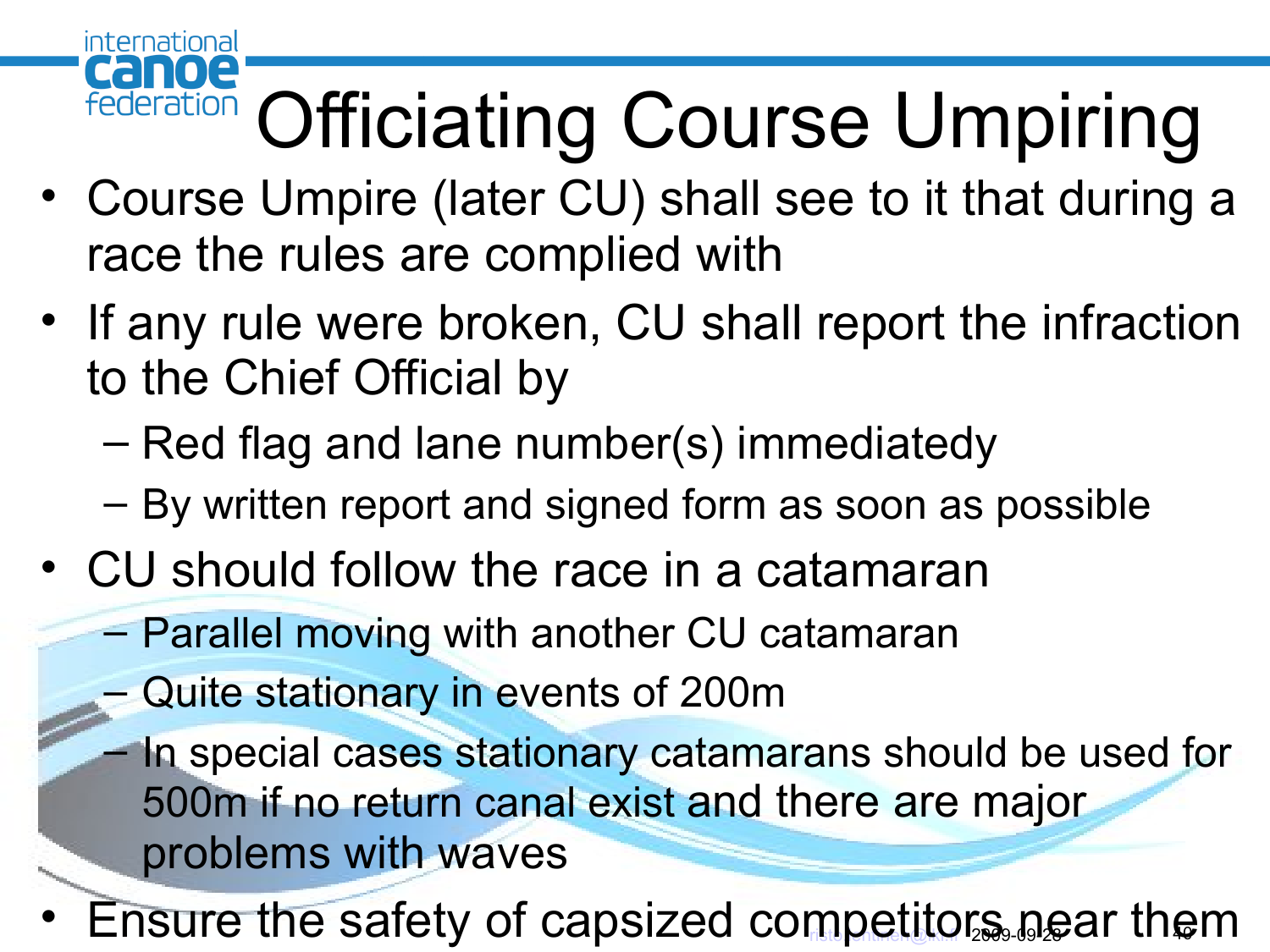## Cance Challenges of Umpiring

- How to ensure a driver goes where you want?
	- Manouvering signs must be trained before
	- CU must always use the same boat and driver
- Course Umpire should stop the race if any hindrance will appear to block any lane
- How to get near enough without disturbing?
- How to see enough when umpiring stationary?
- Who takes care of middle line (5)?

- Don't watch another Course Umpire before your own reporting
- The Chief Official, Competition Committee and TV see everything too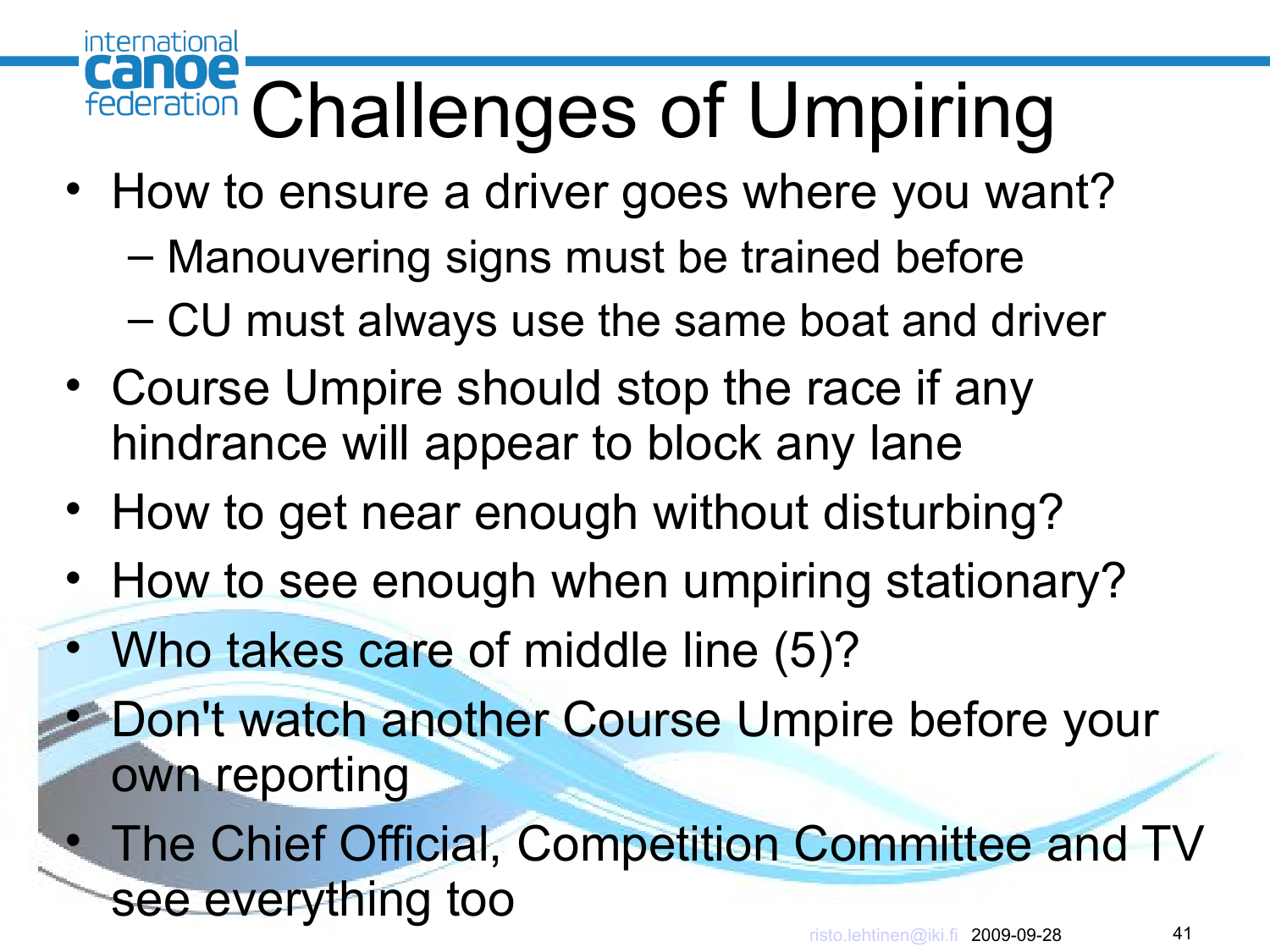#### canoe federation Positioning of Umpires

• Start to follow a race at the lane 3 and 7

- Don't forward like a snake; if you move to see some lanes better you won't see other
- CUs should slowdown and stop before finishing line
- CUs should not make any waves after finishing line, look for any capsized boat and be ready to rescue competitors
	- Is your driver able to do rescue manouvering and pick up competitors and boats safely?
	- Returning to the starting line must be early
- Stay stationary before start to help competitors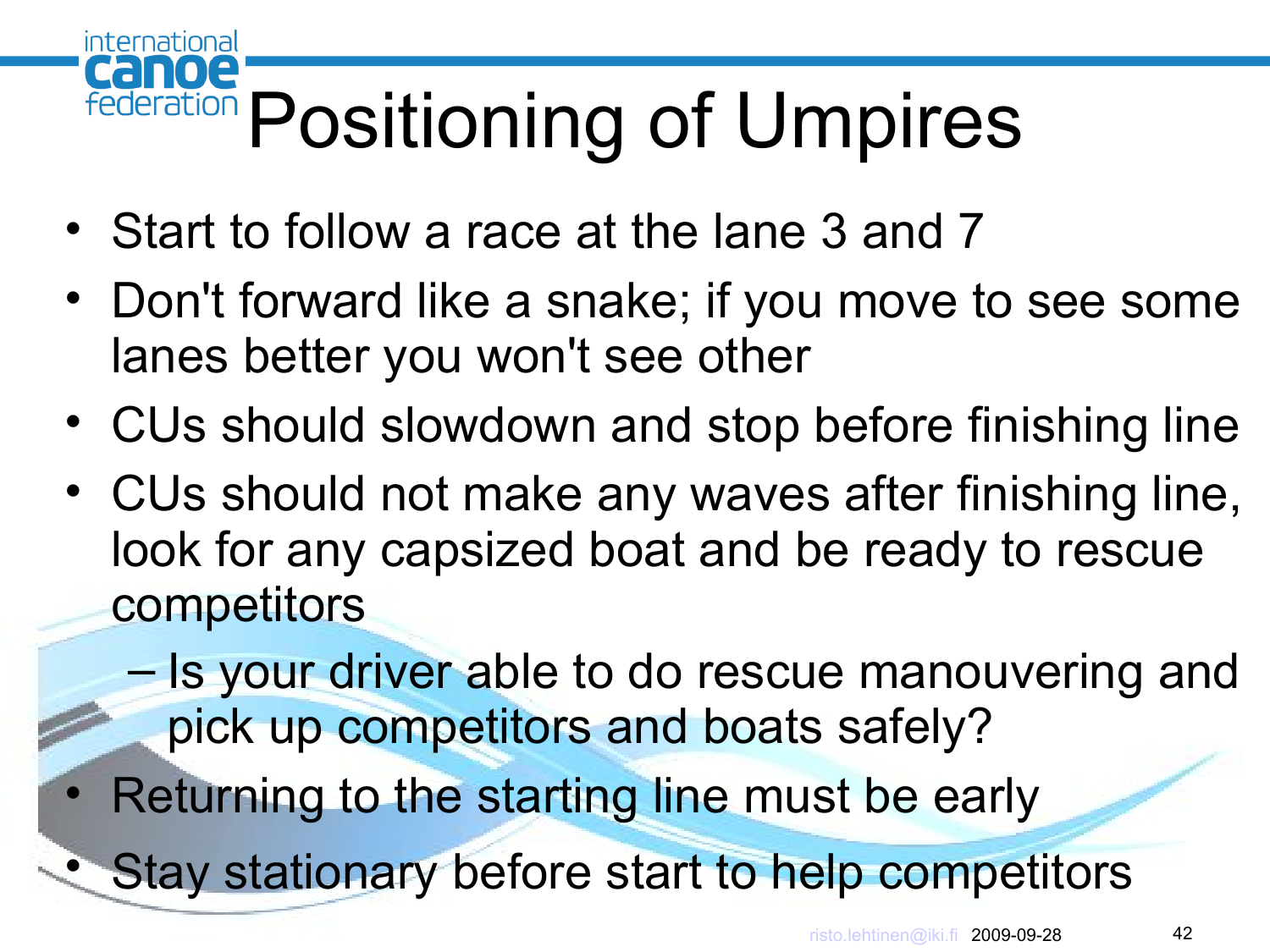#### The centre of the line

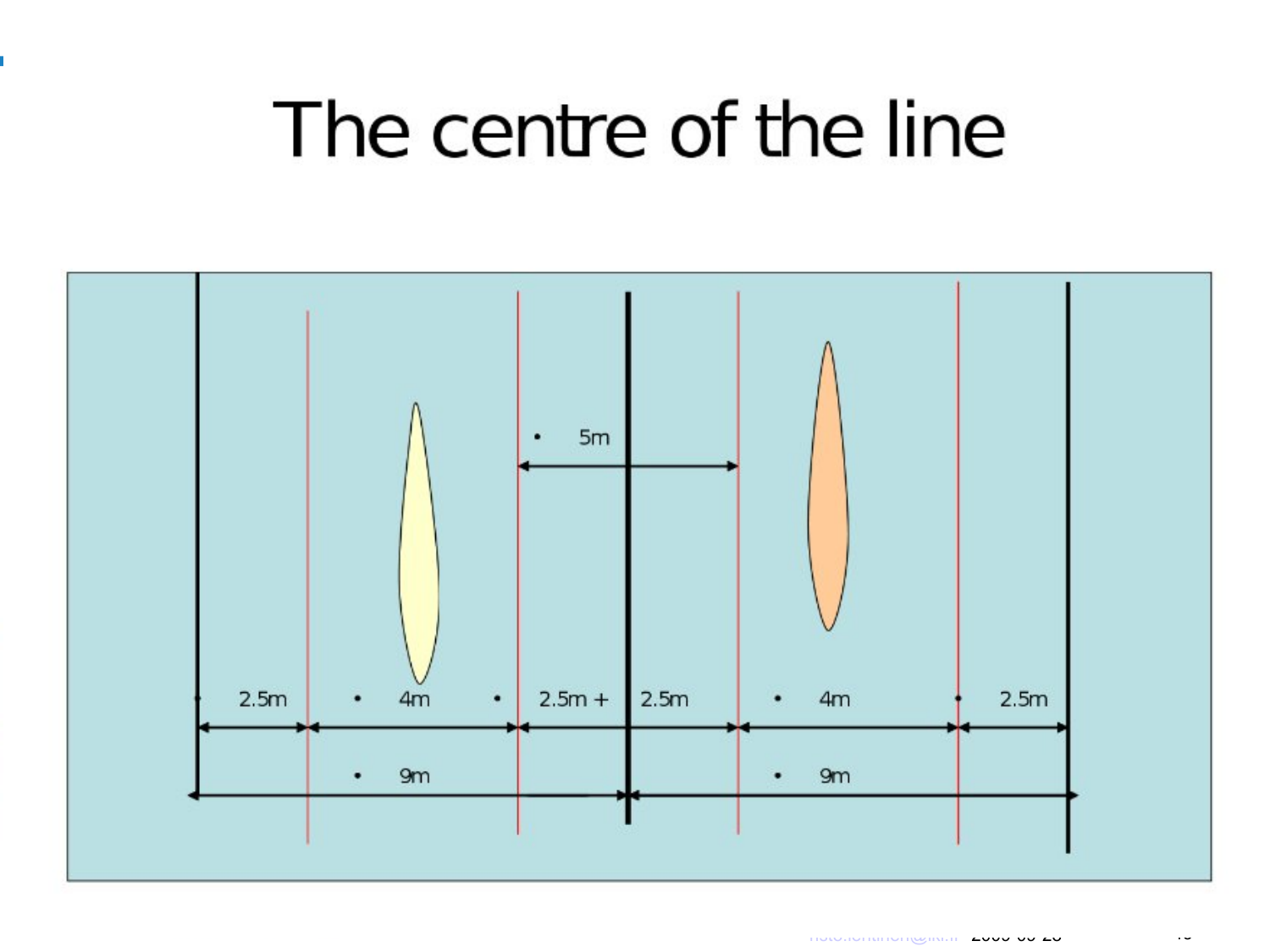

### Advantage vs. Rule of 5 meter

- Centre-line rule may be broken easily
	- this must always be reported
	- to show that CUs are waken
- Wash-hanging may happen even Centre-line rule won't be broken
- Wash-hanging may give unfair advantage without braking the rule of 5 m
- Double wash-hanging is a great advantage
	- Wash-hanger is able to take a medal in 1000m
- The first day of event is critical for succesful work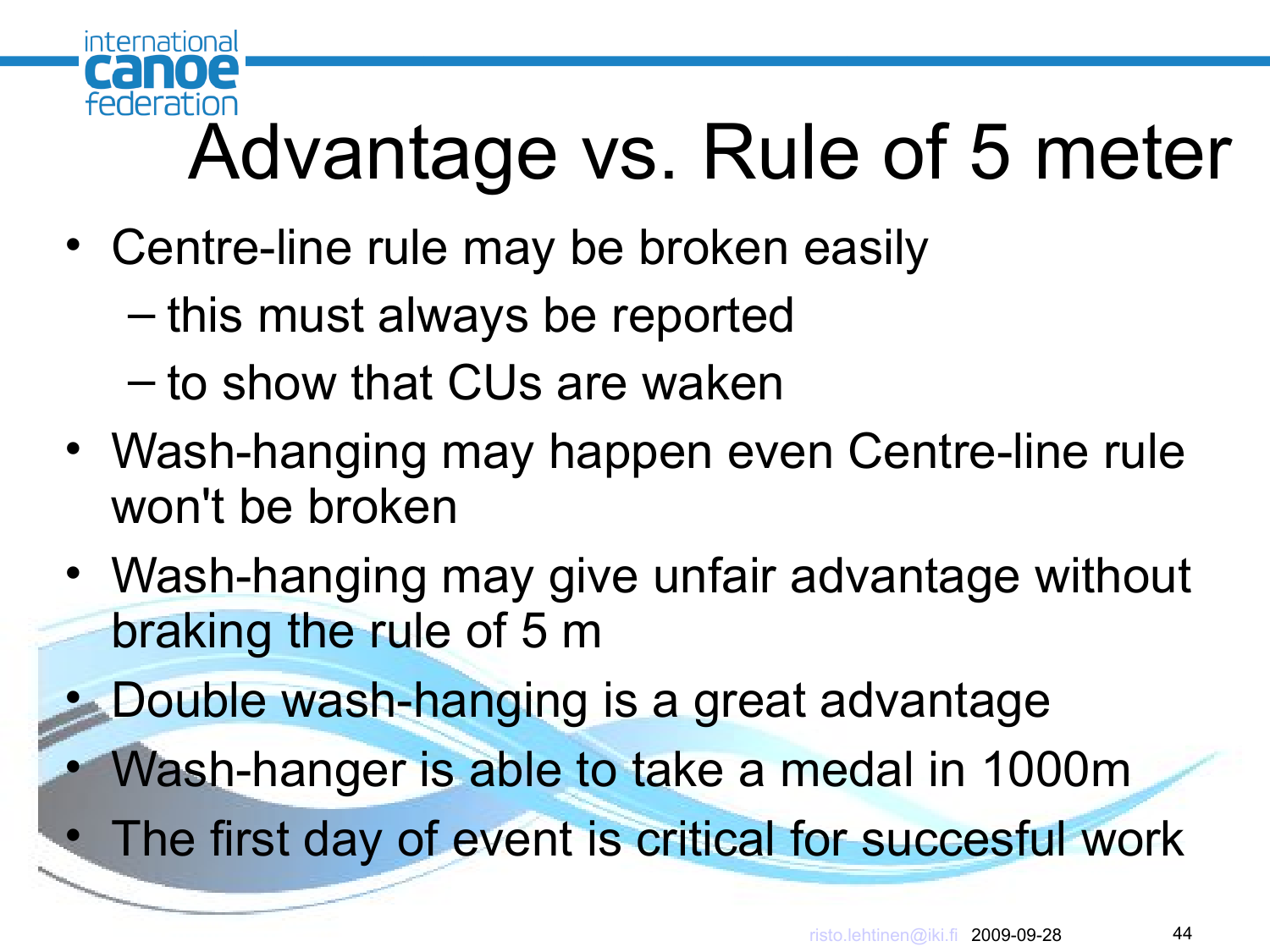#### $\bullet$ Experience is important

- Weather may cause major problems
	- How to shelter walkie-talkie, papers and pens?
	- How keep you dry, healty and looking smart?
- Catamarans may not work properly for several reasons
- Communication is critical

- To clarify unclear visual or written reports
- To report any sudden accidents or challenges
- To understand intentions of competitors
- To follow assistance and obstacles (weeds)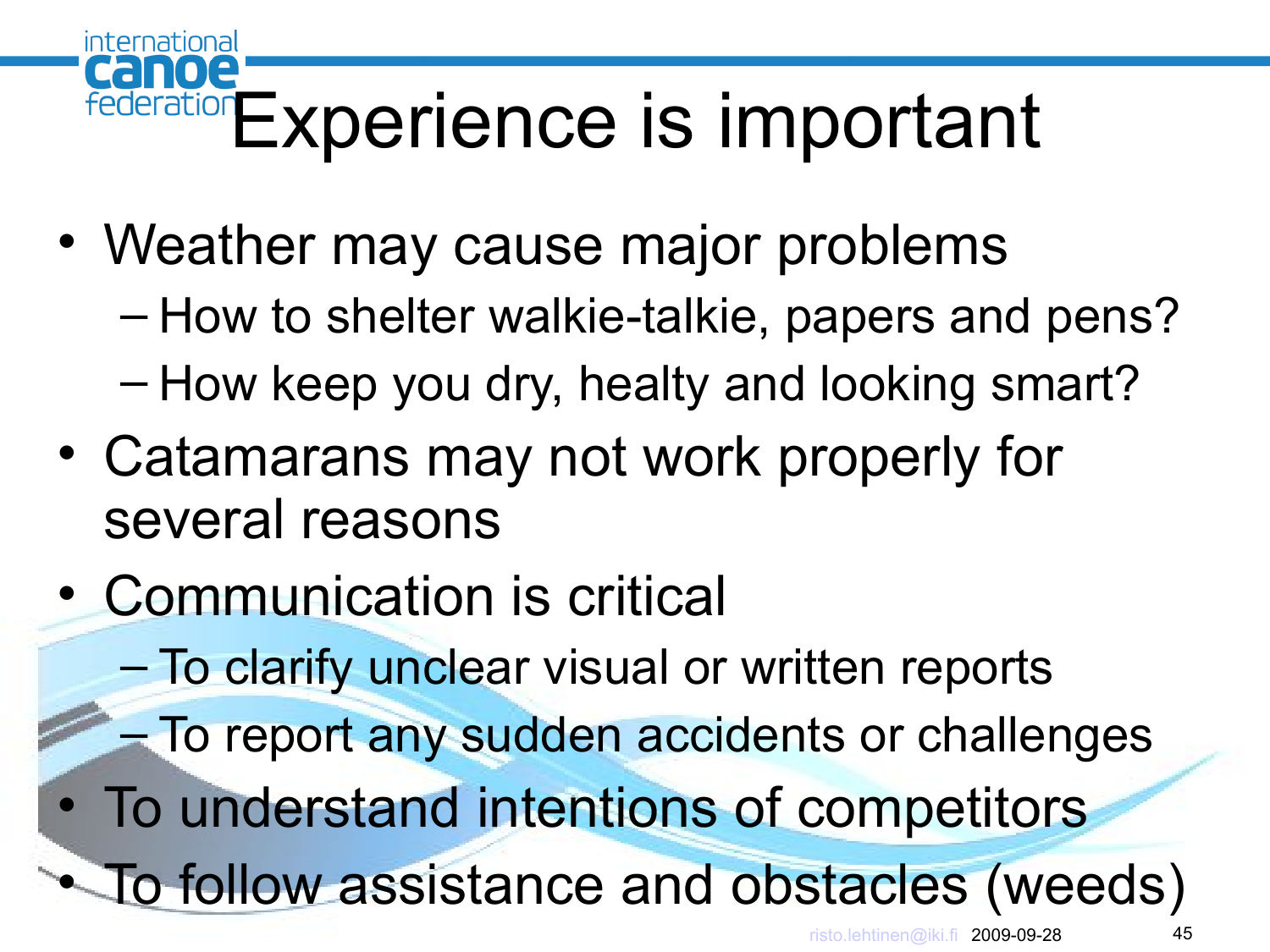

• Example Canoe '09 in Dartmouth

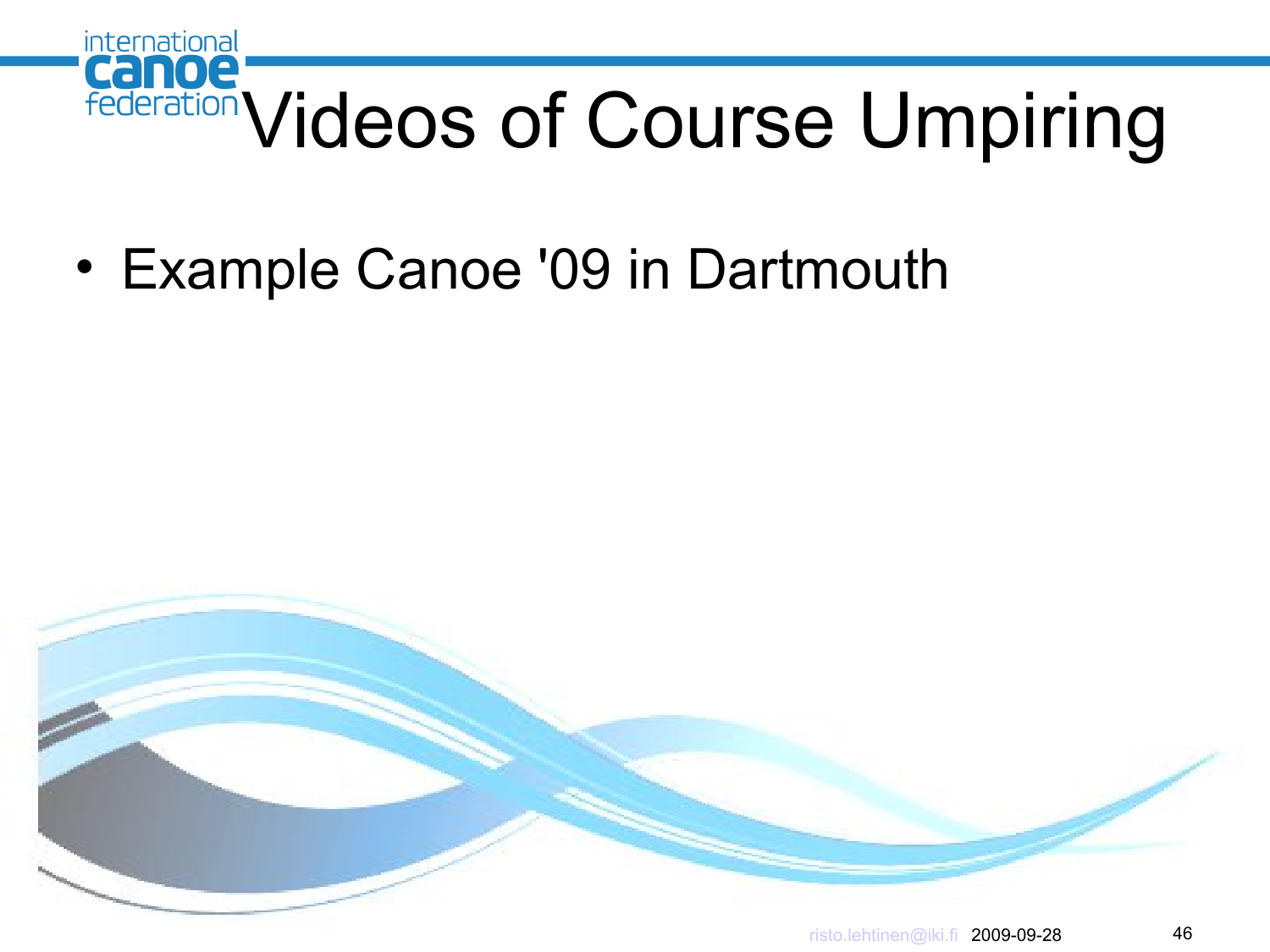

• Photos taken in ICF events in 2009

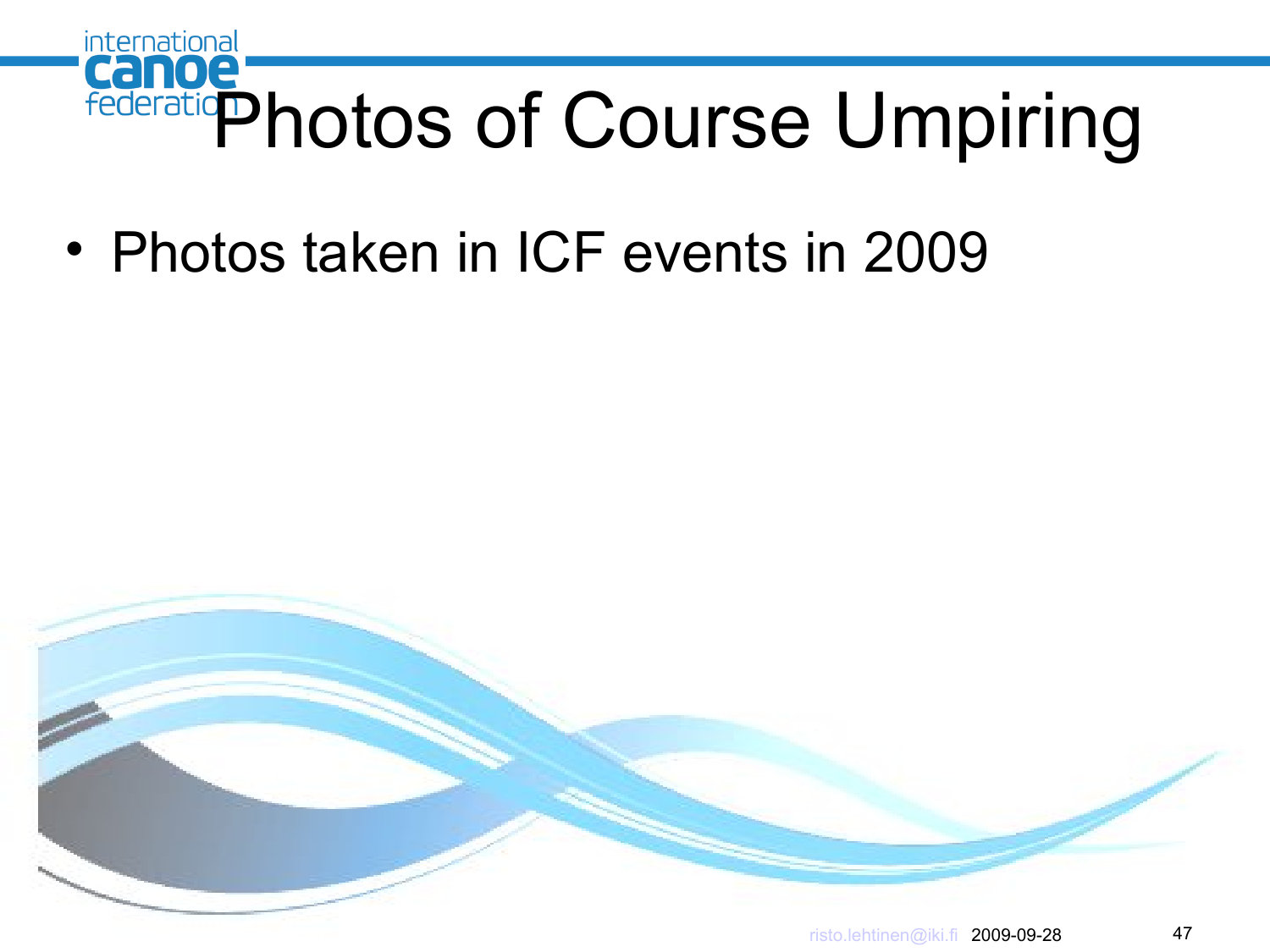

### Exercise #6 (Course Umpiring)

- Groups of 3-5 persons
- **Plan the work of 6 Course Umpires who will work according to present event**
- **Explain the basis of your schedule**

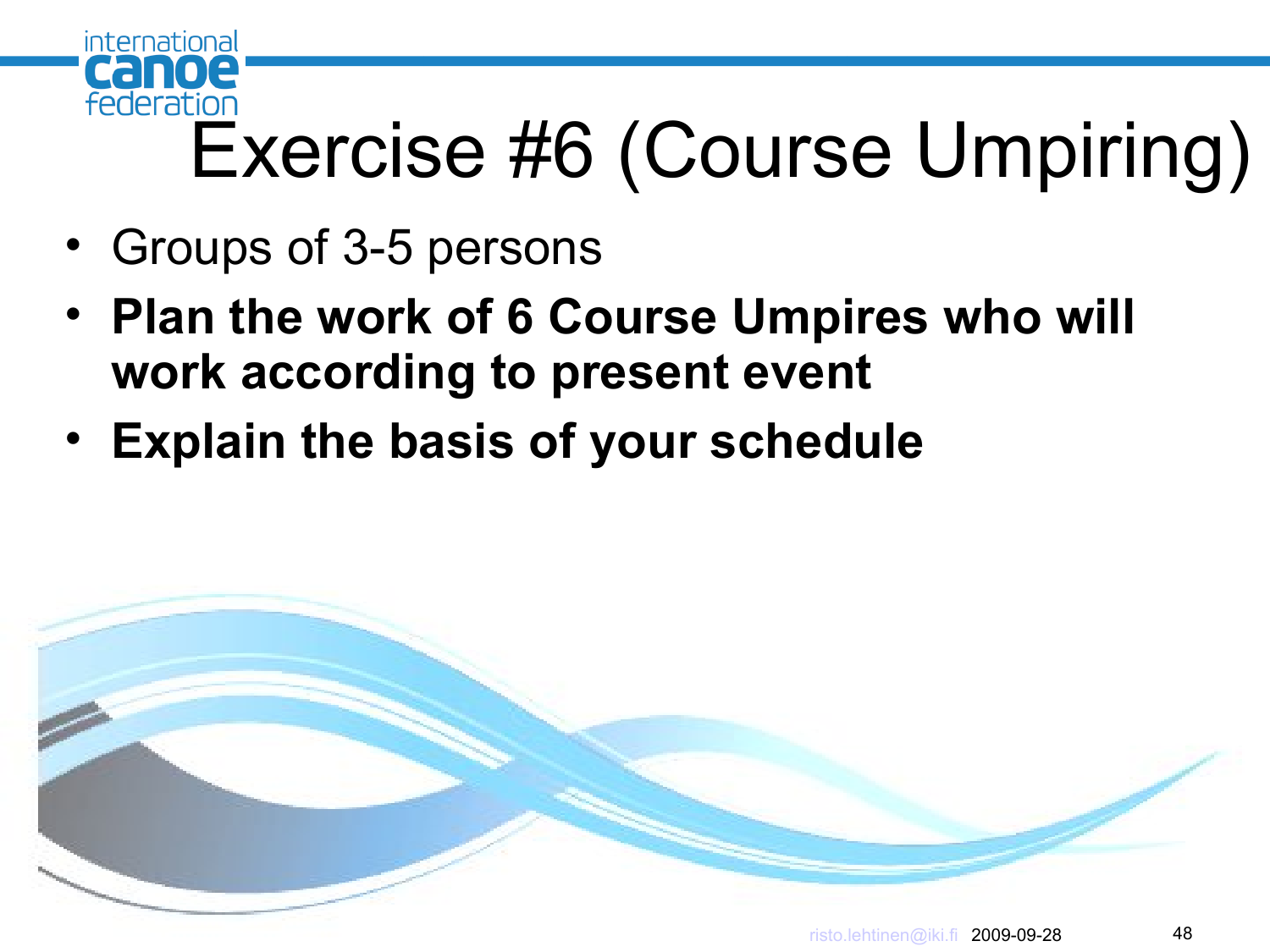

### Exercise #7 (Course Umpiring)

- Groups of 3-5 persons
- **Write a Course Umpire report of the race seen from video**
- **Discuss how to position Course Umpires who should stay quite stationary at the ends of course of 200m**
- **Explain the basis of your plan**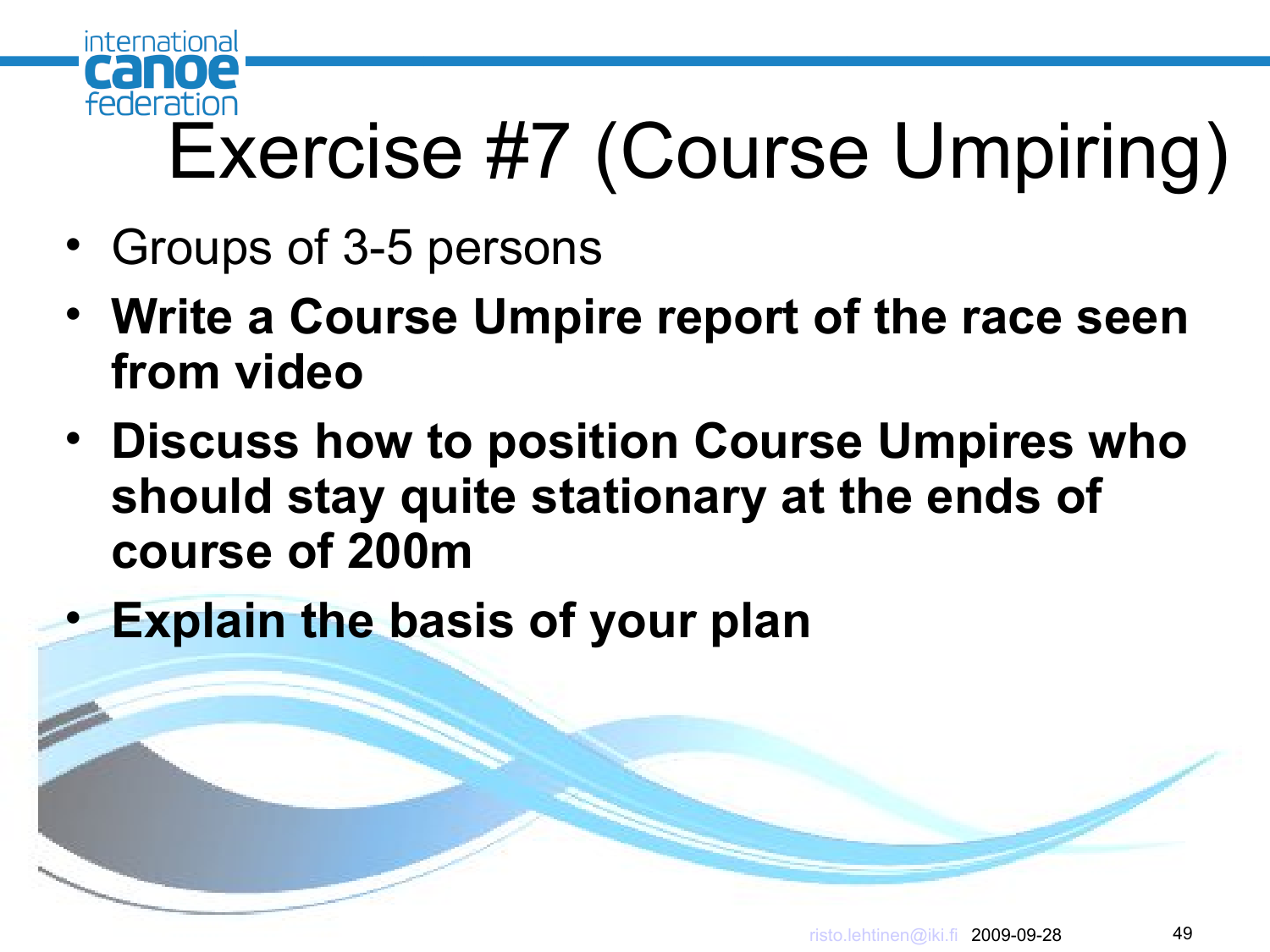

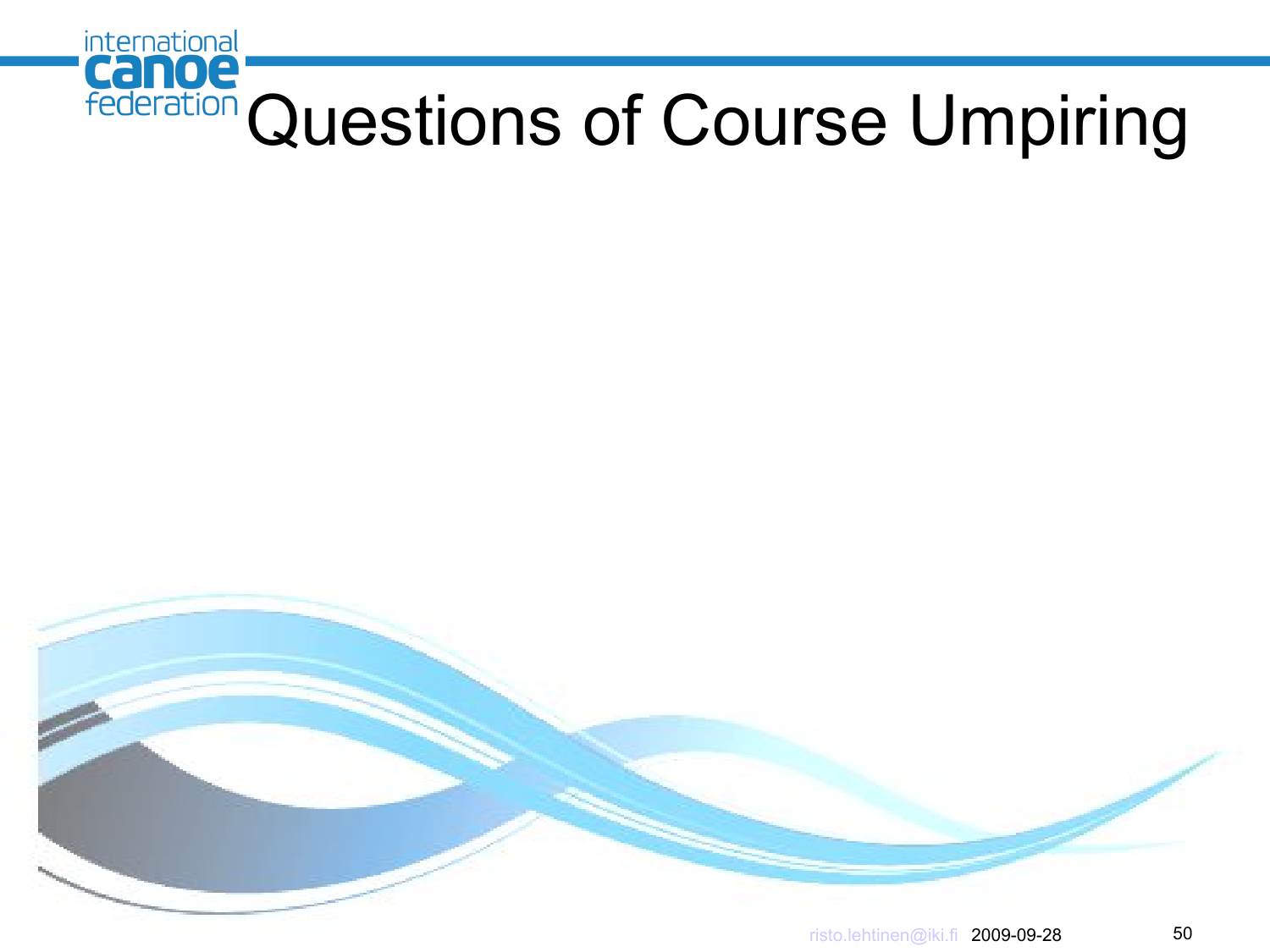#### canoe **Federation Officiating Finishing Line**

- Record the boat numbers in an order of finish
- Manual timekeeping to backup the electronic systems
- Videorecording the finish of every boat in the race to see if competitor finished in the paddling position
- Two separate photo-finish systems used by experts who don't belong to ITOs
	- Responsible Finishing Line Judge may work with Competition Committee upper in the tower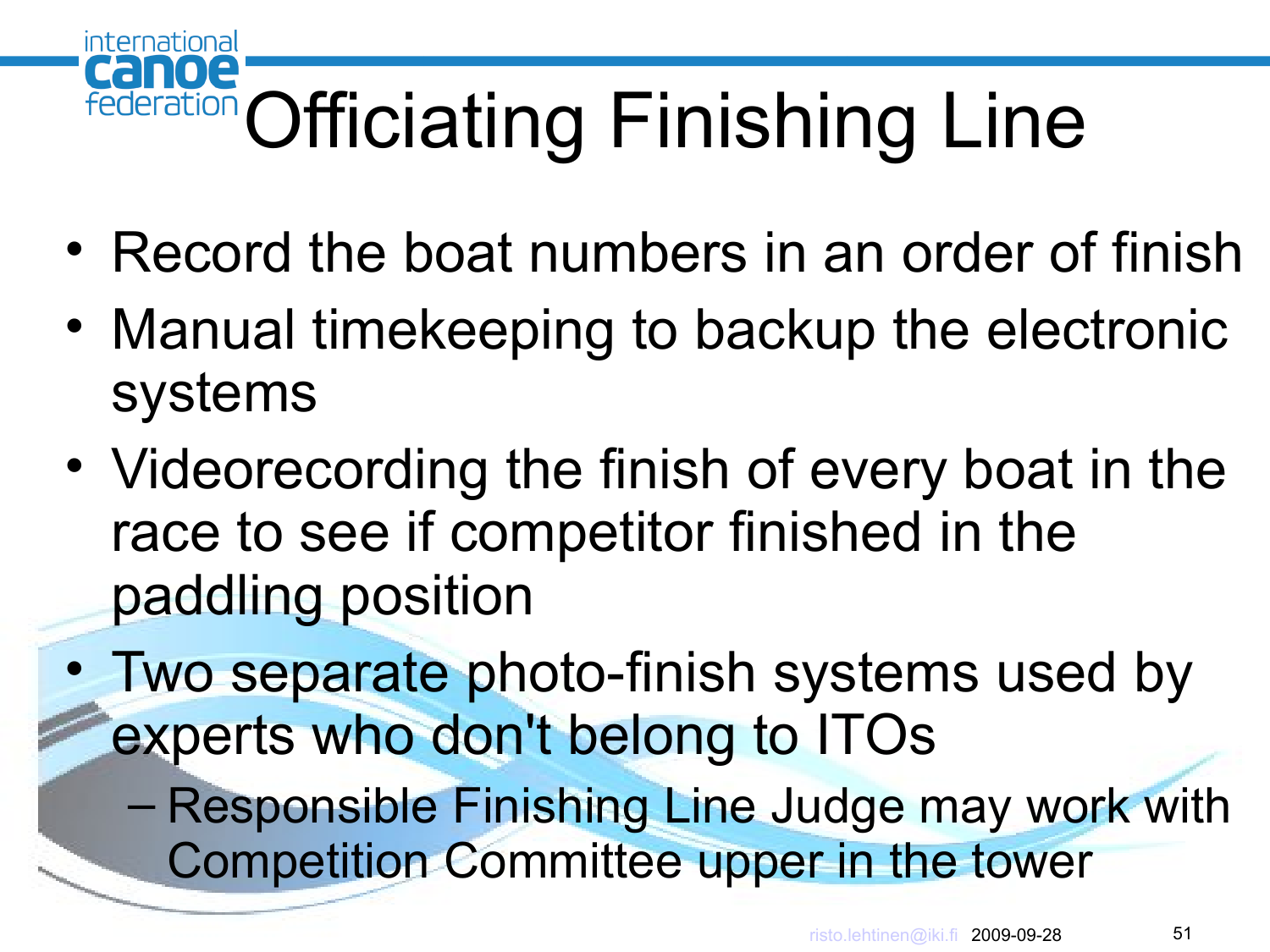#### international canoe Federation Challenges of Finishing Line

- Vision of judges must be excellent
- Ability to concentrate in noisy conditions
- Light conditions varies from the morning to evening: challenges to eyes and systems
- Air temperature or weather overall may badly disturb the concentration of judges when sitting outside or inside
- Competition situation among judges may cause mistakes or extra pressure in the team
	- Judges should not disturb other judges by "thinking loud"

The replay of TV broadcast may be useful too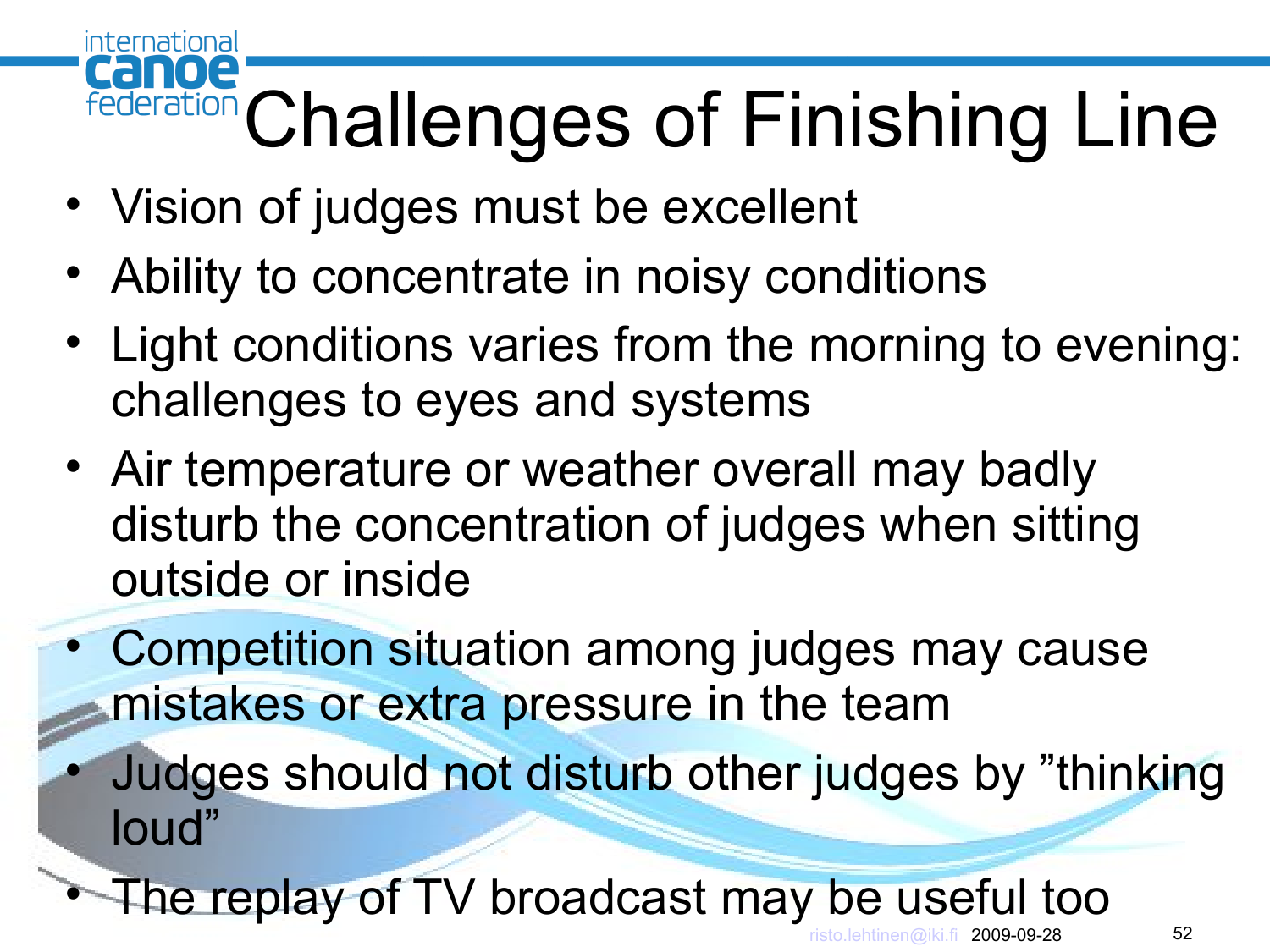### Dividing duties of Judges

- The time of winner should be recorded with 2 similar stopwatches
- At least 3 judges needed to record order

international

federation

 $\blacksquare$ 

CHI

- One of them may focus to last half of boats  $-$  This judge may record the  $2<sup>nd</sup>$  time of winner
- One judge should be chosen to be a main user of video recording system
- Responsible official should collect the information to the report form
- Different order of lanes (1-9 or 9-1) might be confusing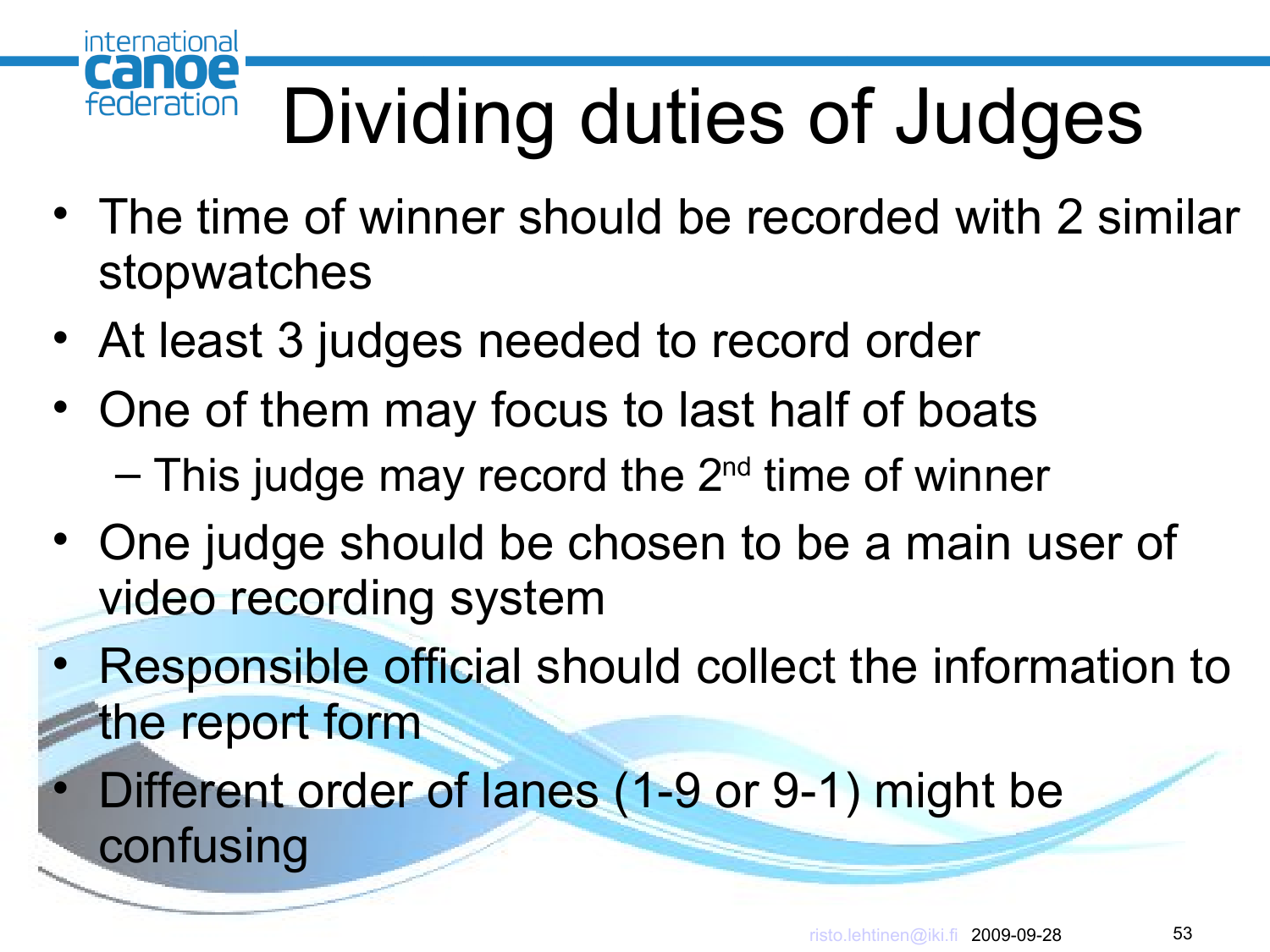

### Videos of Finishing Line

• Canoe '09 in Dartmouth

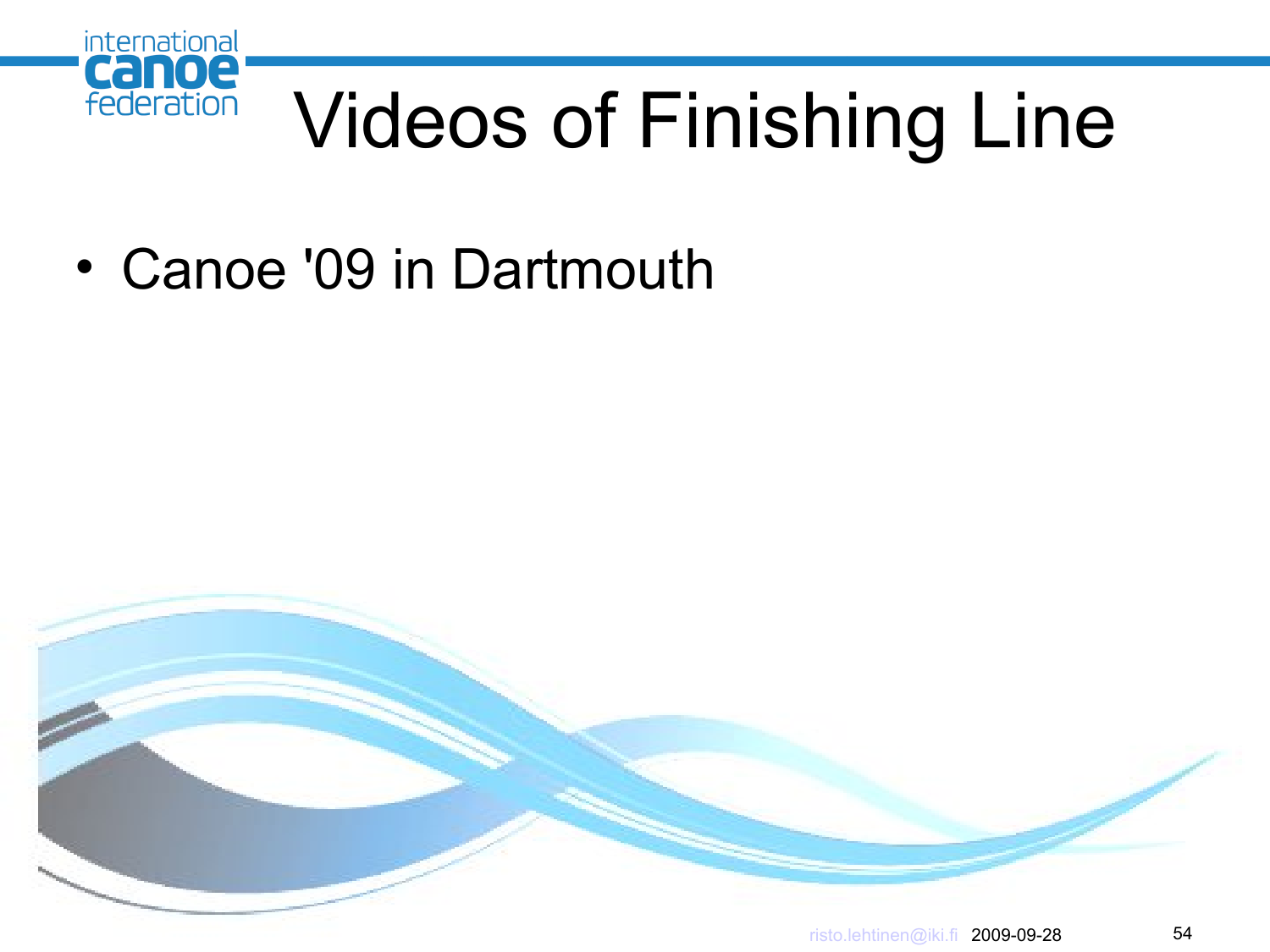

#### Photos of Finishing Line

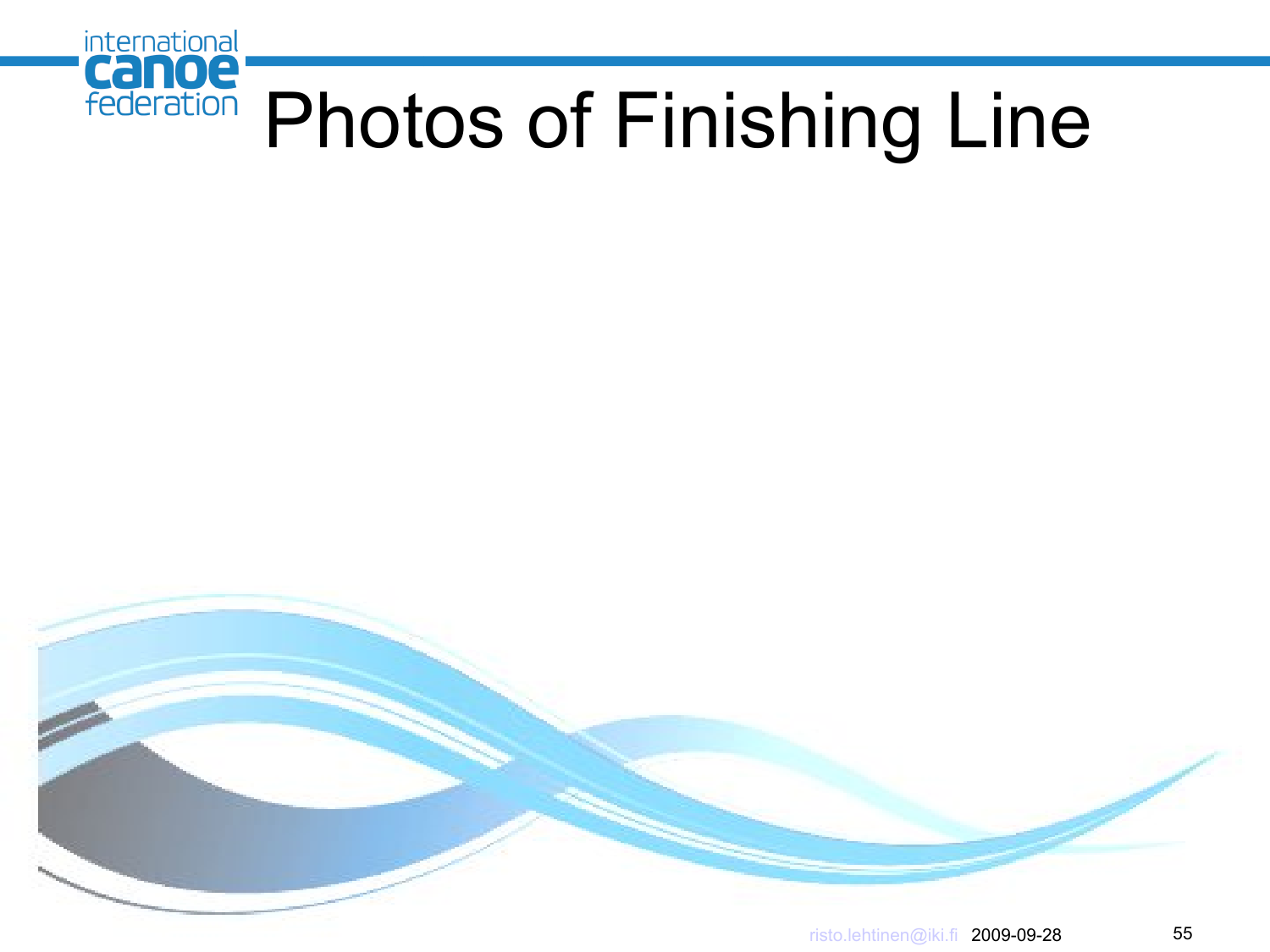# Canoe<br>Federation Exercise #8 (Finishing Line)

• Work alone

- **You will see several finishes of races**
- **Record the order of boats**

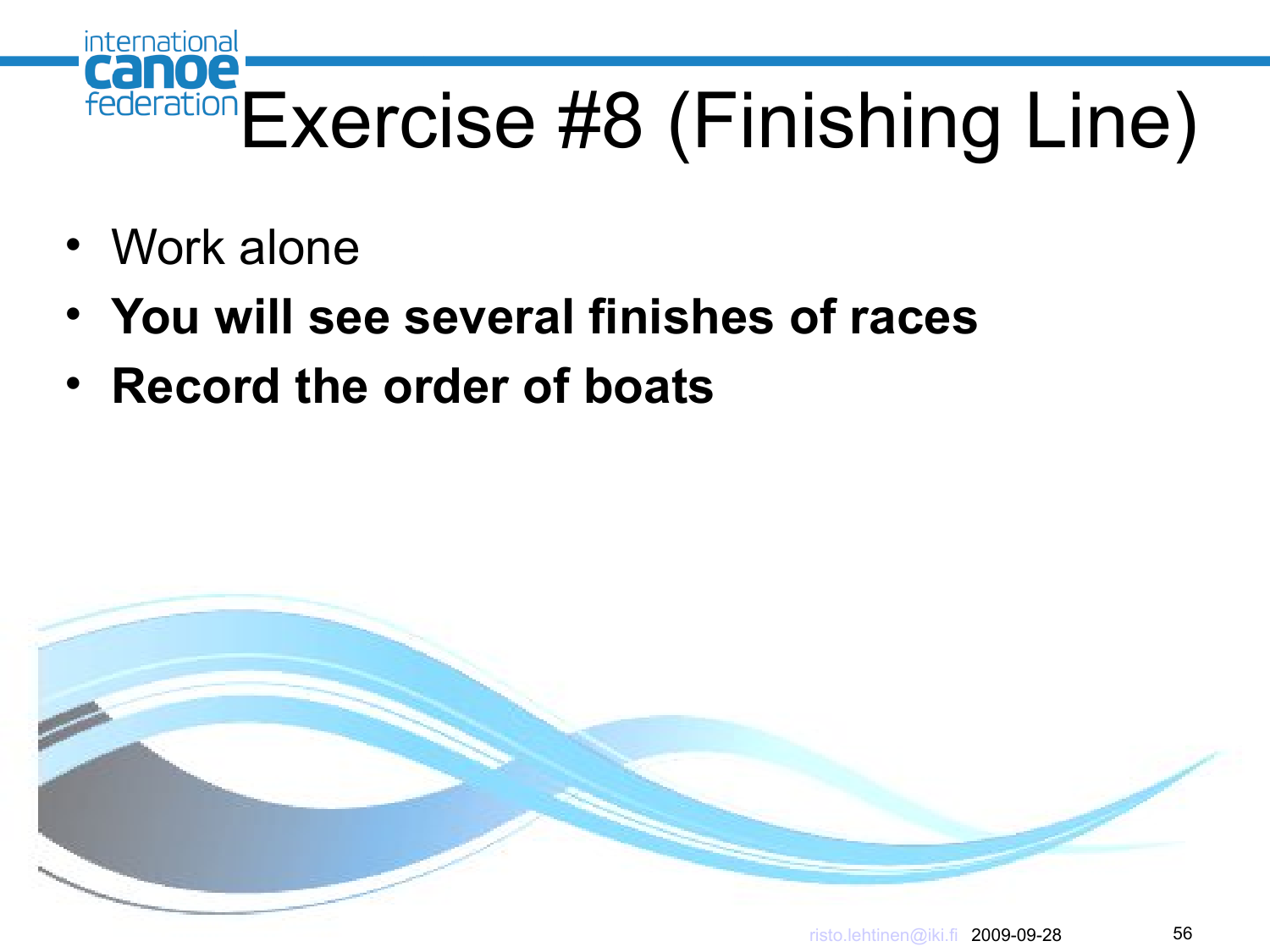#### Canoe Federation Exercise #9 (Finishing Line)

• Groups of 3-5 persons

- **You will see several finishes of races**
- **Record the order of boats alone**
- **Decide together which was the correct order**

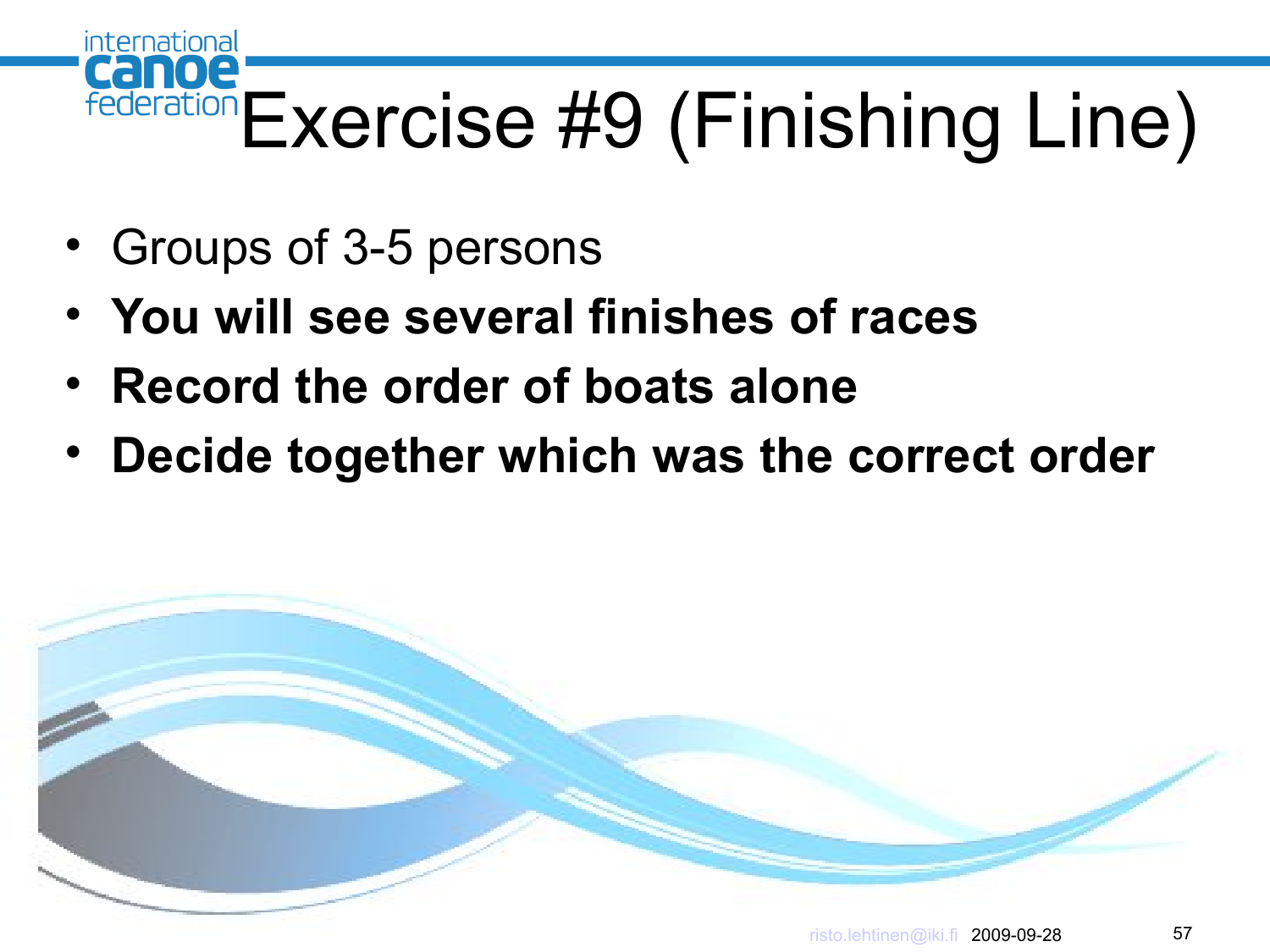

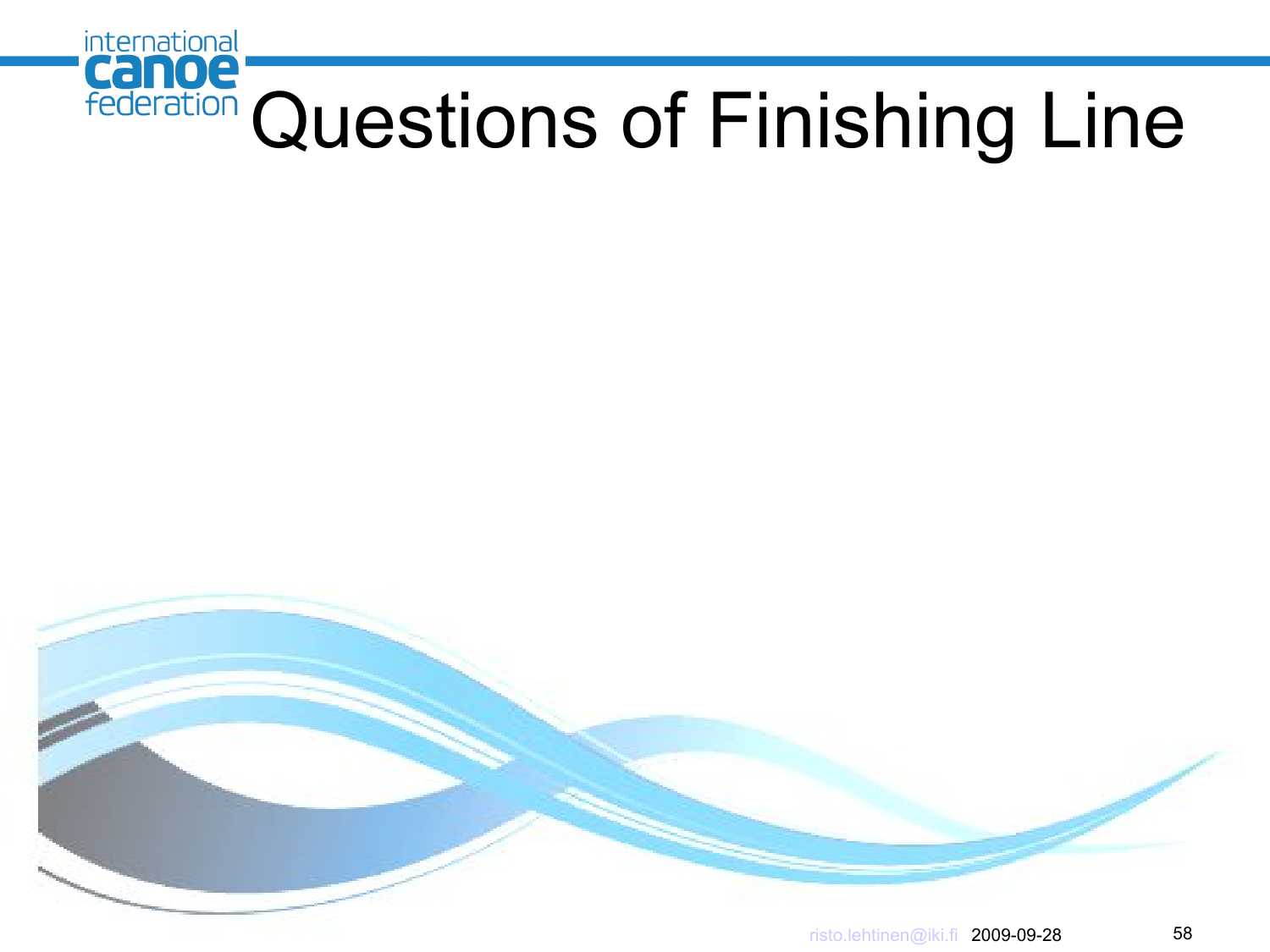

- Chief Official must make her/himself available to anyone and everyone at all time
- 48 hours before the start of the competition the Chief Official with the Committee should meet the Technical Organiser to check the installations are correct
	- Organizing Committee will have 24 hours to fix inadequate arrangements before rehersals
	- Rehersals should cover all the duties and communication connections at afternoon before first racing day

the Boat Control #1 should be ready 4 days before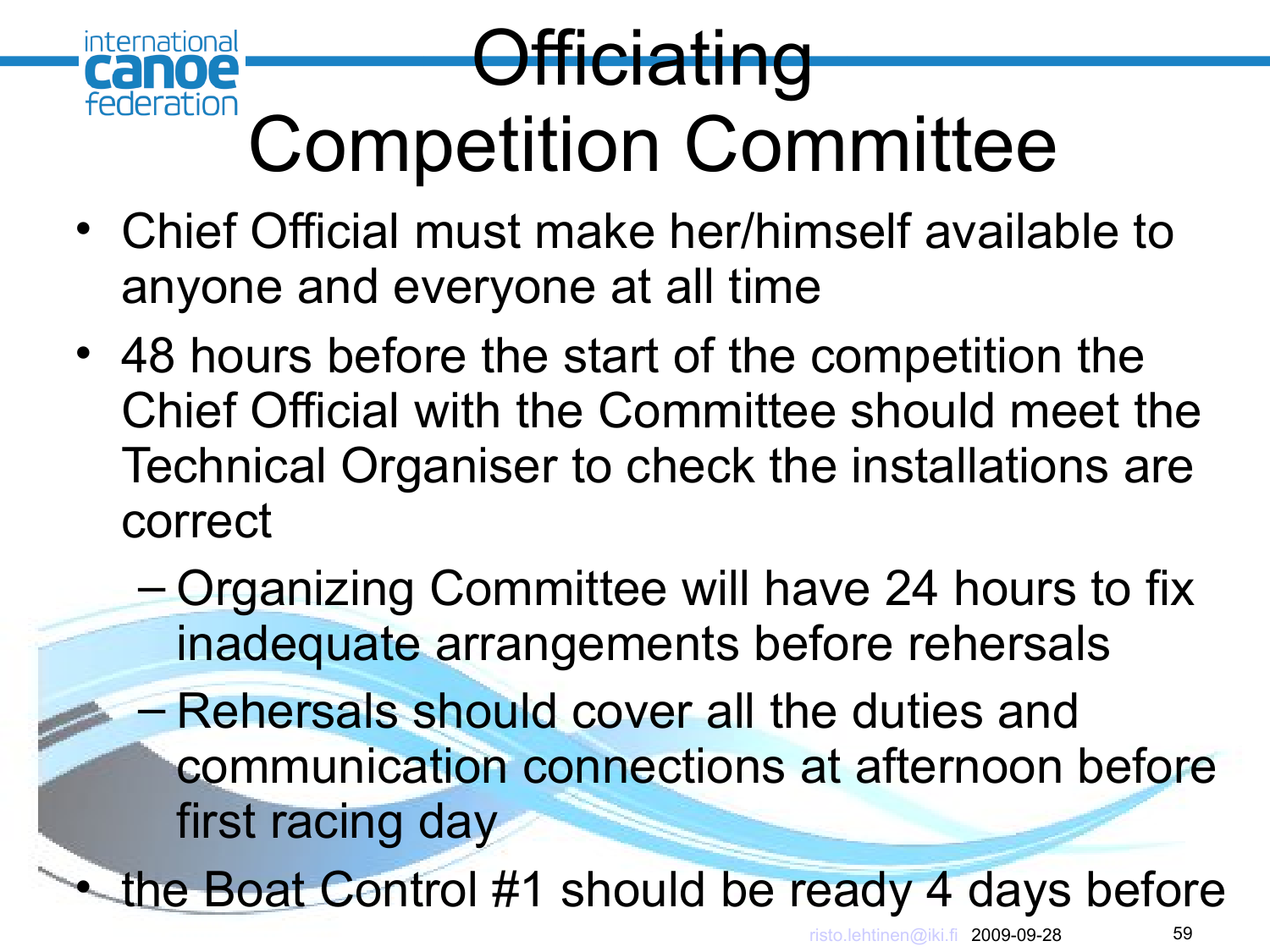#### federation About duties of Comp. Committee

• It's only the Competition Committee and Starter who may disqualify a boat

international

- With each and every task the Competition Committee may come across they must consider delegation
- Each and every incident is judged accurately according to correct interpretation of the rules

• Team leader must be called to hear the report of every incident against to their competitors

- Warnings are very useful if there are
	- Red flags because of centreline rule
	- [risto.lehtinen@iki.fi](mailto:risto.lehtinen@iki.fi) 2009-09-28 60 Minor mistakes in the heats of junior events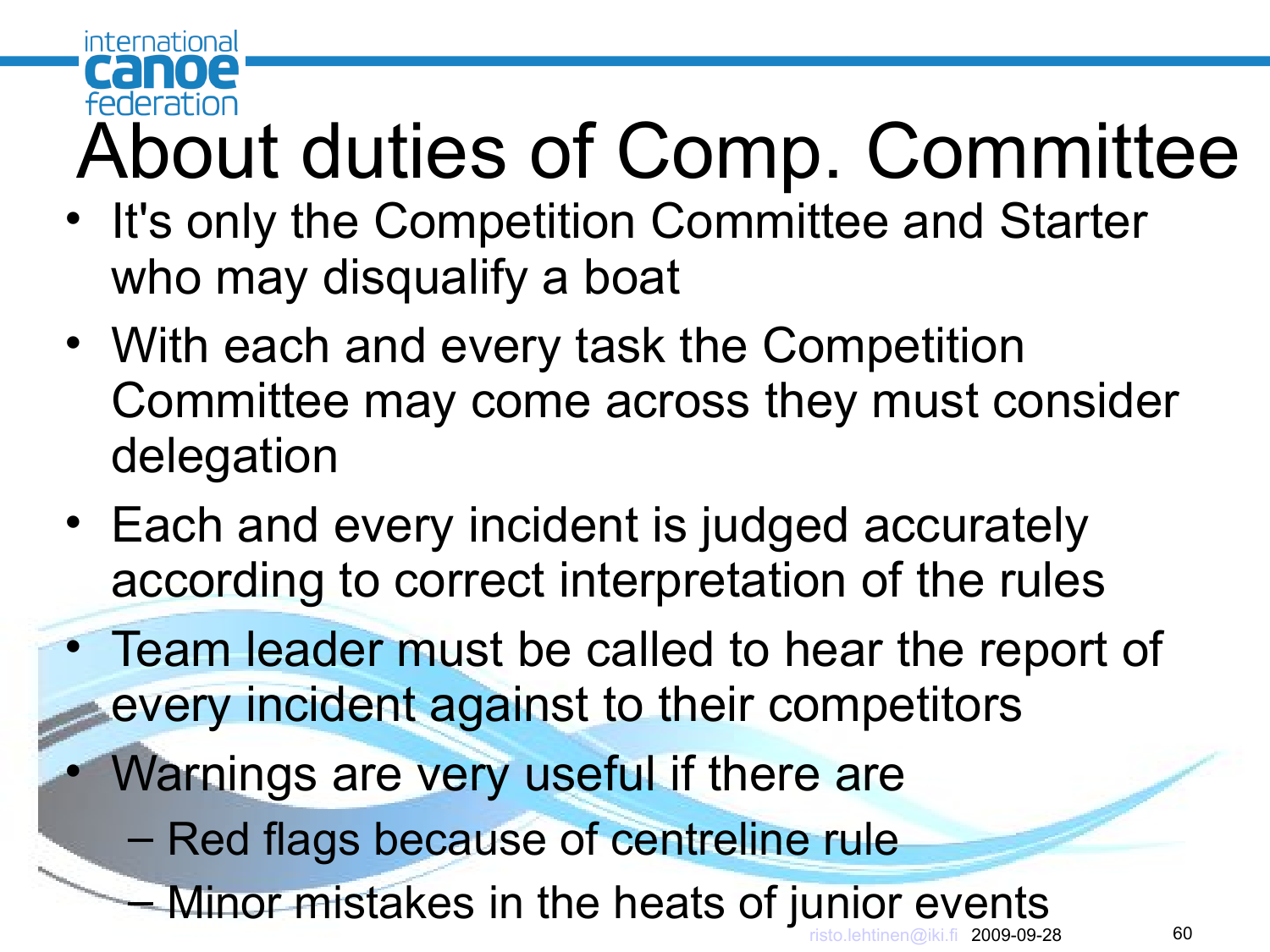



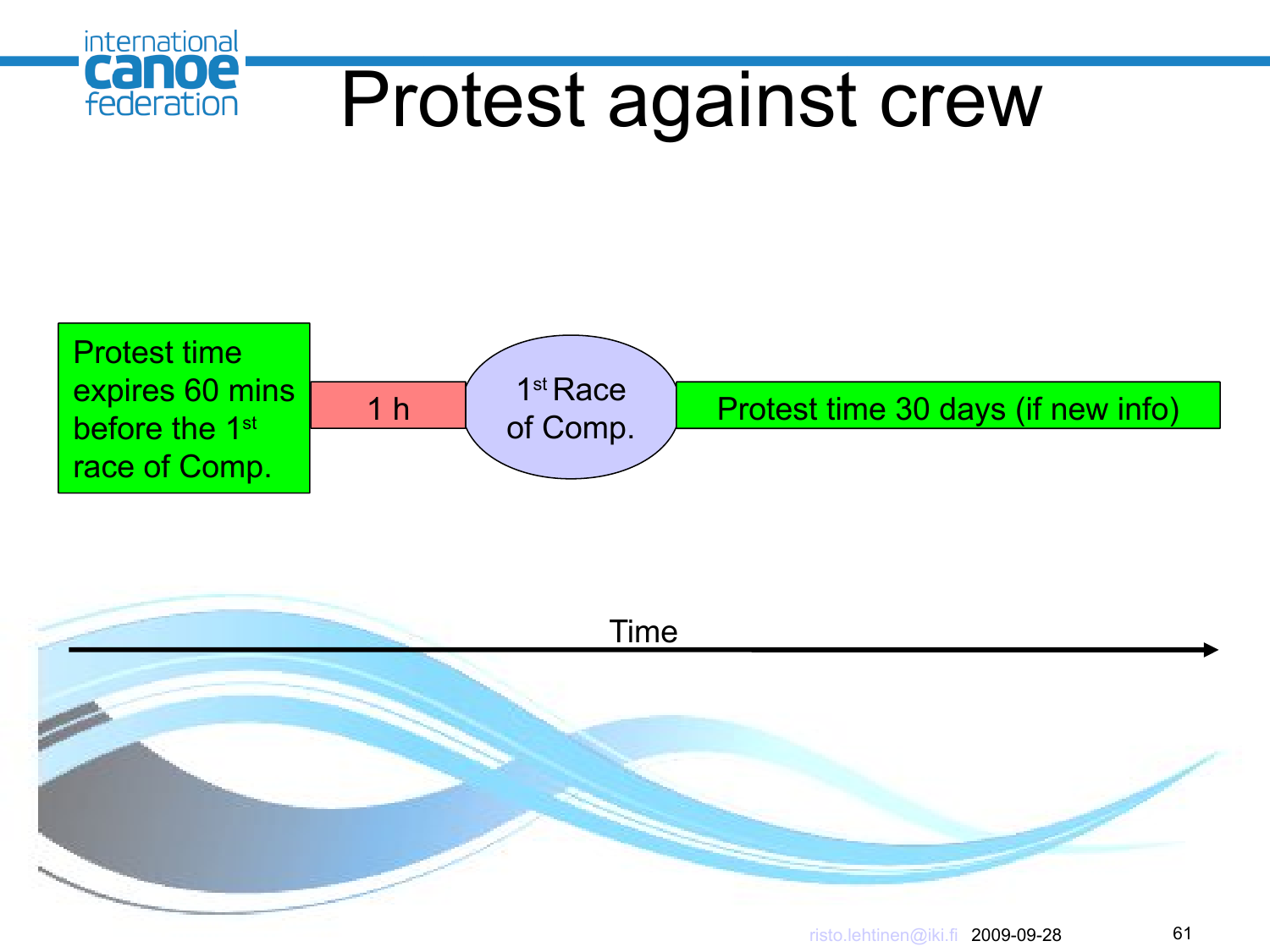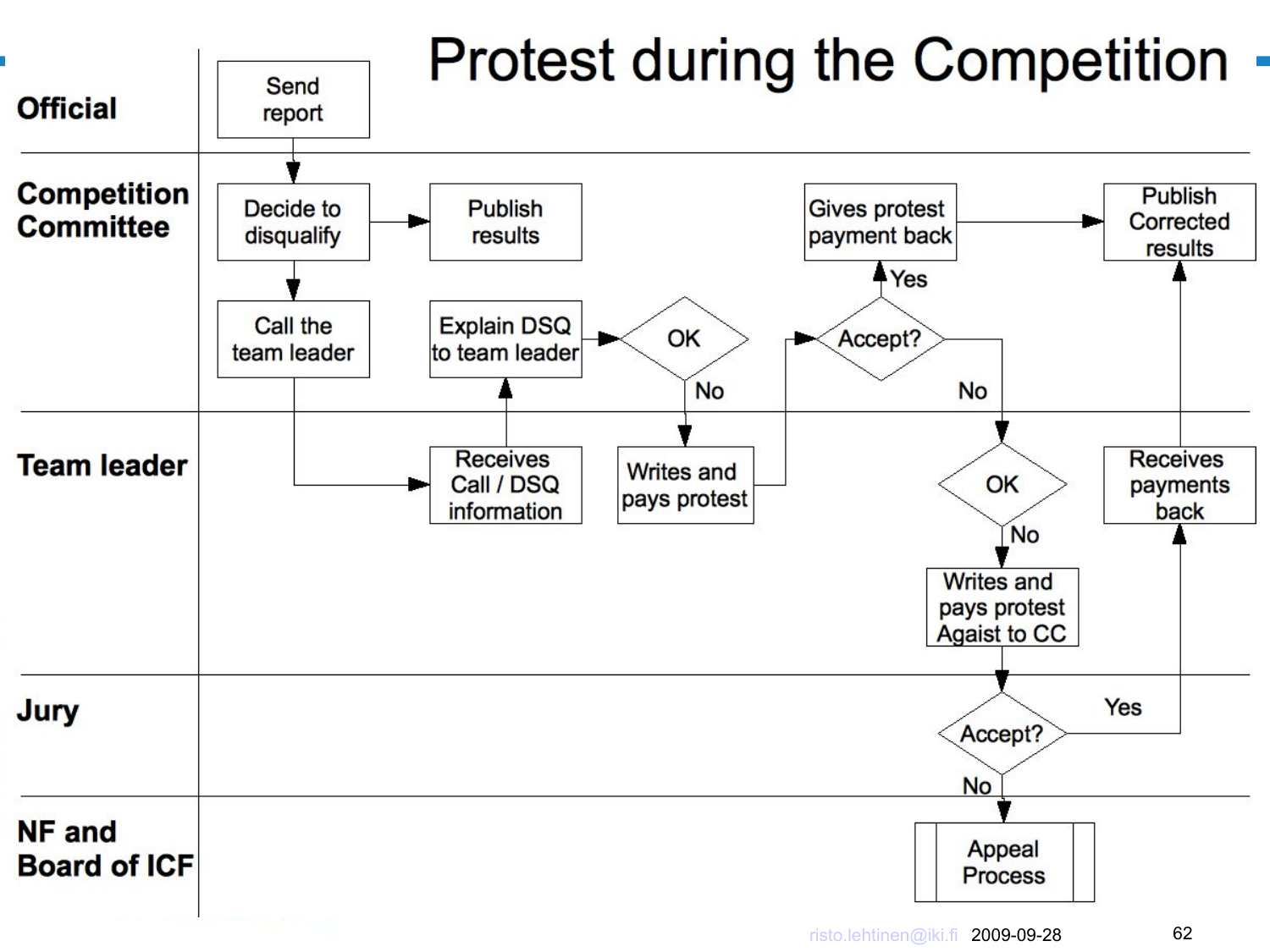

- Competition Committee (later CC)
- Competition Manager
- ID/Polyox Control
- Starters
- Aligners
- Course Umpires
- Finishing Line
- Boat Control #2 (Post-race Boat Control)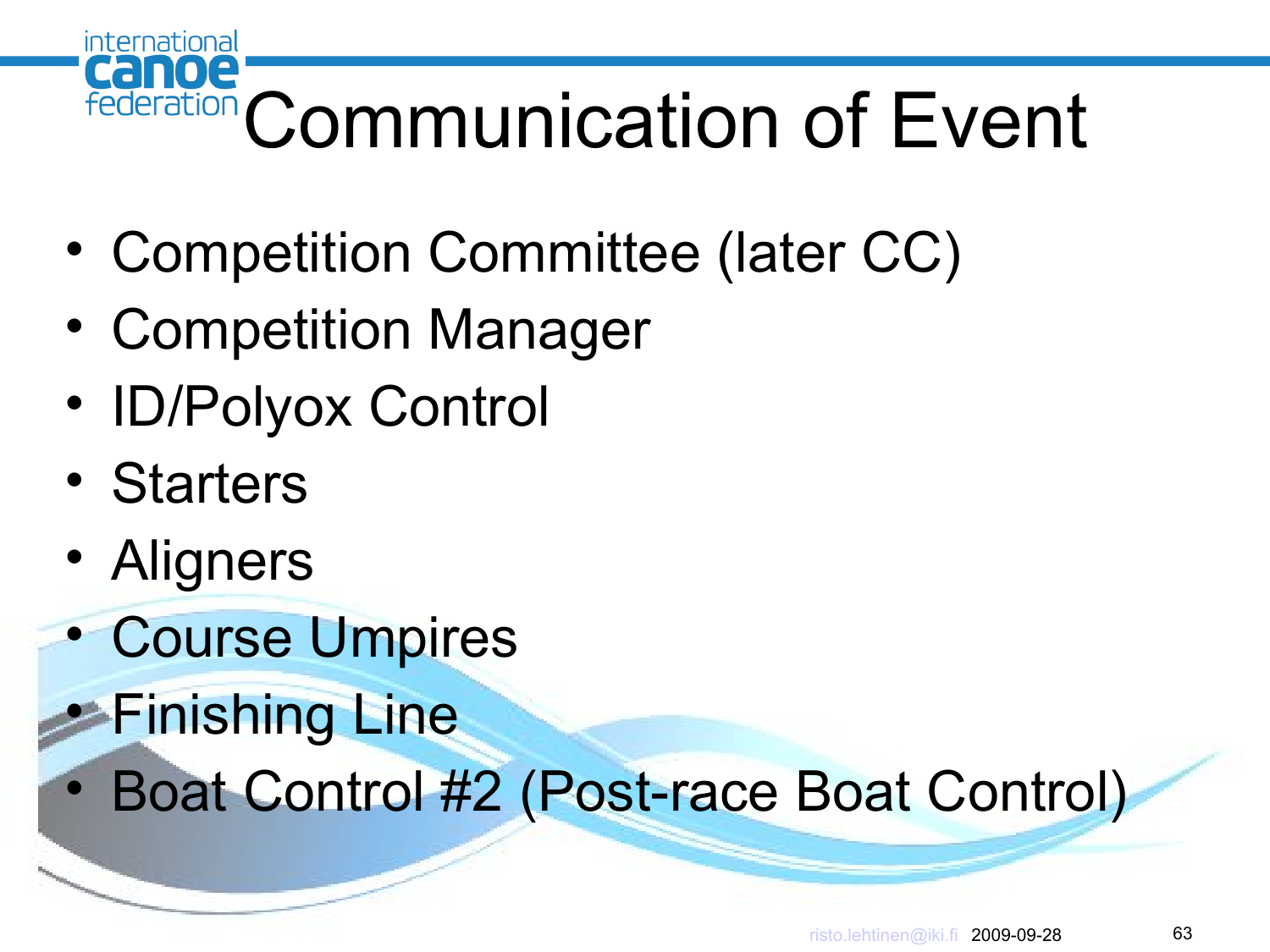

- 1. Finishing line Judges and CC 2. ID/Polyox Control
- 3. Starters 4. Course Umpires 5. Boat Control #2
- 
- 



#### 2500 m

Permissions needed in several countries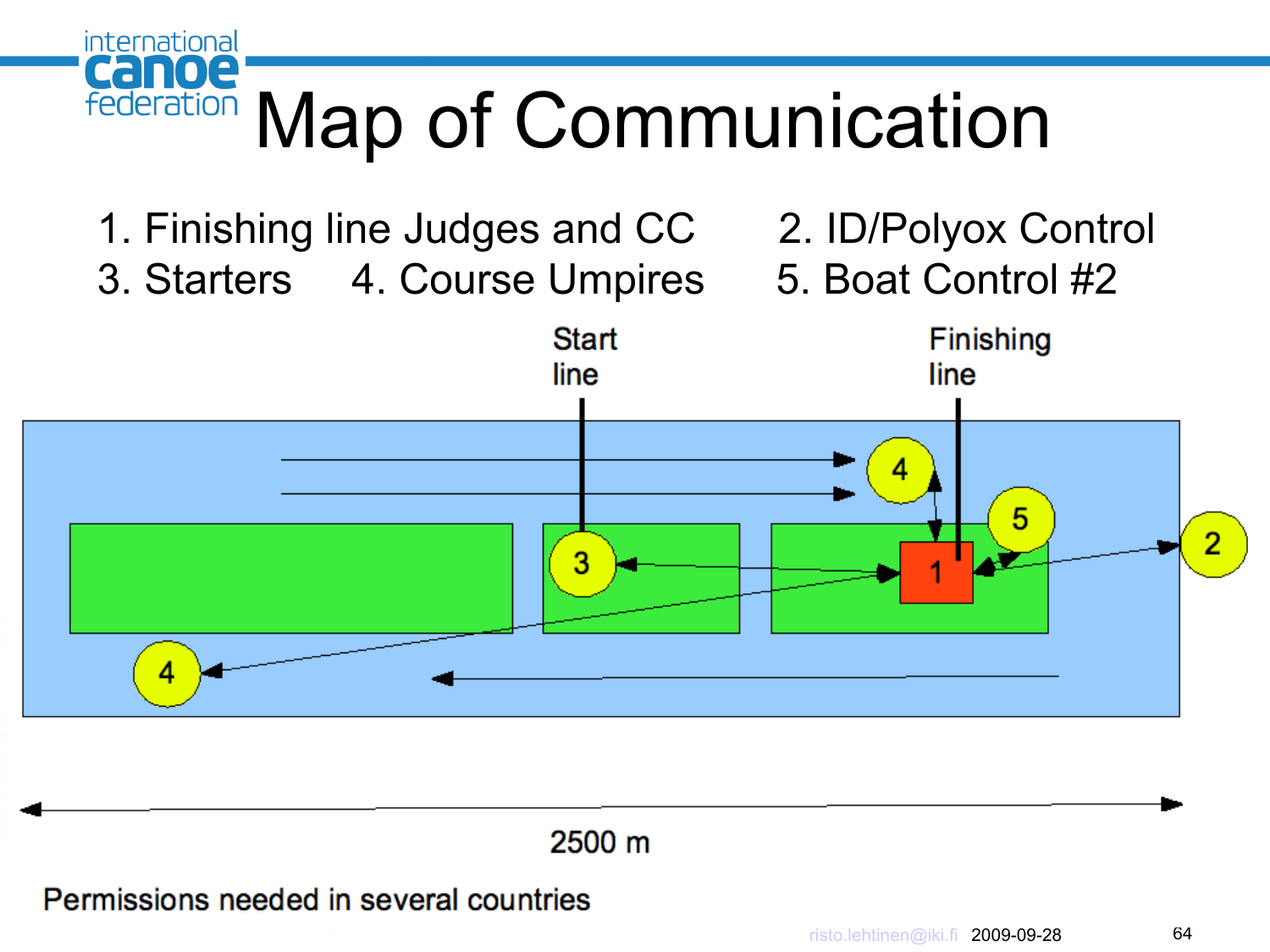#### international canoe Federation ID / Polyox Control to CC

- "ID / Polyox Control has started"
- "Race 1 is OK" (10 minutes before the start)
- "Race 2 line 9 Moldova didn't pass the ID / Polyox Control"
- "Race 3 line 7 Nigeria, athlete two-seven-eight has lost his ID Card" (passport might be valid)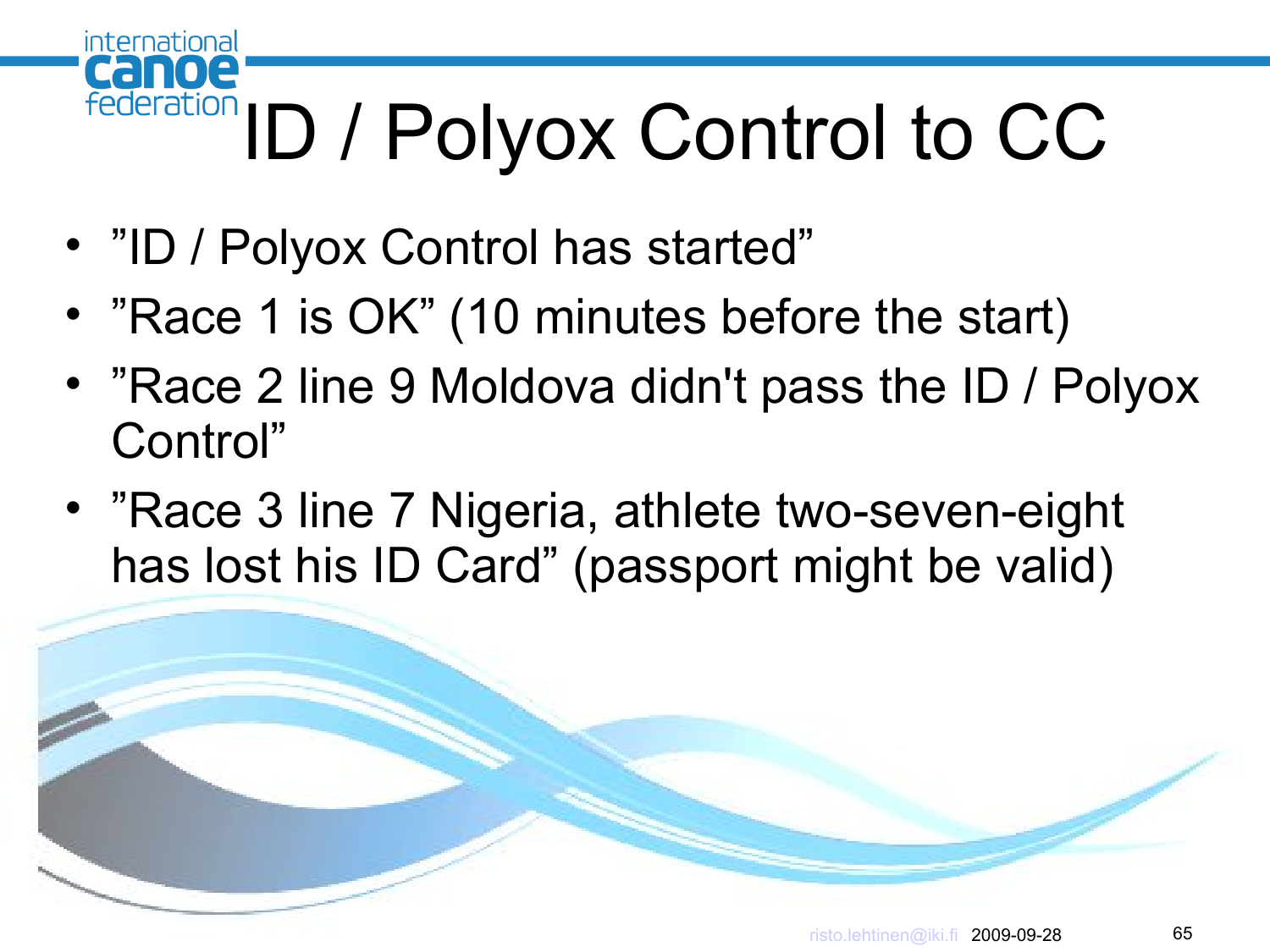#### canoe federation Course Umpire # to CC

• "Course Umpire one, Alan, check-in"

- "Rescue boat is needed at 500 m of warm-up area"
- "Course Umpire two, Peter, here. I have problem with the engine. I'm not able to get to the start in time"
- "Lane 2, Uzbekistan had a red flag"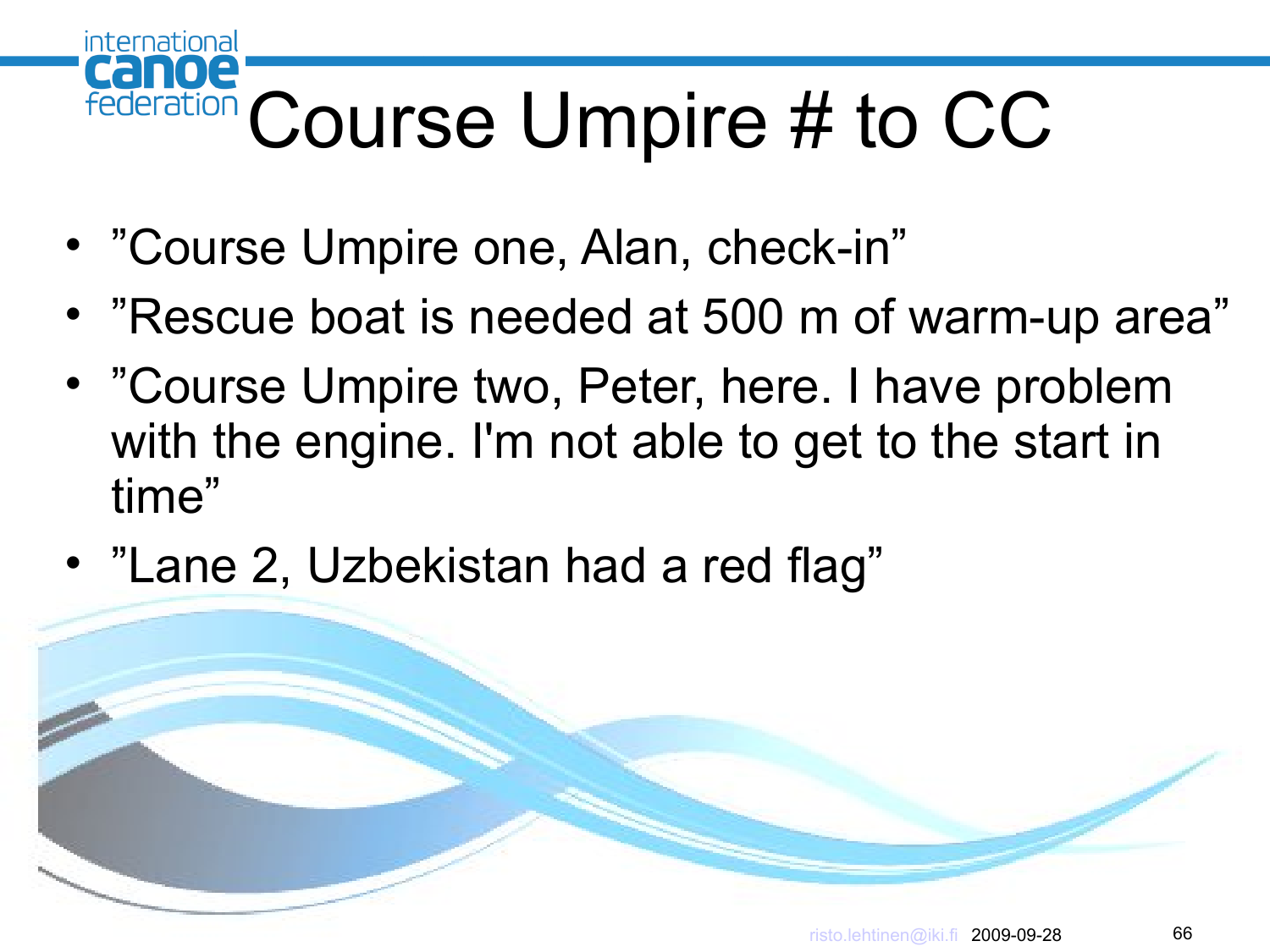

### Starter to CC

- "Five minutes to start. Am I allowed to start?"
- "Thank you. We'll start the procedure"
- "There is no lane seven, Belgium, at the starting area. Should we wait for a while?"
- "Warning to lane seven, Denmark"
- "False start to lane four and six, Italy and Belarus"

• "Lane six, Belarus, second false start. You have been disqualified. Please leave the course immediately"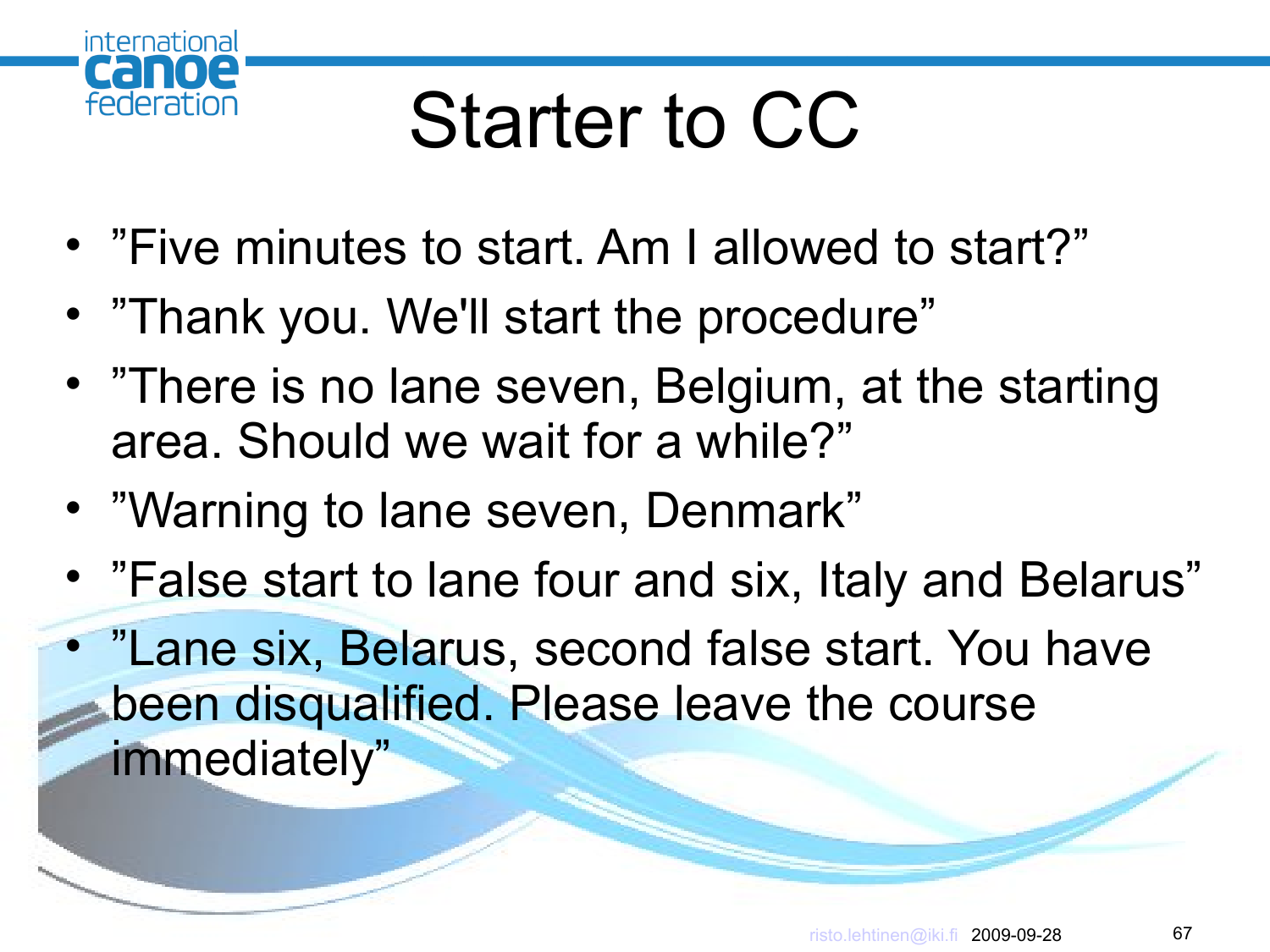

### Boat Control to CC

- "Lane two, four, six. Thank you"
- "Race one All clear"
- "Race two, line four, Poland, the boat was underweight 10 gramms. The report is coming."
- "Lane six, Belarus, didn't pass the Boat Control"
- "Boat two, Spain, went to cool-down area and didn't arrive to the Boat Control"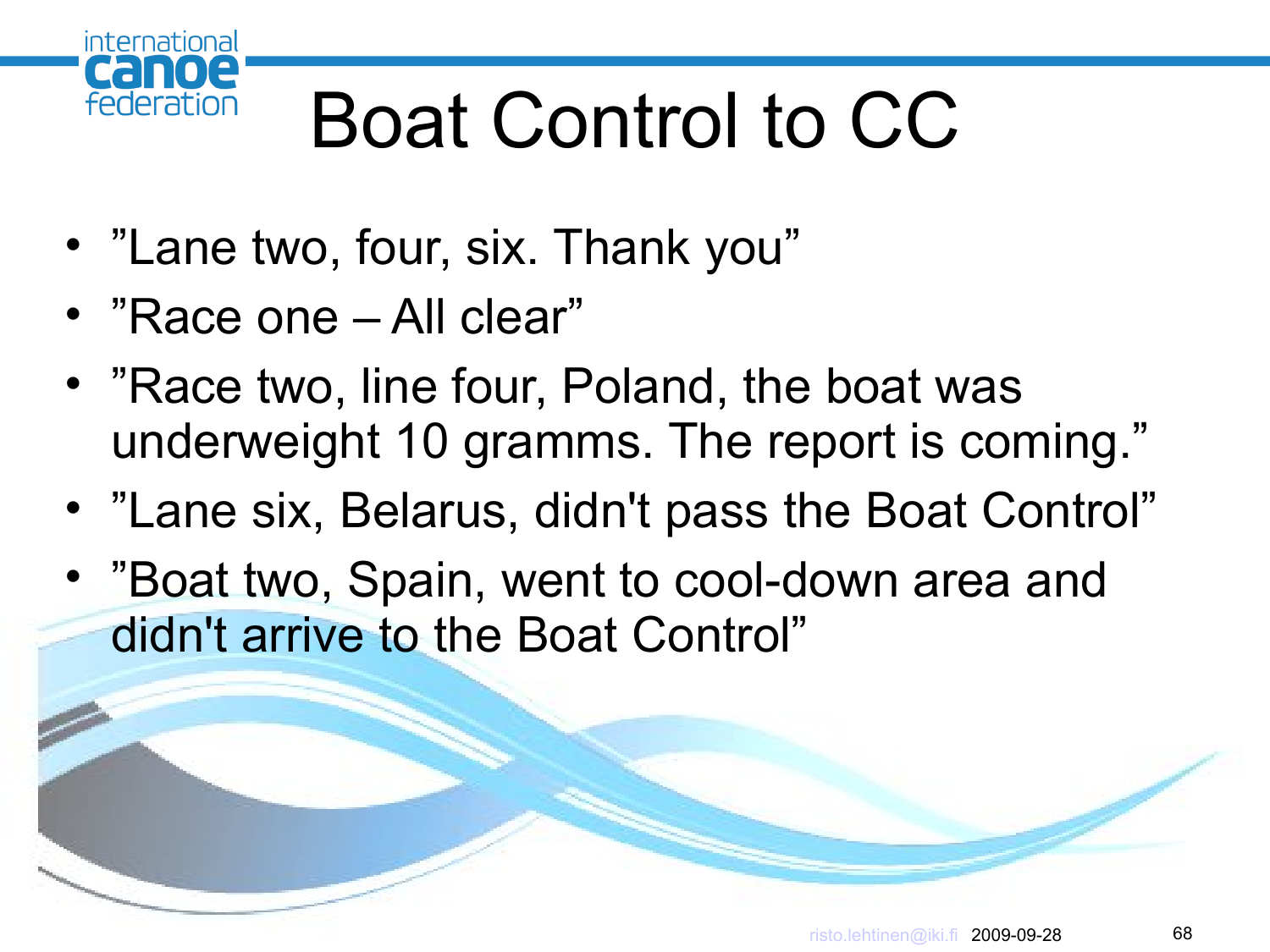

#### Connections of Competition Manager

- Technical experts
- Walkie-Talkies
- Other communication (phone lines, mobiles)
- Starting system (+ video system)
- Timing systems (intermediate, video, photo-finish)
- Rescue team
- Weather stations (spot forecasts)
- Accreditation, transportation, accommodation
- Other: electricity, copy machines, spare equipments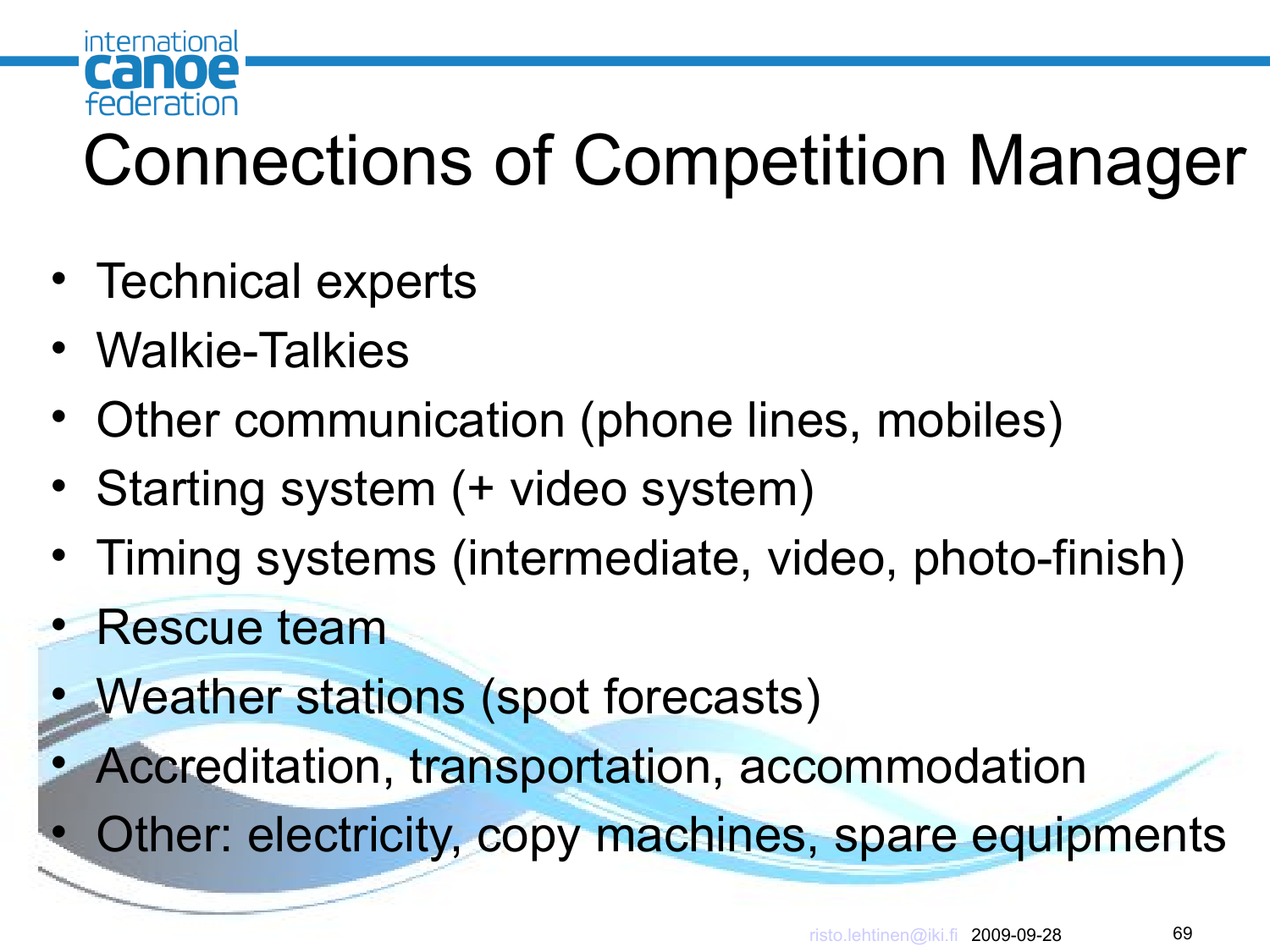#### canoe Federation Something to remember

- Some teams are listening our channels to get advantage
- Teams may have their own communication
- Walkie-Talkies and PMR systems are allowed to use in some countries without permission
- Walkie-Talkies must be waterproof and charged every evening
- Spare devices are always needed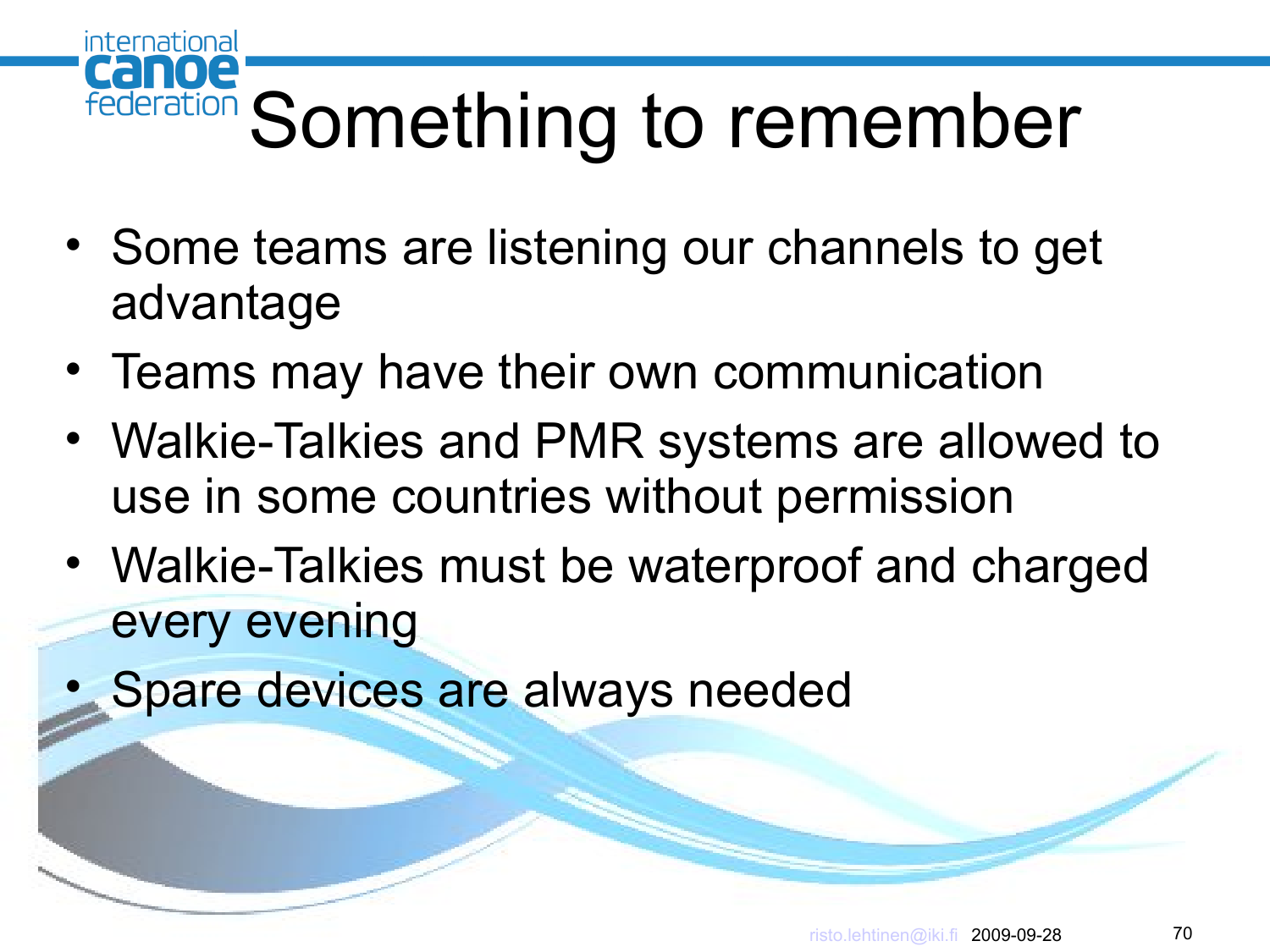

• Example of Canoe '09 in Dartmouth

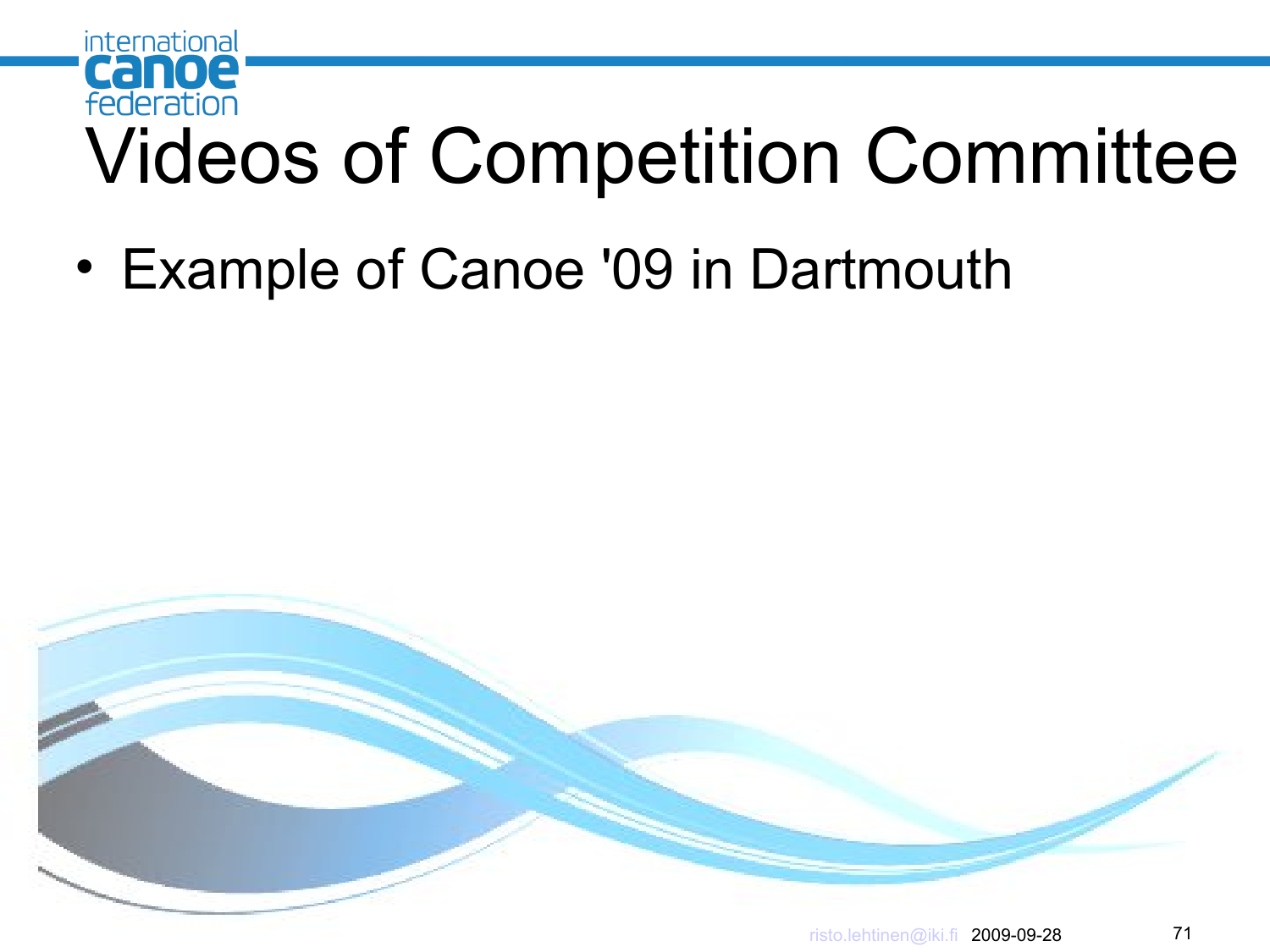### international **Canoe**<br>Federation<br>Photos of Competition Committee

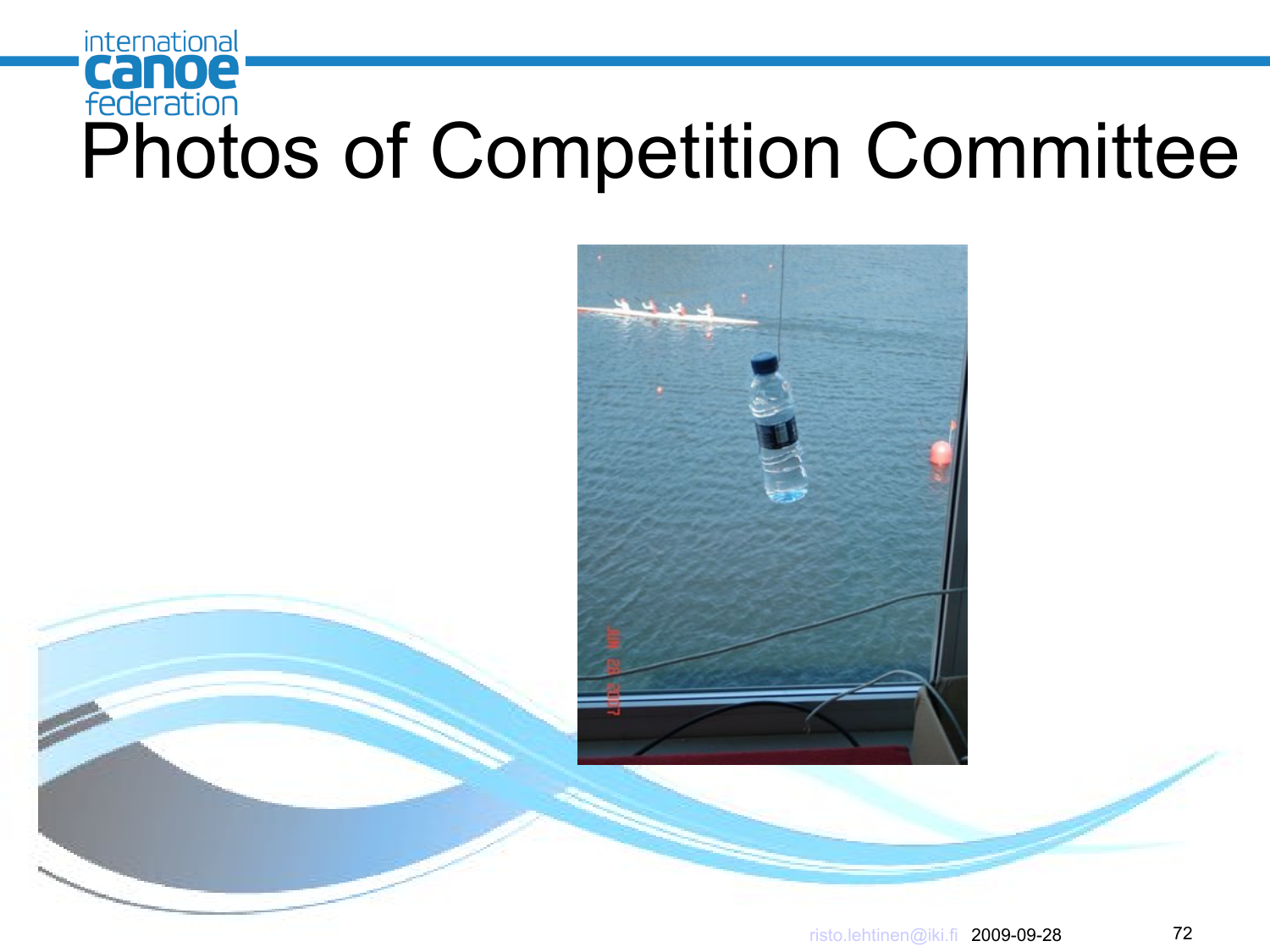

#### Exercise #10 Competition Committee

- Groups of 3-5 persons
- **Write two different kind of reports from Boat Control #2 and Course Umpires (total 4 reports)**
- **Give the reports to another group (the CC)**
- **Write down the consequences what will happen now in the CC**
- **Write the forms of Disqualification if needed**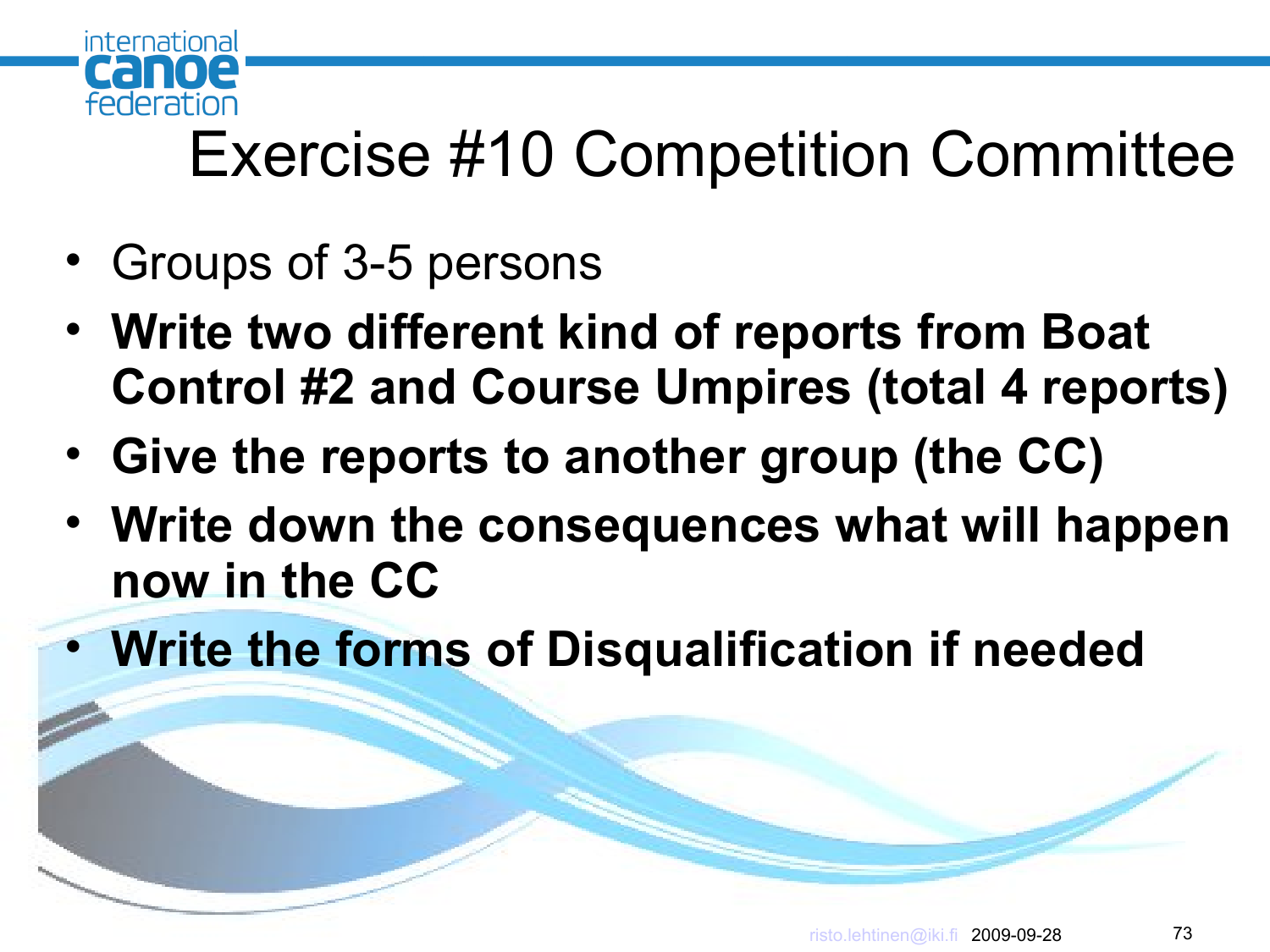

### Exercise #11 Competition Committee

- Groups of 3-5 persons
- **You will see photo-finish of 3 heats**
- **Record the order of boats and compare with other members of CC**
- **Write the advancement according Plan 2/B alone**
- **Write down the order of following semifinals**
- **Compare the results**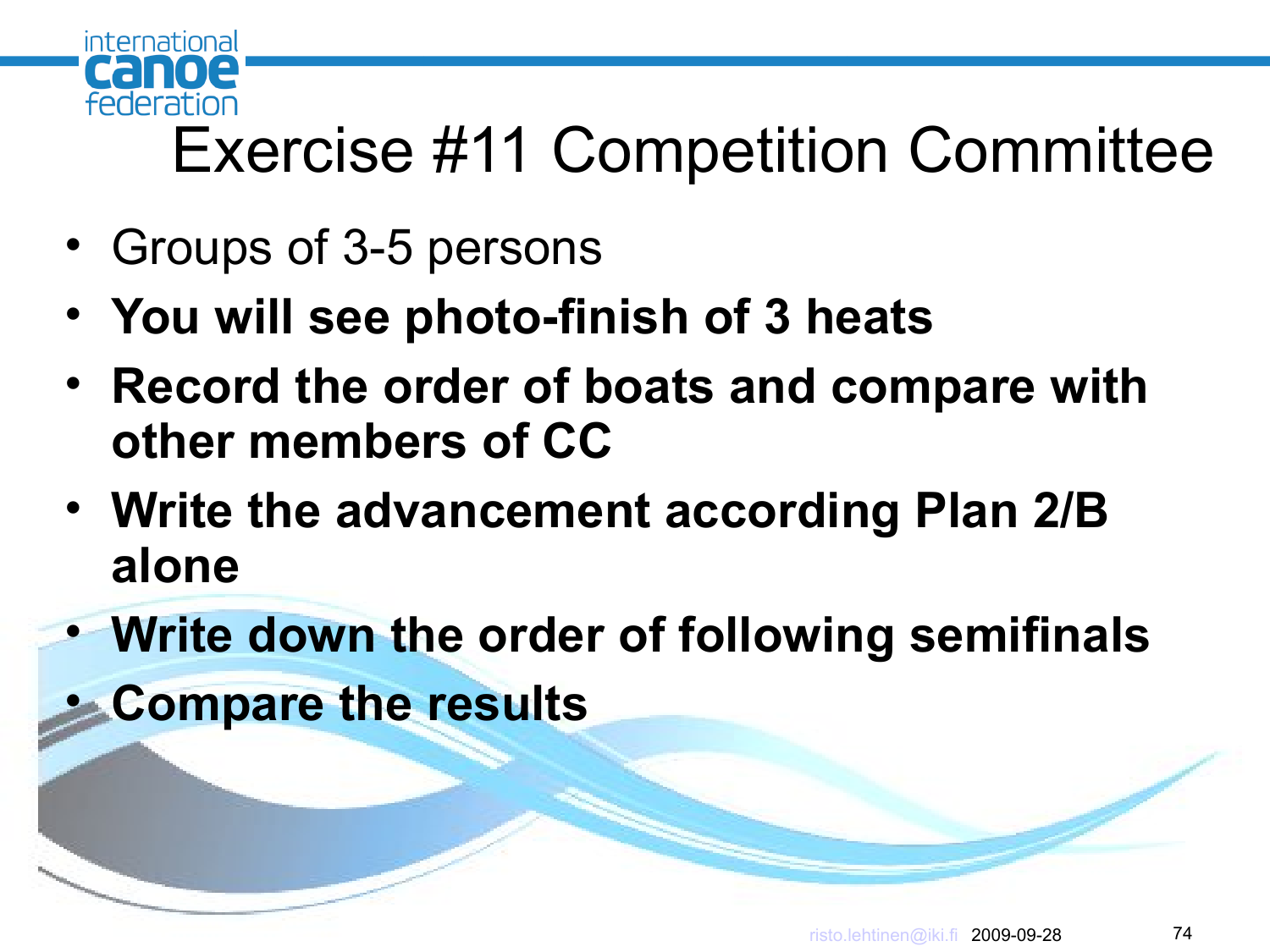

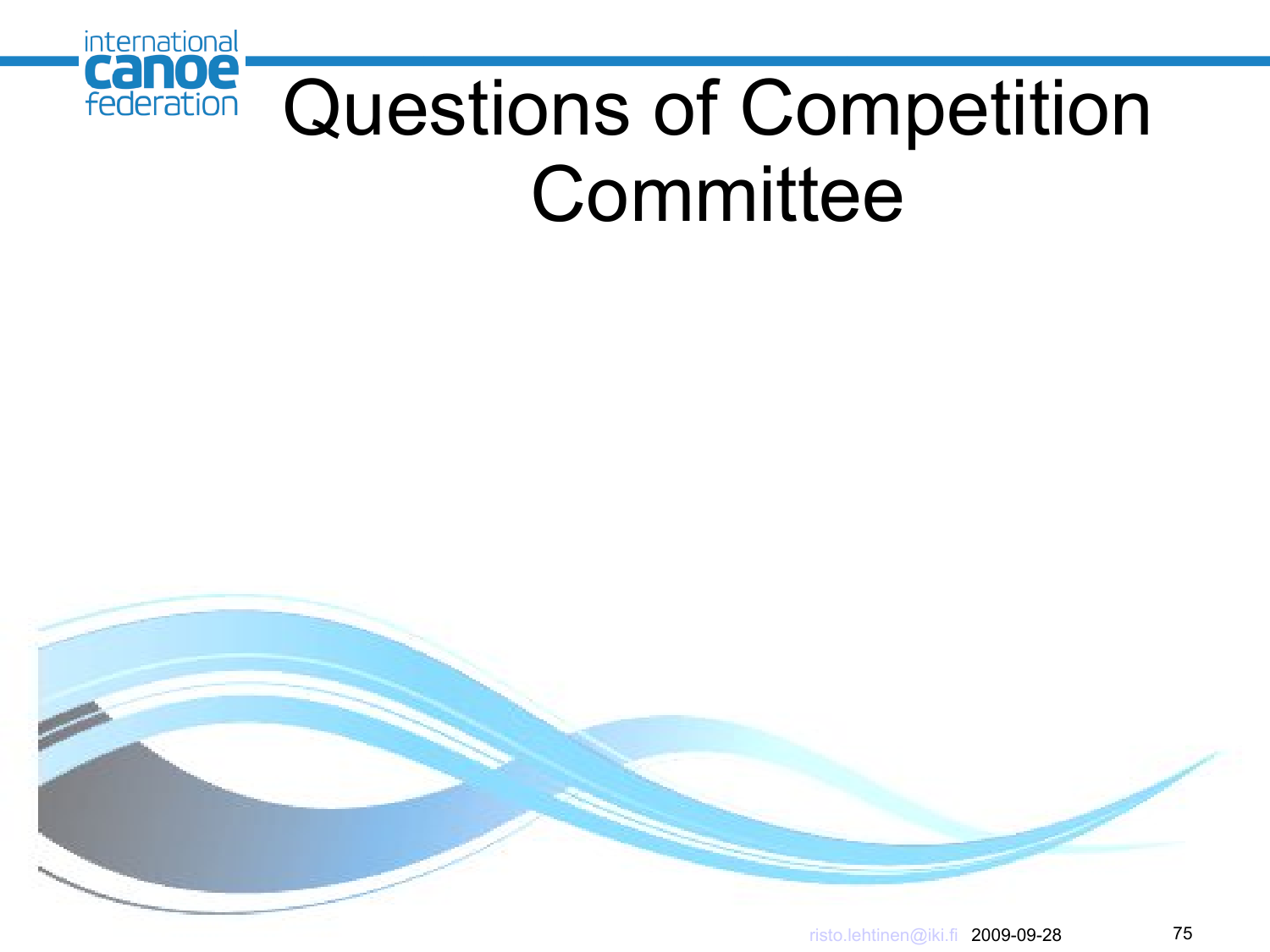#### $\blacksquare$ Federation Unning ICF Ceremonies

international

- The Chief Official must have a control of all things happening during the competitions
- Timing of final races and ceremonies is tight
- The schedule may change because of false starts or any unforeseen things (weather storms, accidents, missing people or uniforms etc)
- Presence of live TV must be understood by all the stakeholders (athletes, team leaders, judges, jury) **ICF has the Manual for Ceremonies which should** be consider as rules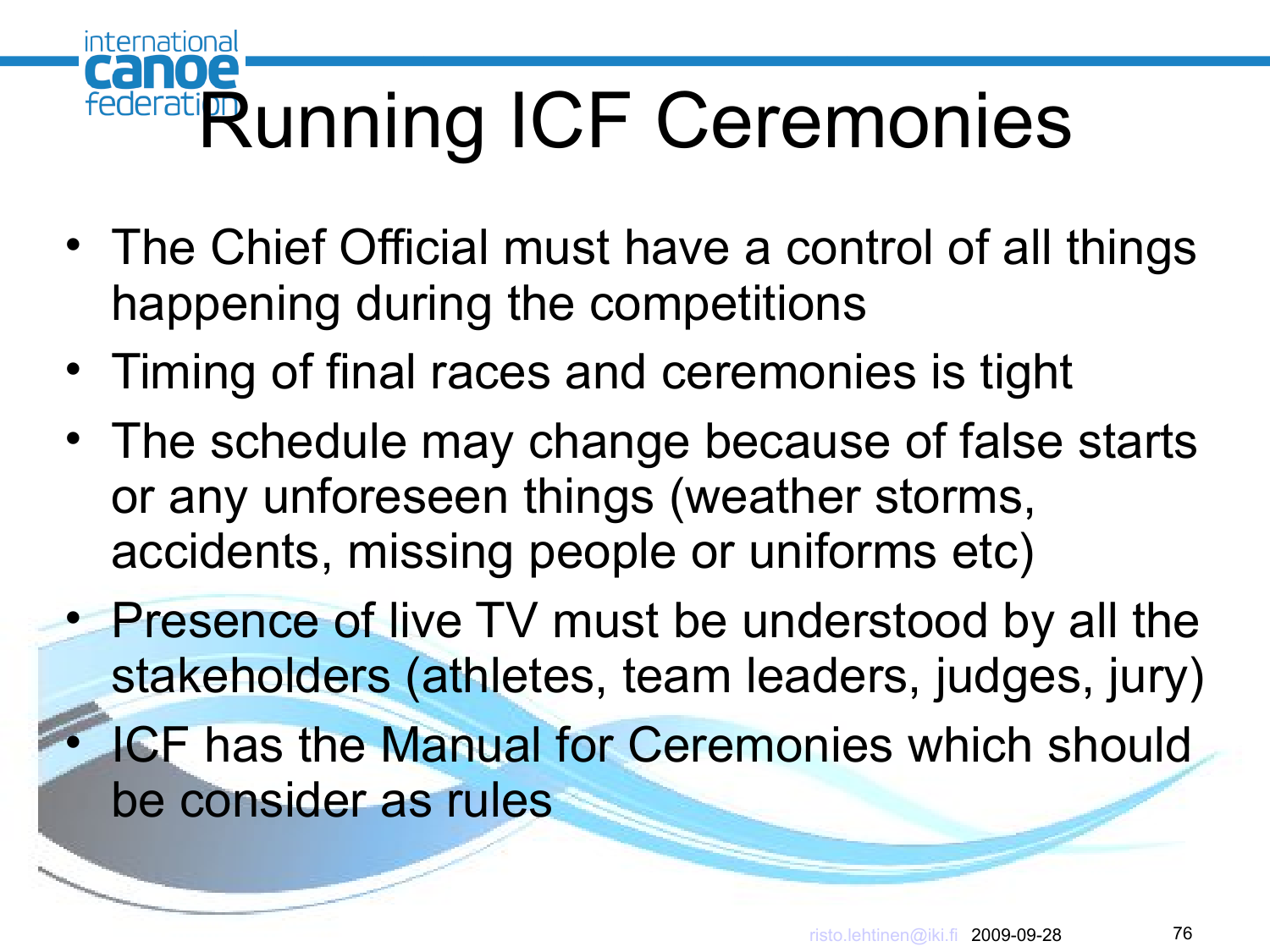

## Videos of Ceremonies

• Example of Canoe '09 in Dartmouth

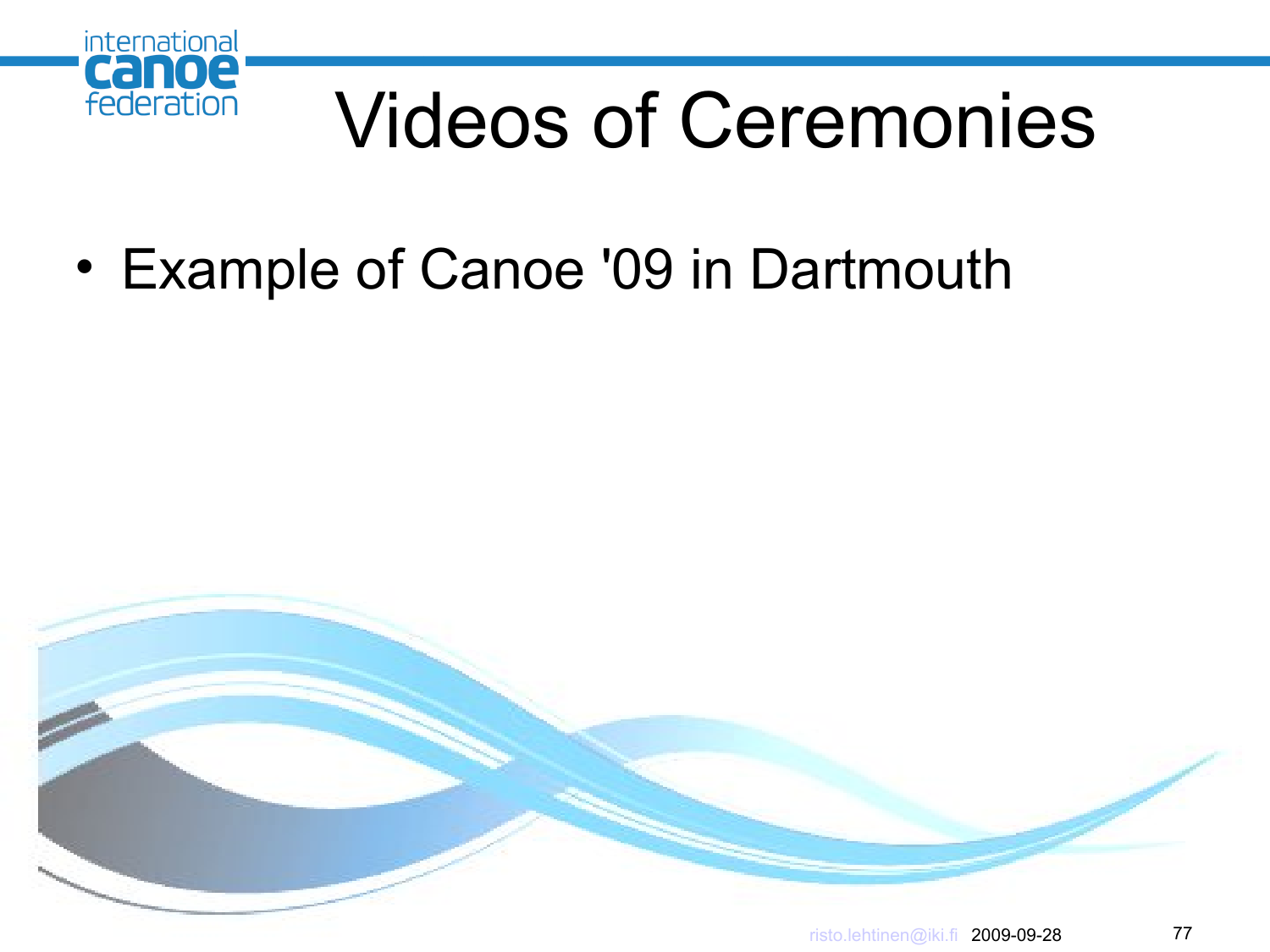

## Photos of Ceremonies

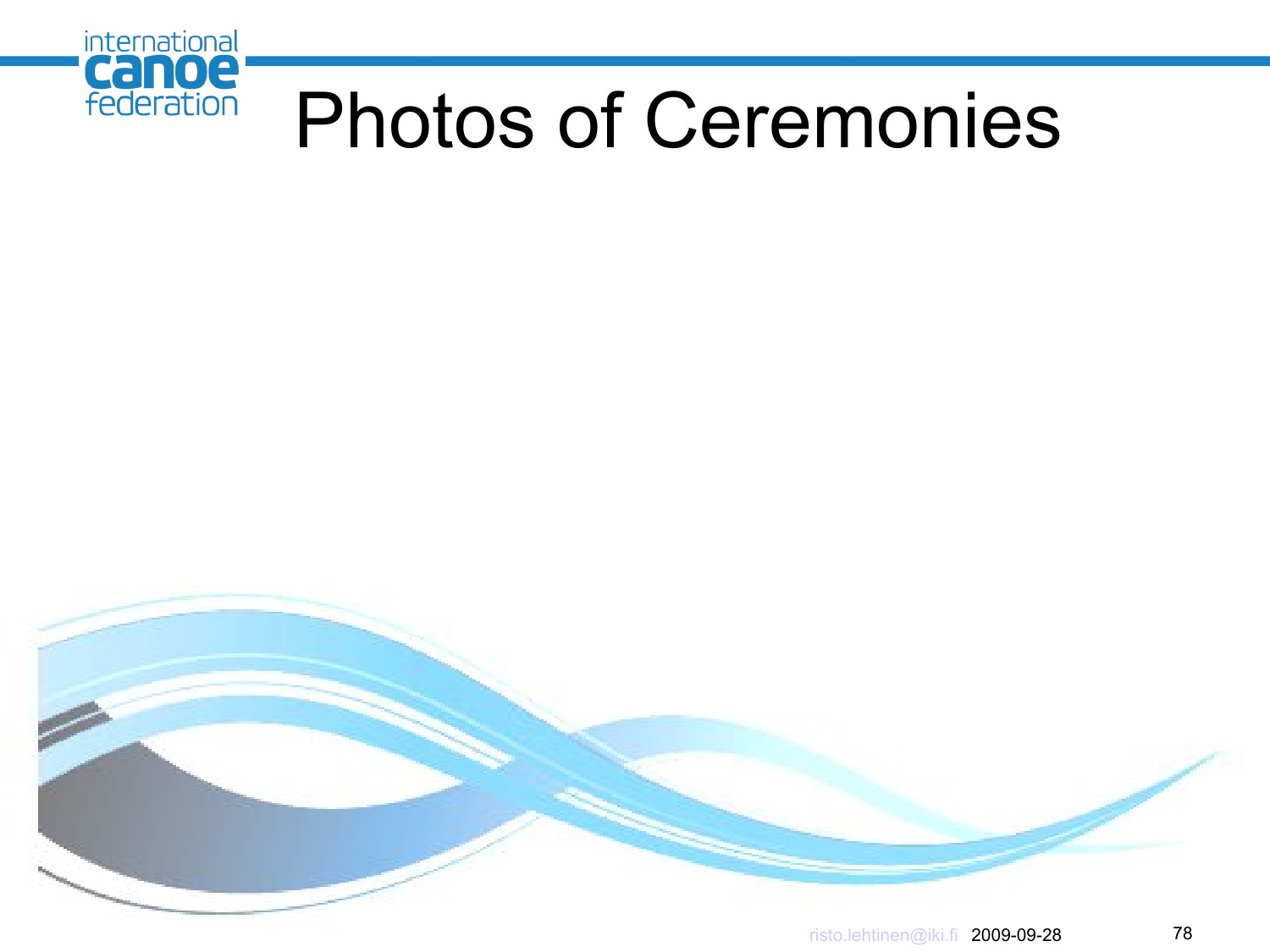

## Questions of Ceremonies

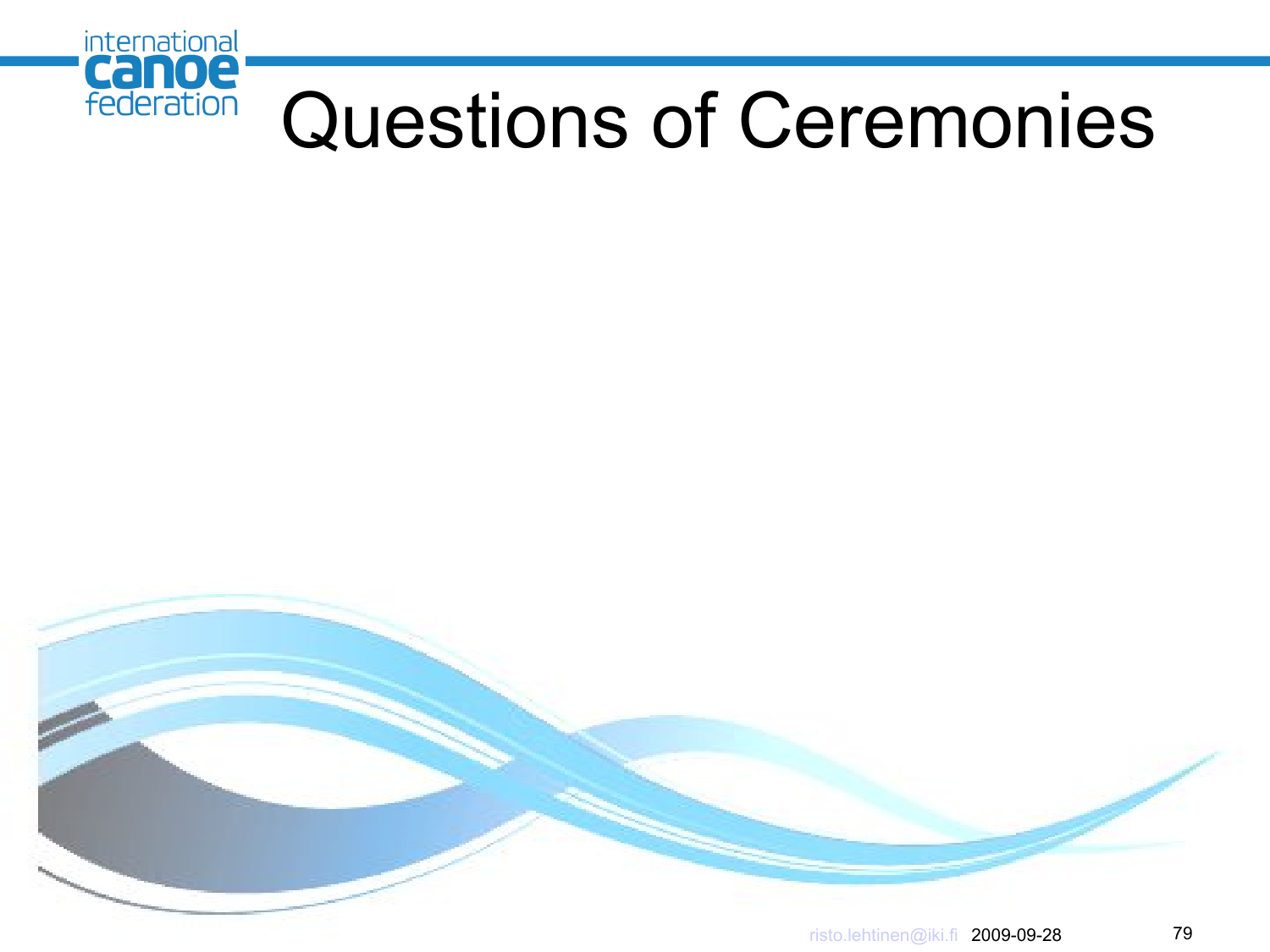

# Exercise #12 (Extra)

- Groups of 3-5 persons
- Will be announced at the end of the seminar depending on the time table and the learning curve of the candidates